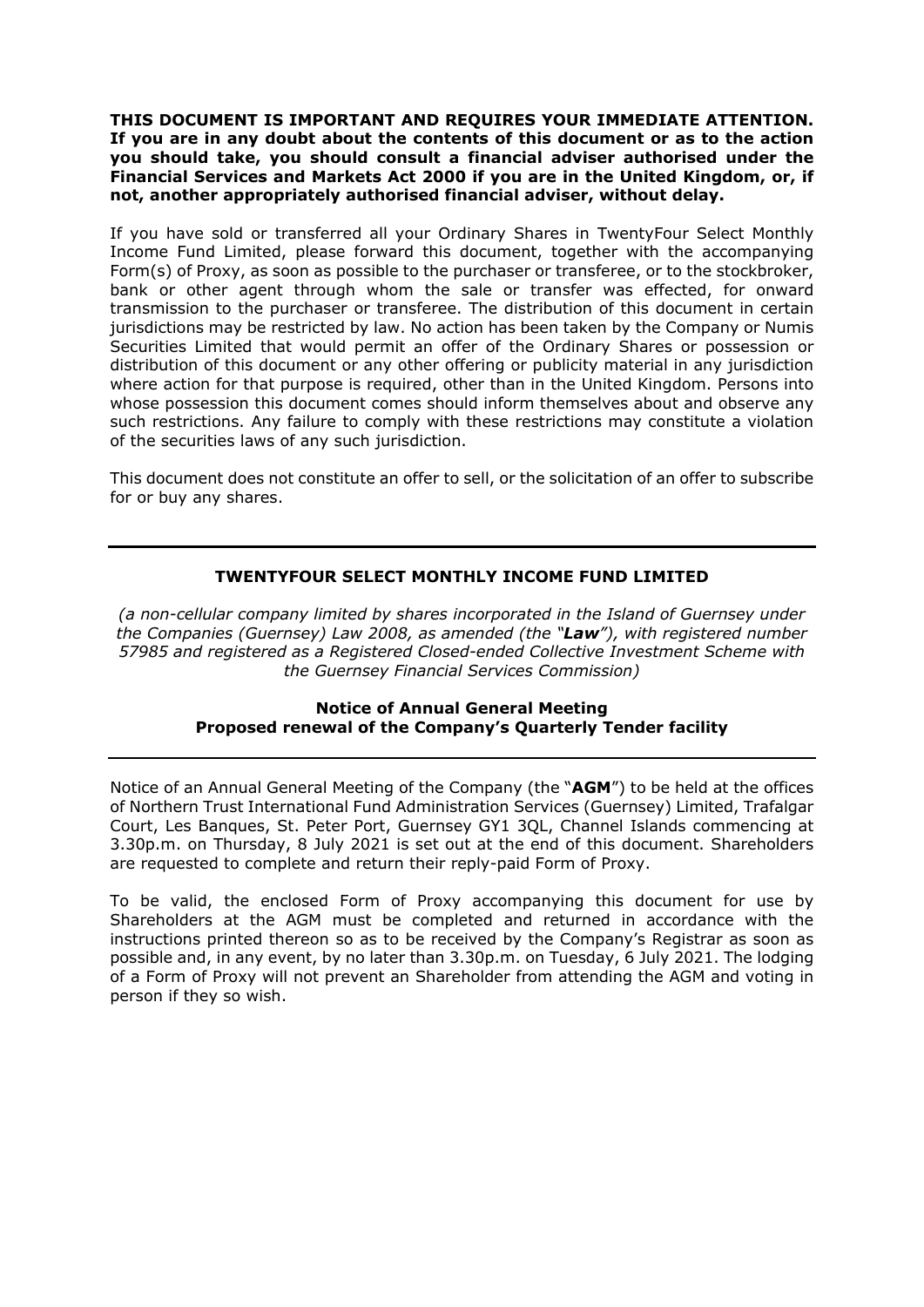# **CONTENTS**

# Page

| PART 1 - LETTER FROM THE CHAIR OF THE COMPANY  6 |  |
|--------------------------------------------------|--|
|                                                  |  |
|                                                  |  |
|                                                  |  |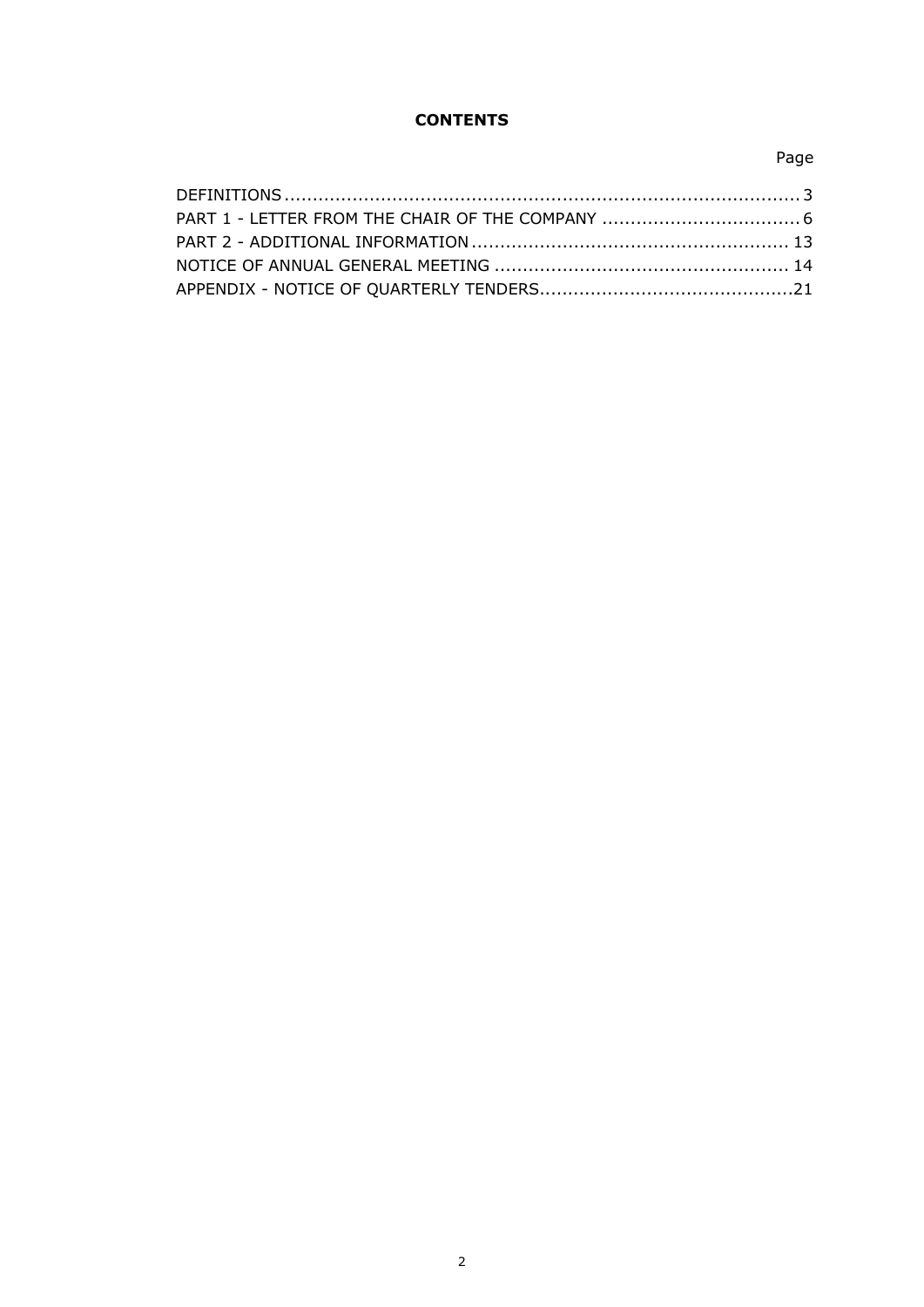# **DEFINITIONS**

The following definitions apply throughout this document, except where otherwise stated or the context requires otherwise:

| "2020 Tenders"                                         | the Quarterly Tender facility for the period of 30 June 2020<br>to 30 June 2021;                                                                                                                                                                                            |
|--------------------------------------------------------|-----------------------------------------------------------------------------------------------------------------------------------------------------------------------------------------------------------------------------------------------------------------------------|
| "2021 Annual Record Date" 30 June 2021;                |                                                                                                                                                                                                                                                                             |
| "AGM"                                                  | the annual general meeting of the Company convened for<br>Thursday, 8 July 2021 at 3.30p.m. or any adjournment<br>thereof;                                                                                                                                                  |
| "Annual Restriction"                                   | the meaning set out in paragraph 2.1.2 of Section C of the<br>Notice of AGM;                                                                                                                                                                                                |
| "Articles"                                             | the Articles of Incorporation of the Company as applicable<br>at any relevant time;                                                                                                                                                                                         |
| "Board" or "Directors"                                 | the board of directors of the Company (or any duly<br>authorised committee thereof);                                                                                                                                                                                        |
| "Business Day"                                         | a day on which the London Stock Exchange and banks in<br>London and Guernsey are normally open for business;                                                                                                                                                                |
| "Company"                                              | TwentyFour Select Monthly Income Fund Limited;                                                                                                                                                                                                                              |
| "Corporate Secretary"                                  | Northern Trust International Fund Administration Services<br>(Guernsey) Limited;                                                                                                                                                                                            |
| "CREST"                                                | the system for the paperless settlement of trades in<br>securities and the holding of uncertificated securities<br>operated by Euroclear UK & Ireland Limited governed by<br>the Regulations and any successor system or operator for<br>the purposes of those Regulations; |
| "CREST member"                                         | a person who has been admitted by Euroclear UK & Ireland<br>Limited as a system member (as defined in the<br>Regulations);                                                                                                                                                  |
| "CREST Proxy Instruction"                              | has the meaning given to that term in note 9 of the notice<br>of AGM;                                                                                                                                                                                                       |
| "Dealing Day"                                          | a day on which the London Stock Exchange is open for<br>business;                                                                                                                                                                                                           |
| "December 2021 Tender"                                 | the Quarterly Tender facility for the period of 1 October<br>2021 to 31 December 2021;                                                                                                                                                                                      |
| "Disclosure Guidance and<br><b>Transparency Rules"</b> | the Disclosure Guidance and Transparency Rules made by<br>the FCA under section 72 of FSMA;                                                                                                                                                                                 |
| "EUWA"                                                 | the European Union (Withdrawal) Act 2018;                                                                                                                                                                                                                                   |
| "FCA"                                                  | Financial Conduct Authority;                                                                                                                                                                                                                                                |
| "Form of Proxy"                                        | the form of proxy provided with this document for use by<br>Shareholders in connection with the Resolutions;                                                                                                                                                                |
| "FSMA"                                                 | Financial Services and Markets Act 2000, as amended;                                                                                                                                                                                                                        |
| "June 2022 Tender"                                     | the Quarterly Tender facility for the period of 1 April 2022<br>to 30 June 2022;                                                                                                                                                                                            |
| "Law"                                                  | The Companies (Guernsey) Law 2008, as amended;                                                                                                                                                                                                                              |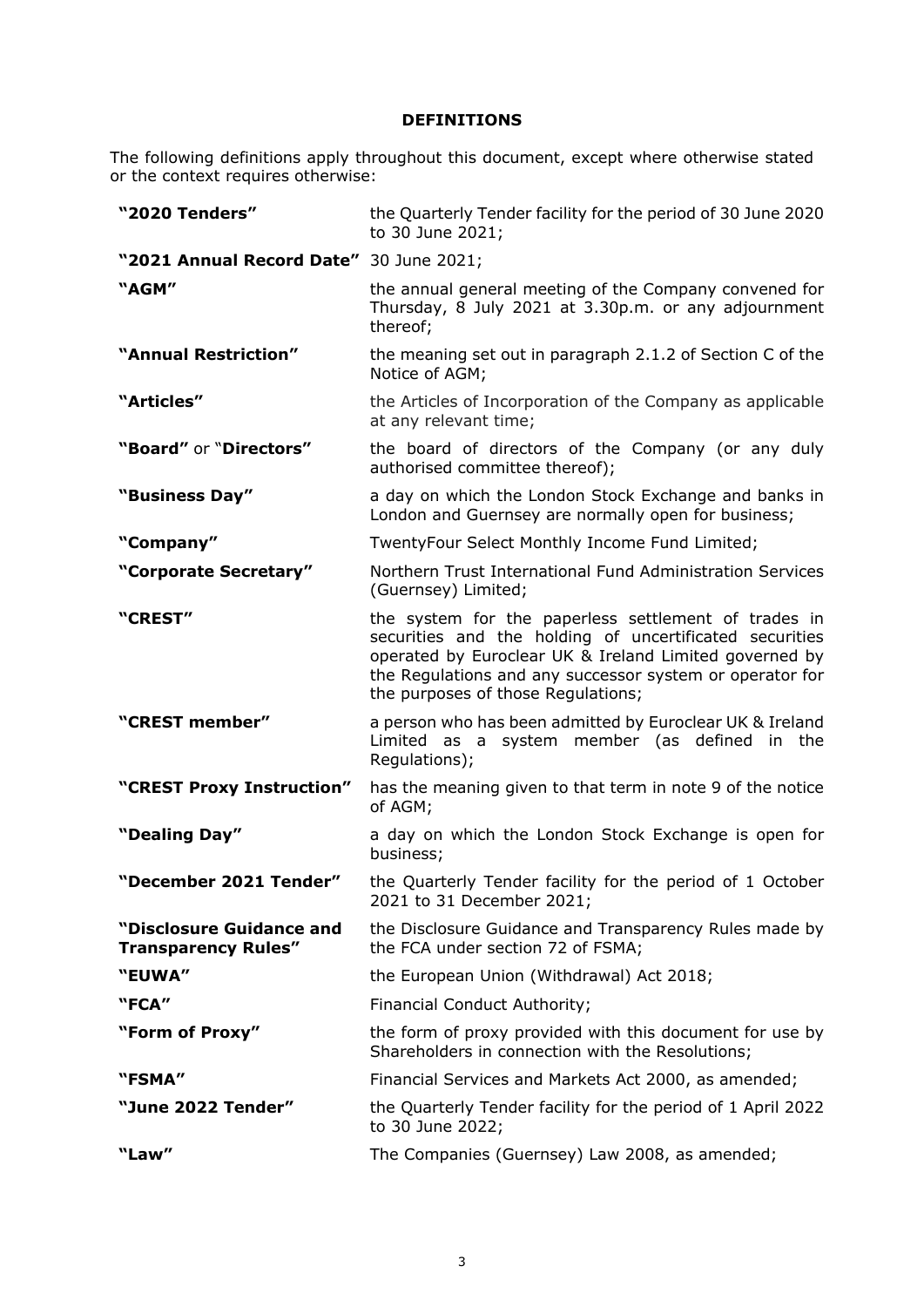| "Listing Rules"                         | the listing rules made by the FCA under section 73A of<br>FSMA;                                                                                                                                                                                                                                                                                                                                                                                                                |
|-----------------------------------------|--------------------------------------------------------------------------------------------------------------------------------------------------------------------------------------------------------------------------------------------------------------------------------------------------------------------------------------------------------------------------------------------------------------------------------------------------------------------------------|
| "London Stock Exchange"                 | London Stock Exchange plc (a company registered in<br>England and Wales with registered number 2075721);                                                                                                                                                                                                                                                                                                                                                                       |
| "March 2022 Tender"                     | the Quarterly Tender facility for the period of 1 January<br>2022 to 31 March 2022;                                                                                                                                                                                                                                                                                                                                                                                            |
| "NAV or Net Asset Value"                | in relation to an Ordinary Share, its net asset value, in<br>relation to Ordinary Shares the net asset value per<br>Ordinary Share multiplied by the number of shares of that<br>class in issue (excluding, for the avoidance of doubt, any<br>Ordinary Shares held in treasury) and in relation to the<br>Company, the net asset value of the Company as a whole,<br>in each case calculated in accordance with the Company's<br>normal reporting policies from time to time; |
| "Notice of AGM"                         | the notice of AGM which is set out on pages 14 to 20 of<br>this document;                                                                                                                                                                                                                                                                                                                                                                                                      |
| "Notice of Quarterly<br><b>Tenders"</b> | the notice containing the terms and conditions of the<br>September 2021 Tender, the December 2021 Tender, the<br>March 2022 Tender and the June 2022 Tender set out in<br>the Appendix to this document;                                                                                                                                                                                                                                                                       |
| "Ordinary Shares"                       | ordinary shares of 1p each in the capital of the Company;                                                                                                                                                                                                                                                                                                                                                                                                                      |
| "Prospectus"                            | the prospectus of the Company dated 18 February 2014,<br>as supplemented;                                                                                                                                                                                                                                                                                                                                                                                                      |
| "Quarterly Tender"                      | the mechanism, more particularly described in this<br>document including, for the avoidance of doubt, the Notice<br>of Quarterly Tenders, providing Shareholders with a<br>quarterly opportunity to submit Ordinary Shares for<br>placing or repurchase by the Company at a price<br>representing a discount of no more than 2 per cent. to the<br>then prevailing NAV;                                                                                                        |
| "Quarter Record Date"                   | the last Dealing Day of June, September, December and<br>March;                                                                                                                                                                                                                                                                                                                                                                                                                |
| "Receiving Agent"                       | Computershare Investor Services PLC;                                                                                                                                                                                                                                                                                                                                                                                                                                           |
| "Registrar"                             | Computershare Investor Services (Guernsey) Limited;                                                                                                                                                                                                                                                                                                                                                                                                                            |
| "Regulations"                           | The Uncertificated Securities (Guernsey) Regulations 2009<br>(as amended from time to time);                                                                                                                                                                                                                                                                                                                                                                                   |
| "Resolutions"                           | the resolutions to be proposed at the AGM;                                                                                                                                                                                                                                                                                                                                                                                                                                     |
| "Restricted Shareholders"               | Shareholders who are resident in, or citizens of, a<br>Restricted Territory;                                                                                                                                                                                                                                                                                                                                                                                                   |
| "Restricted Territory"                  | each of the United States, Canada, Australia, the Republic<br>of South Africa and Japan;                                                                                                                                                                                                                                                                                                                                                                                       |
| "September 2021 Tender"                 | the Quarterly Tender facility for the period of 1 July 2021<br>to 30 September 2021;                                                                                                                                                                                                                                                                                                                                                                                           |
| "Shareholders"                          | holders of Ordinary Shares;                                                                                                                                                                                                                                                                                                                                                                                                                                                    |
| "UK" or "United Kingdom"                | the United Kingdom of Great Britain and Northern Ireland;<br>and                                                                                                                                                                                                                                                                                                                                                                                                               |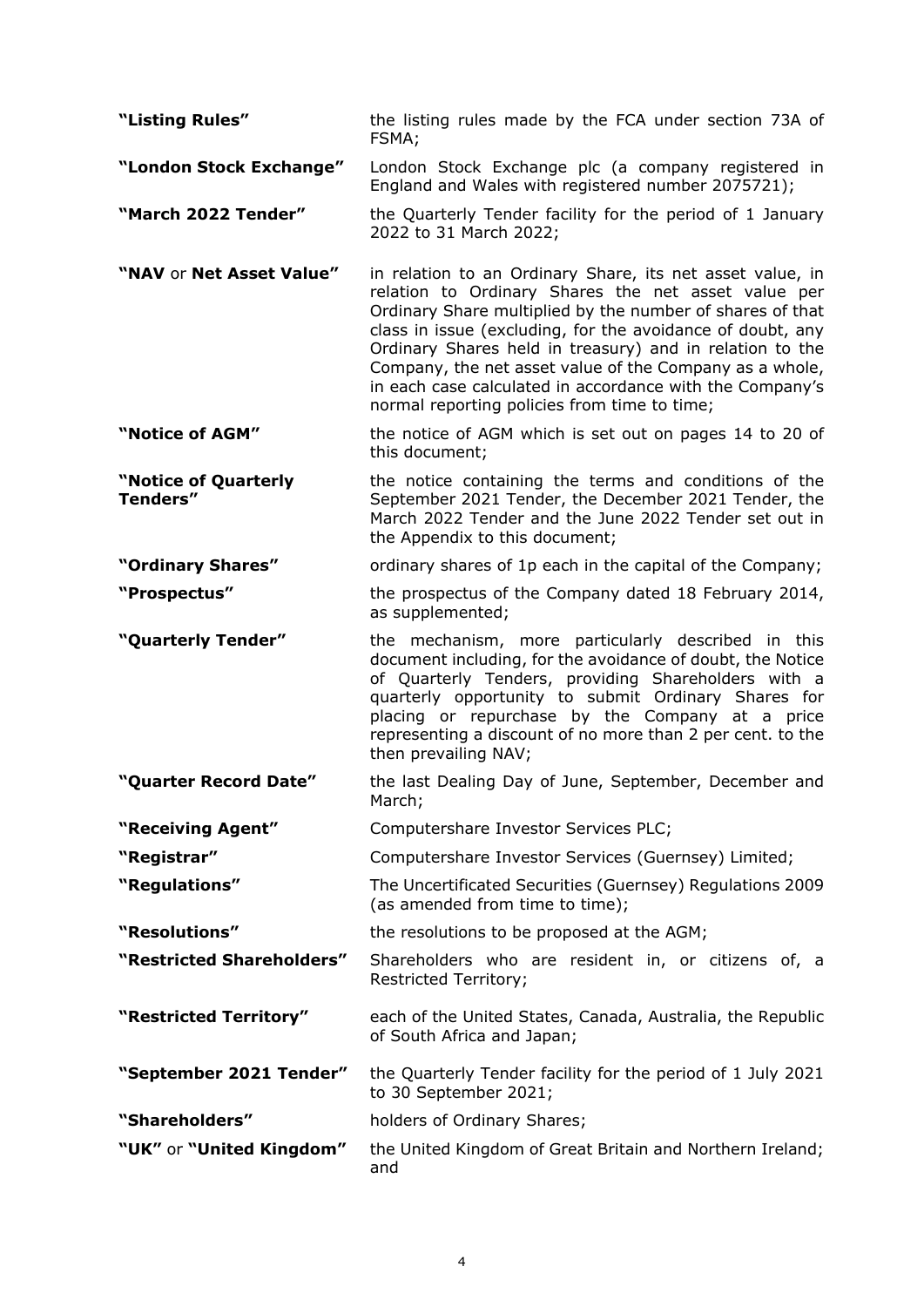**"UK Market Abuse Regulation"** 

the UK version of Regulation (EU) No. 596/2014 of the European Parliament and of the Council of 16 April 2014 on market abuse (market abuse regulation) as it forms part of the law of England and Wales by virtue of the EUWA, as amended by UK legislation.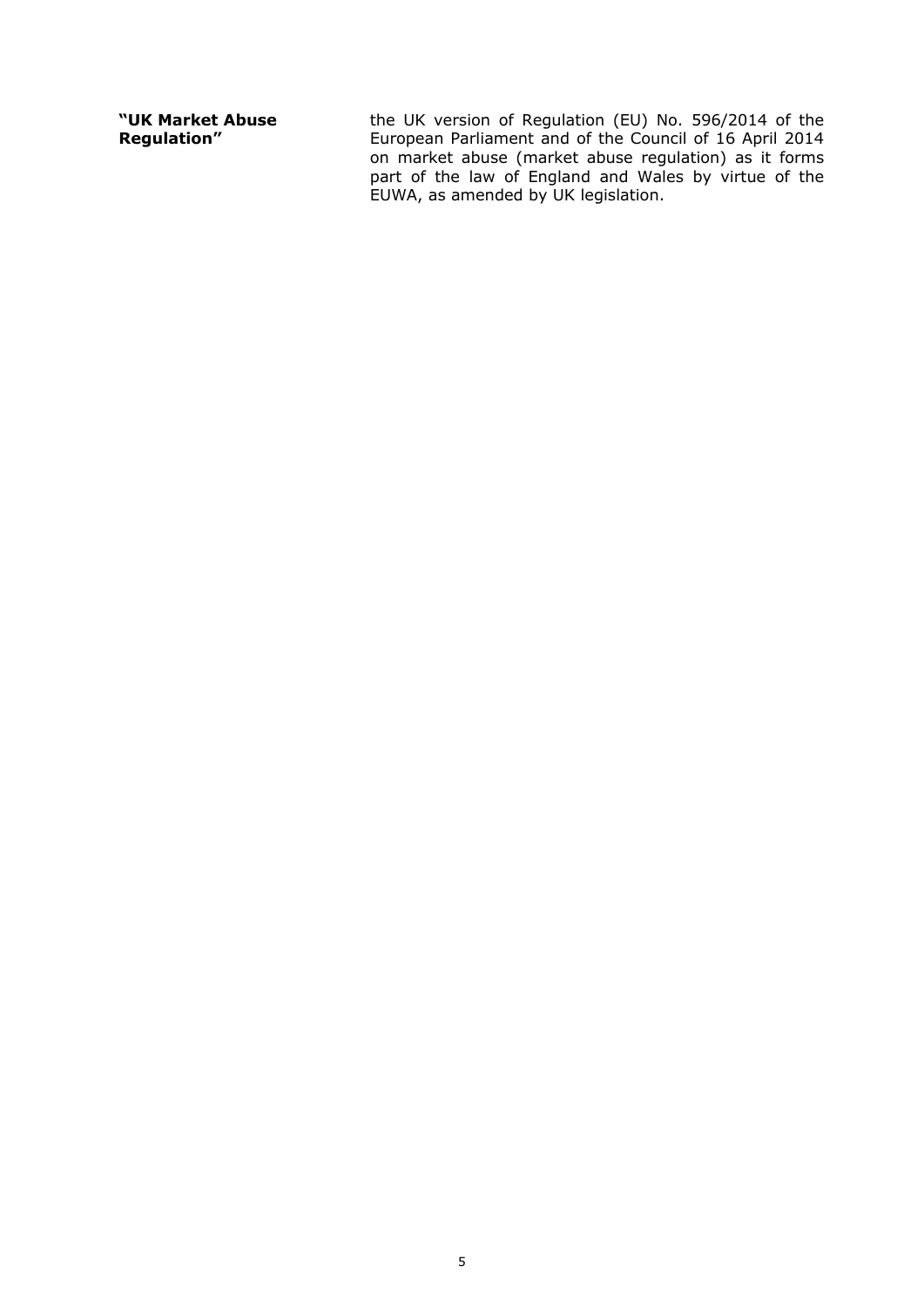# **PART 1 - LETTER FROM THE CHAIR OF THE COMPANY**

### **TWENTYFOUR SELECT MONTHLY INCOME FUND LIMITED**

*(a non-cellular company limited by shares incorporated in the Island of Guernsey under the Companies (Guernsey) Law 2008, as amended (the "Law"), with registered number 57985 and registered as a Registered Closed-ended Collective Investment Scheme with the Guernsey Financial Services Commission)*

Claire Whittet (Chair) Christopher Legge Ian Martin

*Directors Registered Office:*

PO Box 255 Trafalgar Court Les Banques St. Peter Port Guernsey GY1 3QL Channel Islands

10 June 2021

Dear Shareholder

## **Notice of Annual General Meeting**

#### **Proposed renewal of the Company's Quarterly Tender facility**

The Annual General Meeting ("**AGM**") of the Company will be held at 3.30p.m. on Thursday, 8 July 2021 at the offices of Northern Trust International Fund Administration Services (Guernsey) Limited, Trafalgar Court, Les Banques, St. Peter Port, Guernsey GY1 3QL, Channel Islands. Notice of the AGM is set out at the end of this document.

The Directors consider that the Resolutions to be proposed at the AGM are in the best interests of the Company and its Shareholders as a whole. The Directors therefore recommend unanimously to Shareholders that they vote in favour of each of the Resolutions, as the Directors intend to do in respect of their own beneficial holdings.

The Directors wish to reassure Shareholders that the Company has considered the potential for impact on the AGM of the COVID-19 pandemic and restrictive measures in place as at the date of posting this Notice. At the time of writing, a new travel regime is expected to be in place from 1 July 2021 which will be aligned with the United Kingdom's "traffic light" system and which will allow travel between United Kingdom, the Bailiwick of Guernsey, the Bailiwick of Jersey, the Isle of Man and the Republic of Ireland without the need for testing or self-isolation. However, it is important to note that the situation may change significantly in any country or region and it is possible that other restrictions around travel to and from the island, will be in force on the scheduled date of the AGM. Arrangements have been made to ensure that the Meeting is quorate, and only the formal business of the Meeting (as set out in the Notice) will be considered. The Directors will continue to consider the latest instructions from relevant authorities in conjunction with guidance available from professional and regulatory bodies to ensure the AGM is held in accordance with its statutory requirements and with the Company's Articles.

May we finally take this opportunity to encourage Shareholders to use the online voting facilities, rather than requesting a paper proxy card, as in the current circumstances we cannot guarantee that there will be staff at the office of the Registrar to receive post.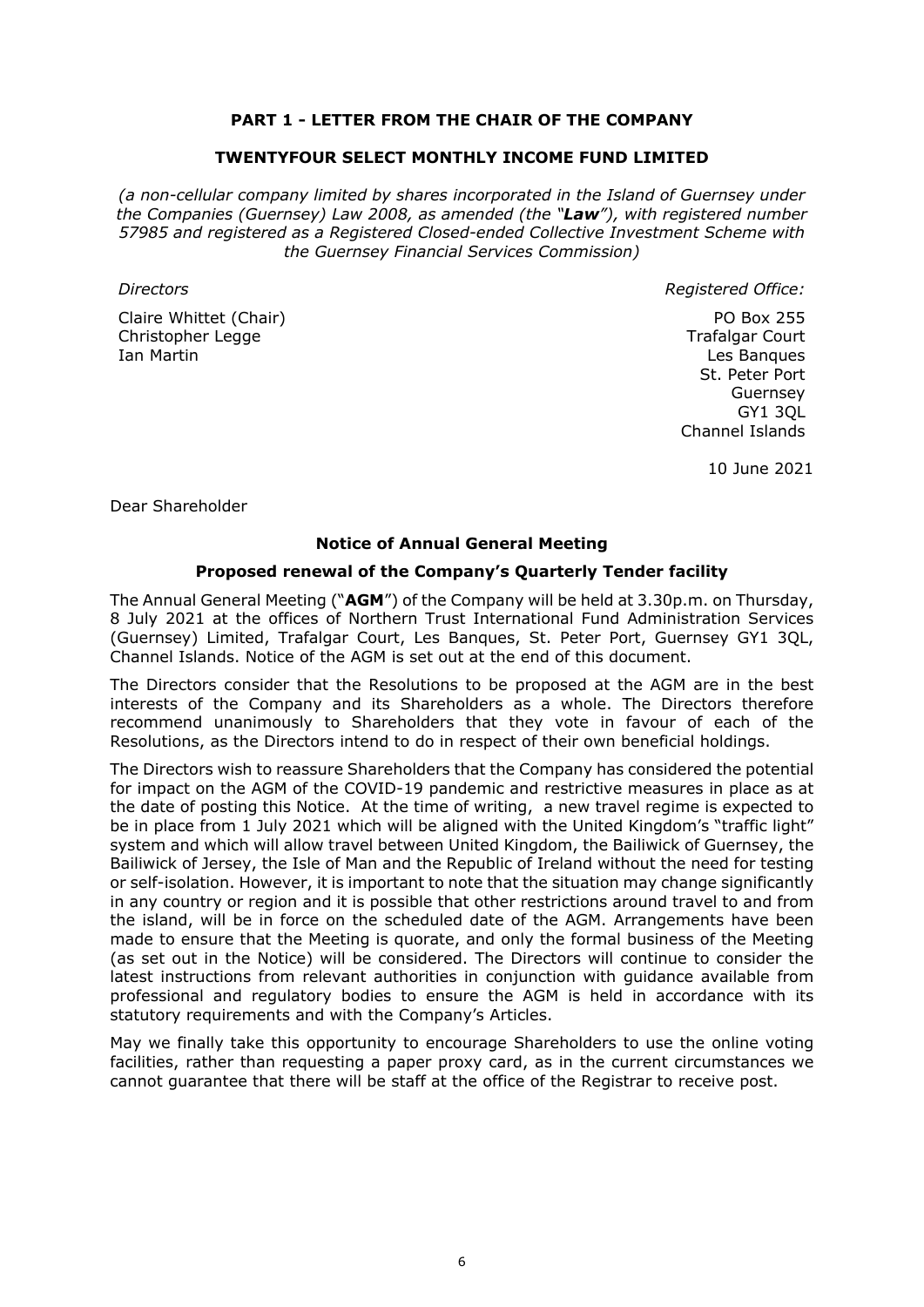# **Annual General Meeting**

Resolution 1: Article 20.3.5 of the Articles of Incorporation permits that in circumstances where there are no Directors present at a meeting, the members elect a chairman by ordinary resolution. The Directors therefore propose that if no Directors are in attendance at the AGM, pursuant to Article 20.3.5, Shareholders approve the election of an authorised representative of the Corporate Secretary to chair the AGM.

Resolution 2: The Directors must lay the Report and Audited Financial Statements of the Company for the period from 1 October 2019 to 30 September 2020 before the Shareholders and the Shareholders will be asked to receive and consider the financial statements and the reports.

Resolutions 3 and 4: Shareholders will be asked to confirm the re-appointment of PricewaterhouseCoopers CI LLP as auditors of the Company until the conclusion of the next annual general meeting due to be held in 2022 and to grant authority to the Board to determine their remuneration.

Resolutions 5 - 7: Following an evaluation of the Directors conducted during the year, the Board believes that each Director offering him or herself for re-election continues to make an effective and valuable contribution and demonstrates commitment to the role.

Notwithstanding that some of the Directors sit on the boards of a number of other listed investment companies, the Board notes that each appointment is non-executive and that listed investment companies generally have a lower level of complexity and time commitment than trading companies. Furthermore, the Board notes that attendance of all Board and committee meetings during the year is high and that each Director has always shown the time commitment necessary to discharge fully and effectively their duties as a Director.

## **Claire Whittet – (Chair) (age 66)**

Ms Whittet is a resident of Guernsey and has 40 years' experience in the banking industry. She joined Rothschild Bank International Ltd as a Director in 2003 and was latterly Managing Director and Co-Head before becoming a Non-Executive Director on her retirement in 2016. She began her career at the Bank of Scotland where she was for 19 years in a variety of personal and corporate finance roles and subsequently, joined Bank of Bermuda as Global Head of Private Client Credit before joining Rothschild.

Ms Whittet is a Non-Executive Director of a number of listed investment funds and PE entities which invest in a wide range of assets.

Ms Whittet holds an MA from Edinburgh University, is a member of the Chartered Institute of Bankers in Scotland, a member of the Chartered Insurance Institute, a Chartered Banker, a member of the Institute of Directors and holds the Institute of Directors Diploma in Company Direction. Ms Whittet was appointed to the Board on 12 February 2014.

## **Christopher F. L. Legge – (Non-executive Director) (age 65)**

Mr Legge is a Guernsey resident and worked for Ernst & Young in Guernsey from 1983 to 2003. Having joined the firm as an audit manager in 1983, he was appointed a partner in 1986 and managing partner in 1998. From 1990 to 1998, he was head of Audit and Accountancy and was responsible for the audits of a number of banking, insurance, investment fund, property fund and other financial services clients. He also had responsibility for the firm's training, quality control and compliance functions. He was appointed managing partner for the Channel Islands region in 2000 and merged the business with Ernst & Young LLP in the United Kingdom. He retired from Ernst & Young in 2003.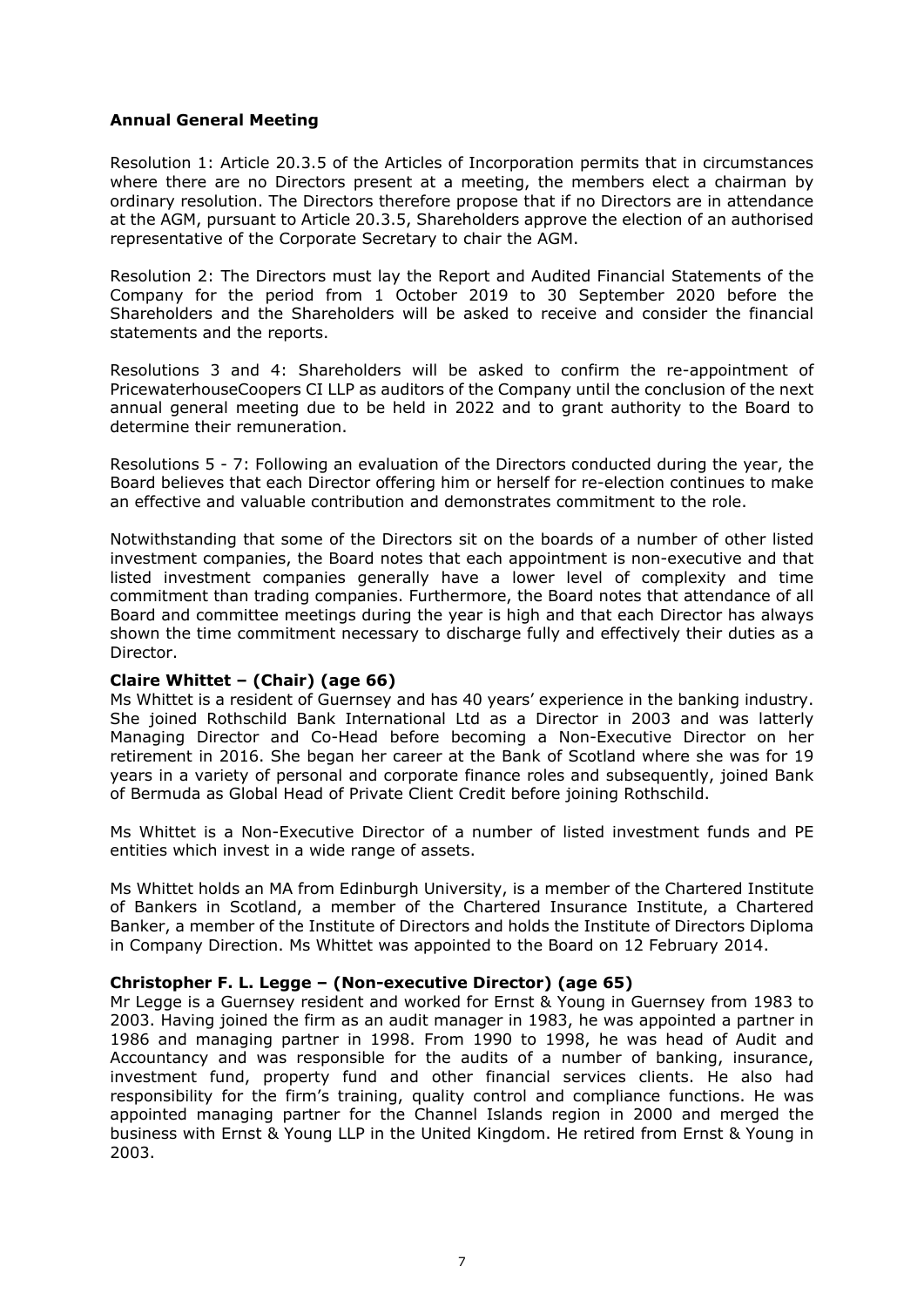Mr Legge currently holds a number of Non-Executive Directorships in the financial services sector and also chairs the Audit Committees of several UK listed companies. He is an FCA and holds a BA (Hons) in Economics from the University of Manchester. Mr Legge was appointed to the Board on 12 February 2014.

#### **Ian Martin - (Non-executive Director) (age 58)**

Mr Martin has over 36 years' experience in finance gathered in a variety of multi asset investment focused roles in the UK, Asia, Switzerland and South America. More recently he was the Chief Investment Officer (CIO) and Head of Asset Management and Research at Lloyds Bank in Geneva and then Head of Bespoke Portfolio Management and Advisory for key clients in UBP Bank in Geneva. Previous roles have included senior roles in equity derivatives and multi-asset trading as well as CIO and Managing Director of a Fund of Hedge funds company.

He has an MSc, is a Fellow of the Institute of Directors (IOD) holding the Chartered Director qualification as well as being a Chartered Member of the Chartered Institute of Securities and Investment (CISI). Currently he is a Director of Bedlam Family Office. Mr Martin was appointed to the Board on 15 July 2014.

Resolution 8: Shareholders are being asked to approve the Directors' Remuneration Report contained in the Company's Report and Audited Financial Statements for period from 1 October 2019 to 30 September 2020.

Resolution 9 and Resolution 10: Under Resolution 9, the Board is seeking the approval for the authority to issue and allot up to 10 per cent. of the issued Ordinary Shares. Resolution 10 is conditional on Resolution 9 being passed and applies in addition to Resolution 9. Under Resolution 10, the Board is seeking the approval for authority to issue and allot an additional 10 per cent. of the issued Ordinary Shares. New Ordinary Shares will only be issued for an amount equal to or greater than the prevailing Net Asset Value per Ordinary Share and on a basis that any issues would not be dilutive to the Net Asset Value per existing Ordinary Share.

If both Resolution 9 and Resolution 10 are passed, Shareholders will be approving the issuance and allotment of 20 per cent. of the issued Ordinary Shares. The Board recommends Resolutions 9 and 10 with a view to broadening the Shareholder base in a cost effective manner which will also help reduce the ongoing charges ratio. Broadening the register is one of the Company's key objectives and therefore the Board believes that it is important that the Company has the ability to issue new Ordinary Shares to investors in order to satisfy demand.

If Resolution 9 is passed but Resolution 10 is not passed Shareholders will be approving the issuance and allotment of only 10 per cent. of the issued Ordinary Shares.

Resolution 11: The Board is seeking approval to sell shares held in treasury on a non-preemptive basis for cash up to 10 per cent. of the total number of shares in issue in the Company at the date of passing this ordinary resolution. This authority shall expire on the date falling fifteen months after the date of passing of this Resolution 11 or the conclusion of the next annual general meeting of the Company, whichever is the earlier. Any shares issued out of treasury will only be issued for an amount equal to or greater than the prevailing Net Asset Value per Ordinary Share and on a basis that any issues would not be dilutive to the Net Asset Value per existing Ordinary Share.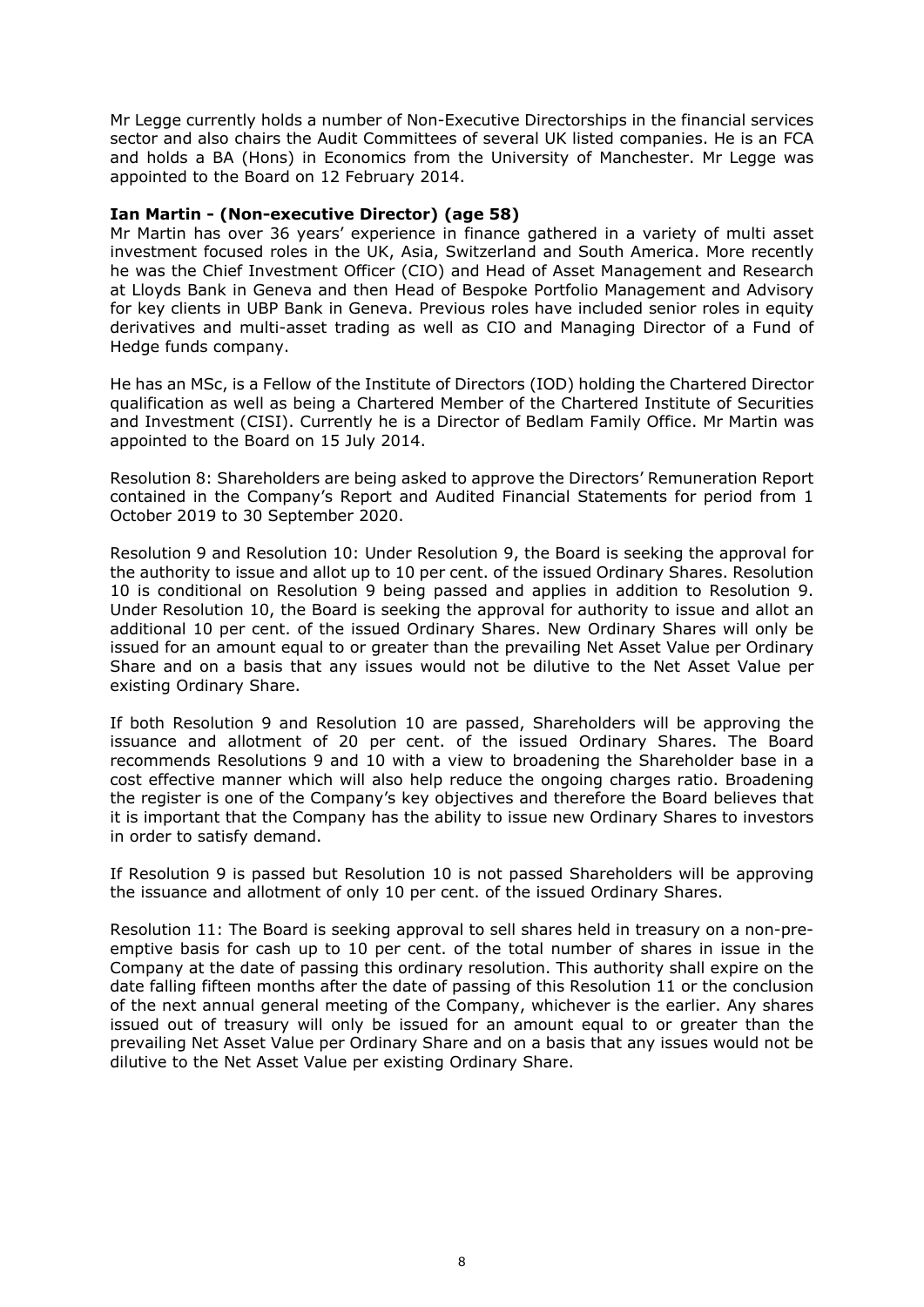#### Special resolutions

Resolution 12: Your attention is drawn to the information on the renewal of the Quarterly Tender facility which is set out in more detail below.

Resolution 13: As part of the Company's discount management arrangements, the Directors are seeking to renew the authority to purchase the Company's shares in the market up to 28,216,953 Ordinary Shares (equivalent to 14.99 per cent. of the shares in issue as at the latest practicable date prior to the date of publication of this document, excluding shares held in treasury) from time to time either for cancellation or to hold as treasury shares for future resale or transfer.

The Board will consider whether the Company should purchase Ordinary Shares where such Ordinary Shares are quoted in the market at a discount in excess of 5 per cent. to Net Asset Value per Ordinary Share. The making and timing of any share buybacks is at the absolute discretion of the Board and is expressly subject to the Board determining that the Company has sufficient surplus cash resources available (excluding borrowed monies). Purchases of Ordinary Shares will be made within guidelines established from time to time by the Board and only in accordance with the Law, the Listing Rules, the UK Market Abuse Regulation and the Disclosure Guidance and Transparency Rules. Any purchase of Ordinary Shares would be made out of the available cash or cash equivalent resources of the Company or from borrowings.

#### Extraordinary Resolutions

Resolution 14: Resolution 14 dis-applies the pre-emption rights contained in the Articles so that the Board has authority to allot and issue (or sell from treasury) Ordinary Shares for cash on a non-pre-emptive basis in respect of Ordinary Shares in the Company (equivalent to 10 per cent. of the shares in issue as at the latest practicable date prior to the date of publication of this document, excluding shares held in treasury). The disapplication expires on the date falling fifteen months after the date of passing of this Resolution 14 or the conclusion of the next annual general meeting of the Company, whichever is the earlier and permits the Board to allot and issue shares (or sell shares from treasury) after expiry of the disapplication if it has agreed to do so beforehand. Shares issued (or sold from treasury) pursuant to the disapplication would not be issued at a price that is less than the prevailing Net Asset Value per share.

Resolution 15: Resolution 15 is conditional on Resolution 14 being passed and applies in addition to Resolution 14. Resolution 15 dis-applies the pre-emption rights contained in the Articles so that the Board has authority to allot and issue (or sell from treasury) Ordinary Shares for cash on a non-pre-emptive basis equivalent to a further 10 per cent. of the Ordinary Shares in issue as at the latest practicable date prior to the date of publication of this document, excluding shares held in treasury. The disapplication expires on the date falling fifteen months after the date of passing of Resolution 15 or the conclusion of the next annual general meeting of the Company, whichever is the earlier and permits the Board to allot and issue shares (or sell shares from treasury) after expiry of the disapplication if it has agreed to do so beforehand. Ordinary Shares issued (or sold from treasury) pursuant to the disapplication would not be issued at a price that is less than the prevailing Net Asset Value per Ordinary Share.

If both Resolution 14 and Resolution 15 are passed, Shareholders will be approving the disapplication of pre-emption rights in respect of a total of 20 per cent. of the Ordinary Shares in issue. As the issue of shares (or sale from treasury) by the Company on a nonpre-emptive basis will only be made at a premium to the prevailing Net Asset Value, the Board believes that the authority to issue new shares equal to 20 per cent. of the existing shares in issue (excluding treasury shares) is appropriate.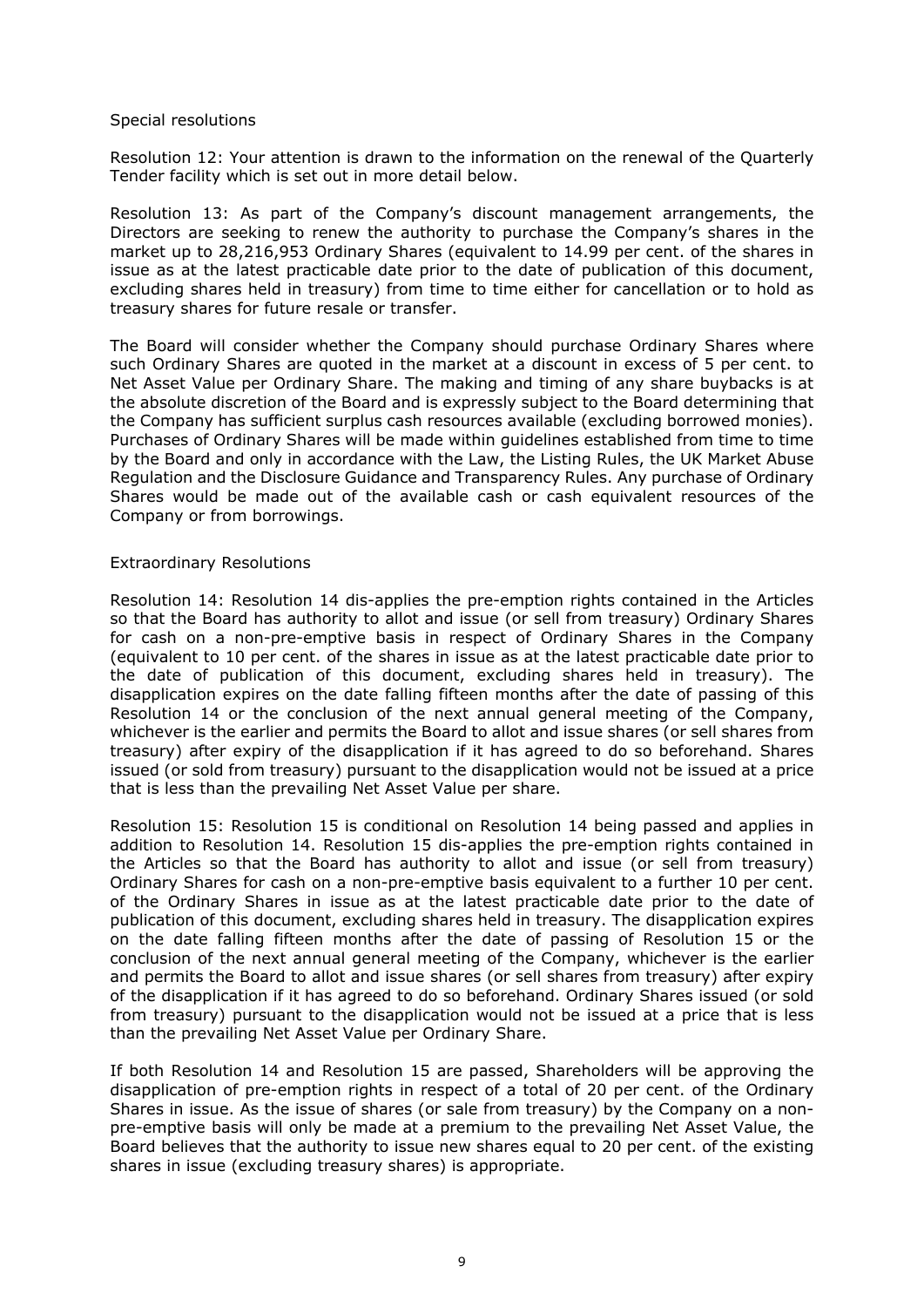If Resolution 14 is passed but Resolution 15 is not passed Shareholders will be approving the disapplication of pre-emption rights in respect of only 10 per cent. of the existing Ordinary Shares in issue.

# **Renewal of the Quarterly Tender facility**

On 17 February 2014 the members of the Company approved the terms and conditions of, and authorised the Directors' to implement, the Company's Quarterly Tender facility as set out in Part 13 and Appendix 2 of the Prospectus. The authority to implement the Company's Quarterly Tender facility which was renewed on the 2 February 2015 and subsequently on 14 July 2015, 7 July 2016, 6 July 2017, 4 July 2018, 4 July 2019 and 9 July 2020 will expire on 8 July 2021.

The Company was established with a Quarterly Tender facility that provides Shareholders with a quarterly opportunity to submit Ordinary Shares for placing or repurchase by the Company at a price representing a discount of no more than 2 per cent. to the then prevailing NAV. The objective of the Quarterly Tender facility is to minimise the risk of the Ordinary Shares trading at a discount to NAV and to assist in the narrowing of any discount at which the Ordinary Shares may trade from time to time. The Directors have resolved to convene the AGM in order to seek Shareholder authority to approve the terms and conditions of the Quarterly Tender facility and to authorise the Directors to implement the Quarterly Tender facility in respect of the September 2021 Tender, the December 2021 Tender, the March 2022 Tender and the June 2022 Tender.

The resolution, if passed will give the Directors the authority to renew and implement the Quarterly Tender facility in respect of the September 2021 Tender, the December 2021 Tender, the March 2022 Tender and the June 2022 Tender on the terms and conditions set out in the Notice of Quarterly Tenders.

The proposed terms and conditions of the September 2021 Tender, the December 2021 Tender, the March 2022 Tender and the June 2022 Tender do not materially differ from the terms and conditions of the 2020 Tenders.

The Quarterly Tenders will be for a number of Ordinary Shares up to, in aggregate, 50 per cent. of the issued share capital of the Company as at the 2021 Annual Record Date. Shareholders, other than Restricted Shareholders, will be entitled to tender for repurchase up to 20 per cent. of the Ordinary Shares held by the relevant Shareholder on the relevant Quarter Record Date, unless such percentage needs to be reduced to comply with the Annual Restriction.

The authority conferred by the resolution will lapse at the earlier of the date falling 12 months from the date of the resolution granting this authority and the date of the Company's next annual general meeting, which is expected to be held in July 2022.

# **Benefits of the Renewal of the Quarterly Tender facility**

The Directors believe that the renewal of the Quarterly Tender facility should yield the following principal benefits:

- help the Directors to minimise the risk of the Ordinary Shares trading at a discount to NAV;
- assist the Directors in narrowing any discount at which the Ordinary Shares may trade from time to time; and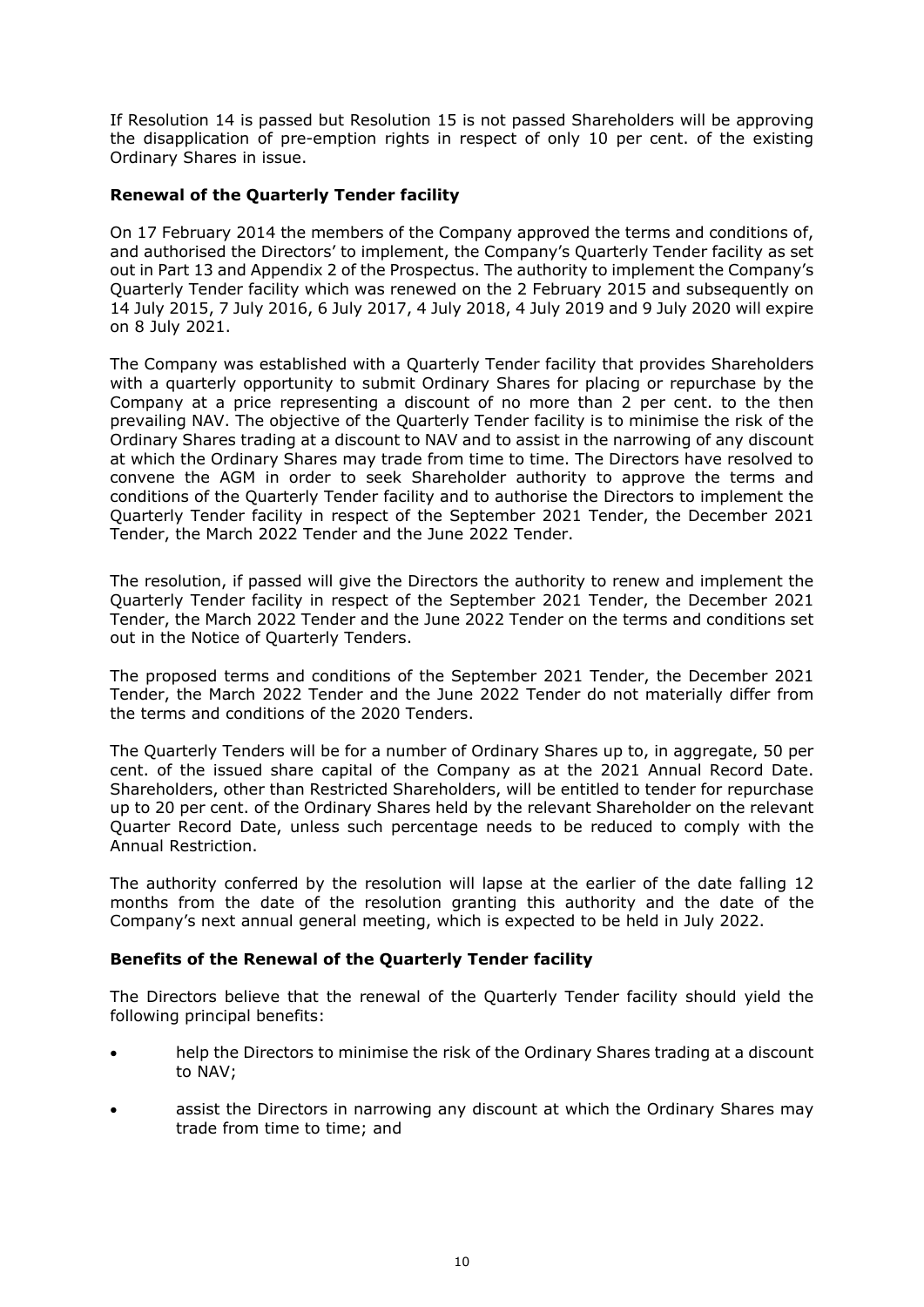• provide Shareholders with a quarterly opportunity to submit Ordinary Shares for placing or repurchase by the Company at a price representing a discount of no more than 2 per cent. to the then prevailing NAV.

# **Risk Factors**

If the Quarterly Tender facility is not approved by Shareholders, the Company will not be able to implement its discount control mechanism, as set out in the Prospectus. This might affect the current share price premium that the shares currently trade at to their Net Asset Value.

The risks associated with the Quarterly Tender facility are set out in Section E of the Appendix.

# **Meeting**

Resolutions proposed as ordinary resolutions at the AGM require a simple majority in order to be passed.

The resolution to be considered at the AGM to renew the terms of the Quarterly Tender facility and authorise the Directors to implement the Quarterly Tender facility will be proposed as a special resolution and will require a majority of not less than 75 per cent. of the votes cast in person or by proxy to be passed. The special resolution to be proposed at the AGM will, if passed, approve the Quarterly Tender facility on the terms and conditions set out in the Notice of Quarterly Tenders and will authorise the Directors to implement the Company's Quarterly Tender facility.

The resolution to authorise the Company to make market acquisitions of its own shares of 1 pence each (either for retention as treasury shares for future resale or transfer or cancellation) up to a maximum of such number of Ordinary Shares as represent 14.99 per cent. of the issued Ordinary Shares on the date on which the resolution is passed, will be proposed at the AGM as a special resolution and will require a majority of not less than 75 per cent. of the votes cast in person or by proxy in order to be passed.

The resolutions to disapply the rights of pre-emption in respect of the Ordinary Shares will each be proposed at the AGM as extraordinary resolutions and will require a majority of not less than 75 per cent. of the votes cast in person or by proxy in order to be passed.

All Shareholders are entitled to attend and vote at the AGM.

All persons holding Ordinary Shares at 3.30p.m. on 6 July 2021, or, if the AGM is adjourned, on the register of Shareholders of the Company 48 hours before the time of any adjourned AGM, shall be entitled to attend, speak and vote at the AGM and shall be entitled on a poll to 1 vote per Ordinary Share held. In calculating such 48 hour periods, no account shall be taken of any part of a day that is not a Business Day.

As at 7 June 2021, being the latest practicable date prior to the publication of this document there were 188,238,518 Ordinary Shares in issue (the Company currently holds 0 Ordinary Shares in treasury).

## **Action to be taken**

## **The only action that you need to take is to complete the accompanying Form of Proxy for use at the AGM**

Shareholders will find enclosed with this document a Form of Proxy for use at the AGM. Whether or not you intend to attend the AGM, you are requested to complete the enclosed Form of Proxy in accordance with the instructions printed on it and return it to the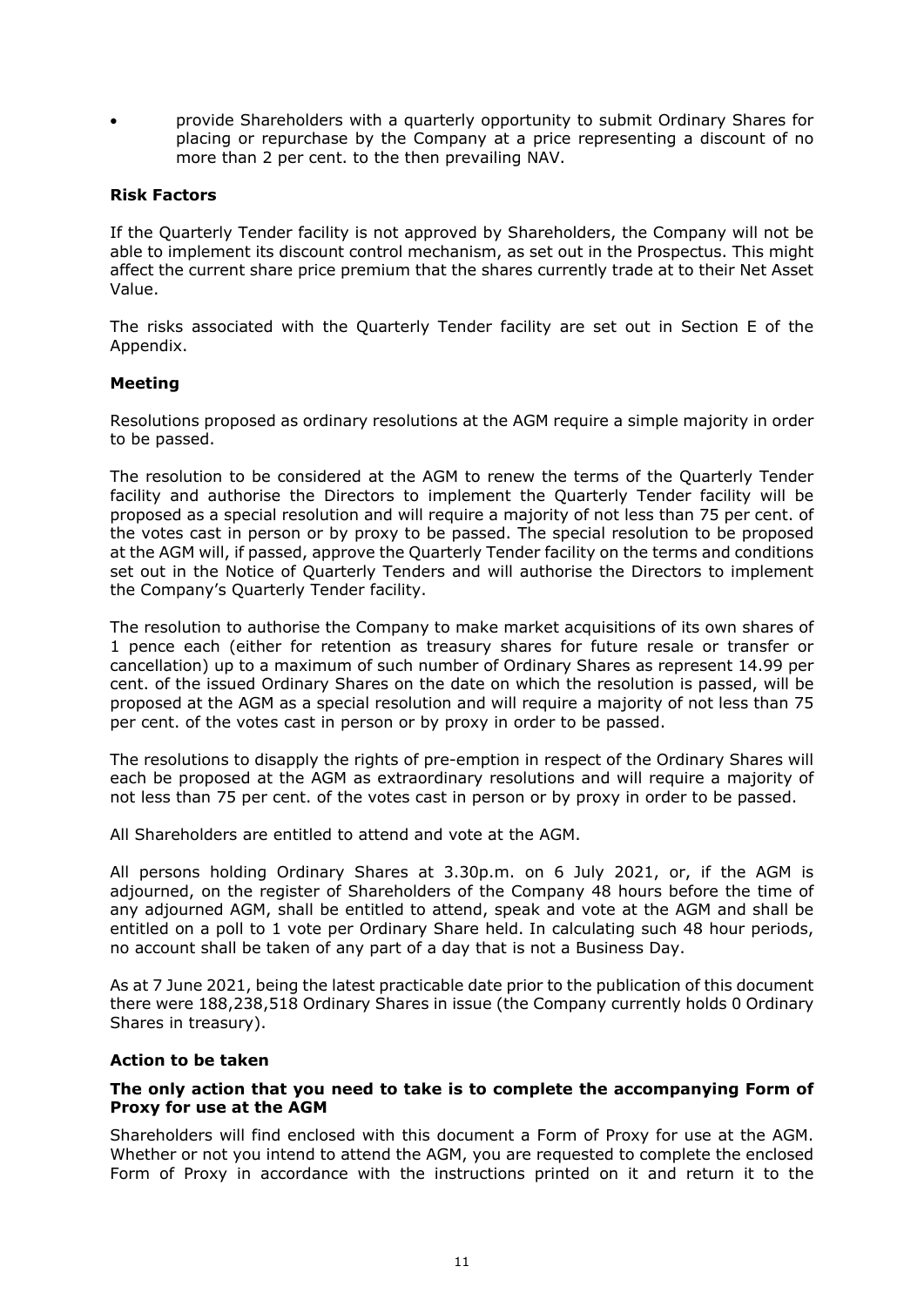Company's Receiving Agent, Computershare Services PLC, The Pavilions, Bridgwater Road, Bristol BS99 6ZY, as soon as possible and, in any event, by no later than 3.30p.m. on 6 July 2021. CREST members who wish to appoint a proxy through the CREST electronic proxy appointment service are referred to Note 9 of the notice of the AGM.

The quorum for the AGM is not less than two members present (in person or by proxy).

If a quorum is not present within thirty minutes after the time appointed for the commencement of the meeting, the AGM will be adjourned to 3.30p.m. on Thursday, 22 July 2021 at the offices of Northern Trust International Fund Administration Services (Guernsey) Limited, Trafalgar Court, Les Banques, St. Peter Port, Guernsey GY1 3QL, Channel Islands when those members who are present in person or by proxy will constitute a quorum.

Completion and return of a Form of Proxy or the giving of a CREST Proxy Instruction will not prevent a Shareholder from subsequently attending and voting in person at the AGM should he or she wish to do so.

## **Shareholders are requested to complete and return the Form of Proxy whether or not they wish to attend the AGM.**

# **Additional information**

Your attention is drawn to the additional information contained in Part 2 of this document.

## **Recommendation and voting intentions**

**The Board considers that the passing of the Resolutions, including, to effect the renewal of the Quarterly Tender facility, is in the best interests of the Company and its Shareholders as a whole.** 

**The Board accordingly unanimously recommends Shareholders to vote in favour of the Resolutions to be proposed at the AGM, as they intend to do in respect of their own beneficial holdings totalling 110,000 Ordinary Shares (representing in aggregate approximately 5.84 per cent. of the Company's voting rights) as at 7 June 2021, being the latest practicable date prior to the publication of this document.**

Yours sincerely

Claire Whittet

*Chair*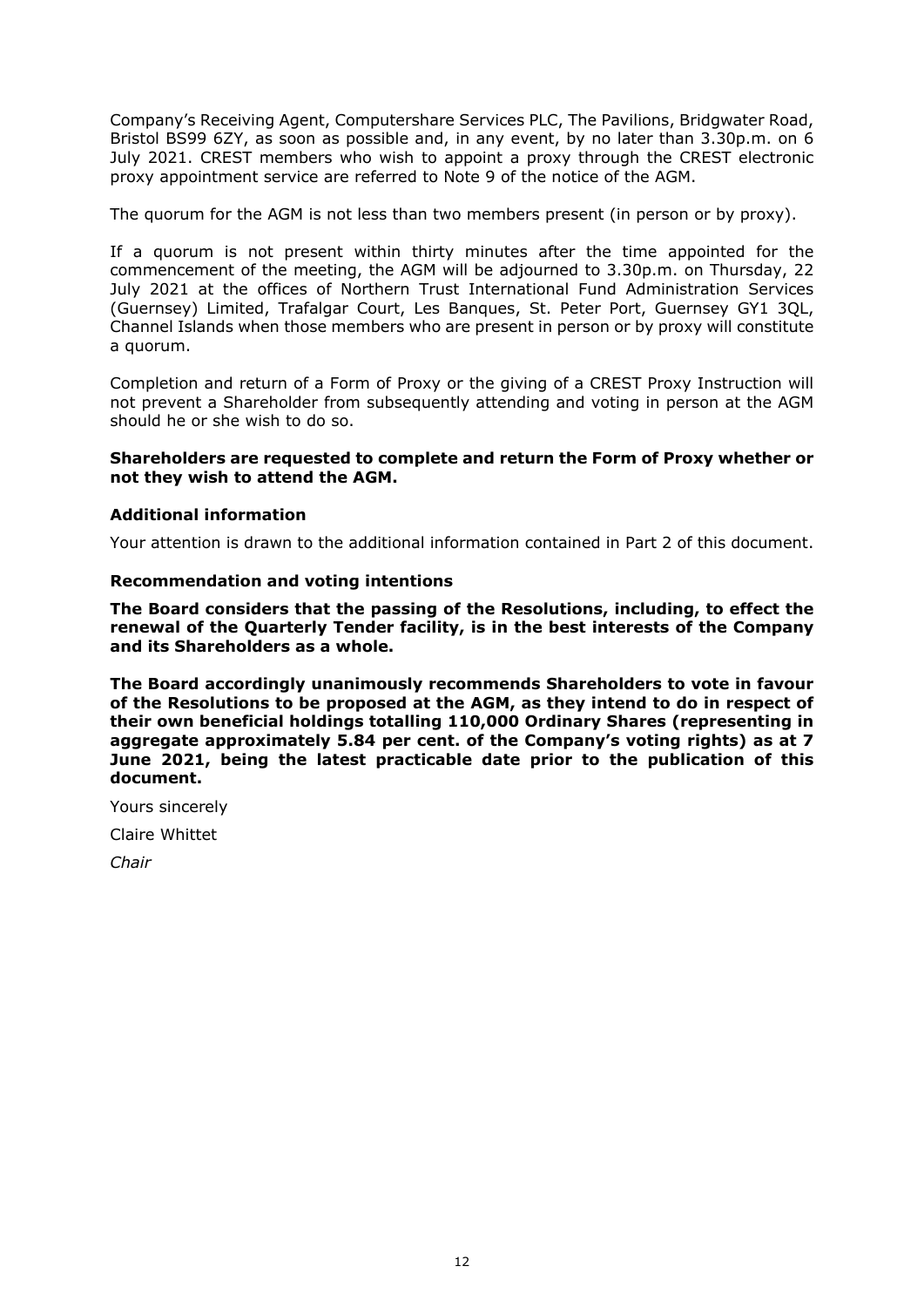# **PART 2 - ADDITIONAL INFORMATION**

# 1. **General**

The address of the Company's registered office is PO Box 255, Trafalgar Court, Les Banques, St. Peter Port, Guernsey GY1 3QL, Channel Islands and its telephone number is +44 (0)1481 745001.

The Company currently holds no Ordinary Shares in treasury.

# 2. **Share option**

At the date of this document no share or loan capital of the Company is under option or agreed conditionally or unconditionally to be put under option and no warrants have been issued by the Company

# 3. **Major Interests in Ordinary Shares**

As at 7 June 2021, being the latest practicable date prior to the publication of this document the following parties were known to be interested in 5 per cent. or more of the Company's share capital:

|                                | Number of shares | % of issued<br>share capital |
|--------------------------------|------------------|------------------------------|
| Huntress (CI) Nominees Limited | 11,524,844       | 6.12                         |

# 4. **Significant change**

There has been no significant change in the financial or trading position of the Company since 30 September 2021, being the date to which the latest audited financial information of the Company was published.

# 5. **Document available for inspection**

Copies of this document will be available for inspection at the offices of Eversheds Sutherland (International) LLP, One Wood Street, London EC2V 7WS and at the offices of Northern Trust International Fund Administration Services (Guernsey) Limited, Trafalgar Court, Les Banques, St. Peter Port, Guernsey GY1 3QL, Channel Islands during usual business hours on any day (Saturdays, Sundays and public holidays excepted) until 8 July 2021 and will also be available for inspection at the AGM. In the event that new restrictions are introduced due to the ongoing COVID-19 pandemic, preventing the Company from providing copies of this document for inspection in a physical location, a copy of this document will be available on the Company's website, [https://twentyfouram.com/funds/twentyfour-select-monthly-income-fund/,](https://twentyfouram.com/funds/twentyfour-select-monthly-income-fund/) until 8 July 2021.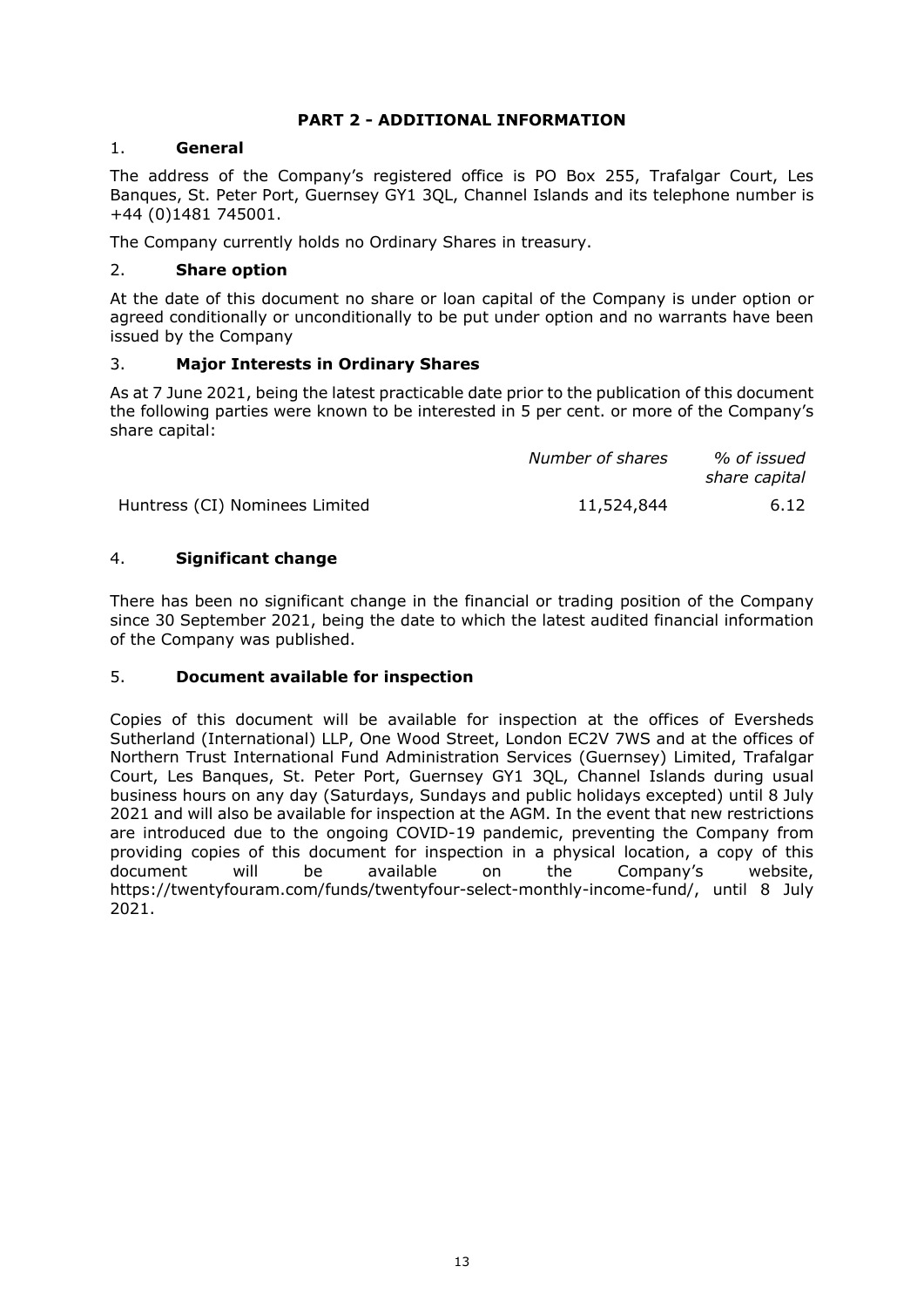# **TWENTYFOUR SELECT MONTHLY INCOME FUND LIMITED**

#### **NOTICE OF ANNUAL GENERAL MEETING**

**NOTICE IS HEREBY GIVEN** that an Annual General Meeting of TwentyFour Select Monthly Income Fund Limited (the "**Company**") will be held at the offices of Northern Trust International Fund Administration Services (Guernsey) Limited, Trafalgar Court, Les Banques, St. Peter Port, Guernsey GY1 3QL, Channel Islands on Thursday, 8 July 2021 at 3.30p.m. to consider and, if thought fit, approve the Resolutions below. Resolutions 1 to 11 will be proposed as ordinary resolutions. Resolutions 12 and 13 will be proposed as special resolutions. Resolutions 14 and 15 will be proposed as extraordinary resolutions.

## **ORDINARY RESOLUTIONS**

#### 1. **To elect a Chair of the Meeting**

If no directors of the Company are present at the Company's annual general meeting pursuant to Article 20.3.5 of the Articles of Incorporation (the "**Articles**"); to elect an authorised representative of the Corporate Secretary to act as Chair of the meeting in accordance with Article 20.3.5 of the Articles of Incorporation.

#### 2. **Report and Audited Financial Statements**

To receive and consider the Report and Audited Financial Statements of the Company for the period from 1 October 2019 to 30 September 2020.

#### 3. **Re-election of Auditor**

To re-elect and re-appoint PricewaterhouseCoopers CI LLP as Auditor of the Company until the conclusion of the next annual general meeting.

#### 4. **Remuneration of Auditor**

To authorise the Board of Directors to determine the Auditor's remuneration.

#### **Re-election of Directors**

To re-elect and re-appoint by separate resolutions each of:

- 5. Claire Whittet as a Director of the Company.
- 6. Christopher Legge as a Director of the Company.
- 7. Ian Martin as a Director of the Company.

## 8. **Directors' Remuneration Report**

To approve the Directors' Remuneration Report set out on pages 37 and 38 of the Report and Audited Financial Statements for period from 1 October 2019 to 30 September 2020.

## 9. **Authority to allot and issue shares**

**THAT**, the Directors, in substitution for all existing authorities, be and are generally and unconditionally authorised to allot and issue, grant rights to subscribe for, or to convert securities into, up to a maximum aggregate amount of 18,823,851 ordinary shares of 1p each in the capital of the Company ("**Ordinary Shares**") (being 10 per cent. of the Company's Ordinary Shares in issue as at the latest practicable date prior to the date of publication of this document) for the period expiring on the date falling fifteen months after the date of passing of this resolution 9 or the conclusion of the next annual general meeting of the Company, whichever is the earlier (unless previously renewed, revoked or varied by the Company in general meeting), save that the Company may before such expiry make an offer or agreement which would or might require shares to be allotted and issued after such expiry and the Directors may allot and issue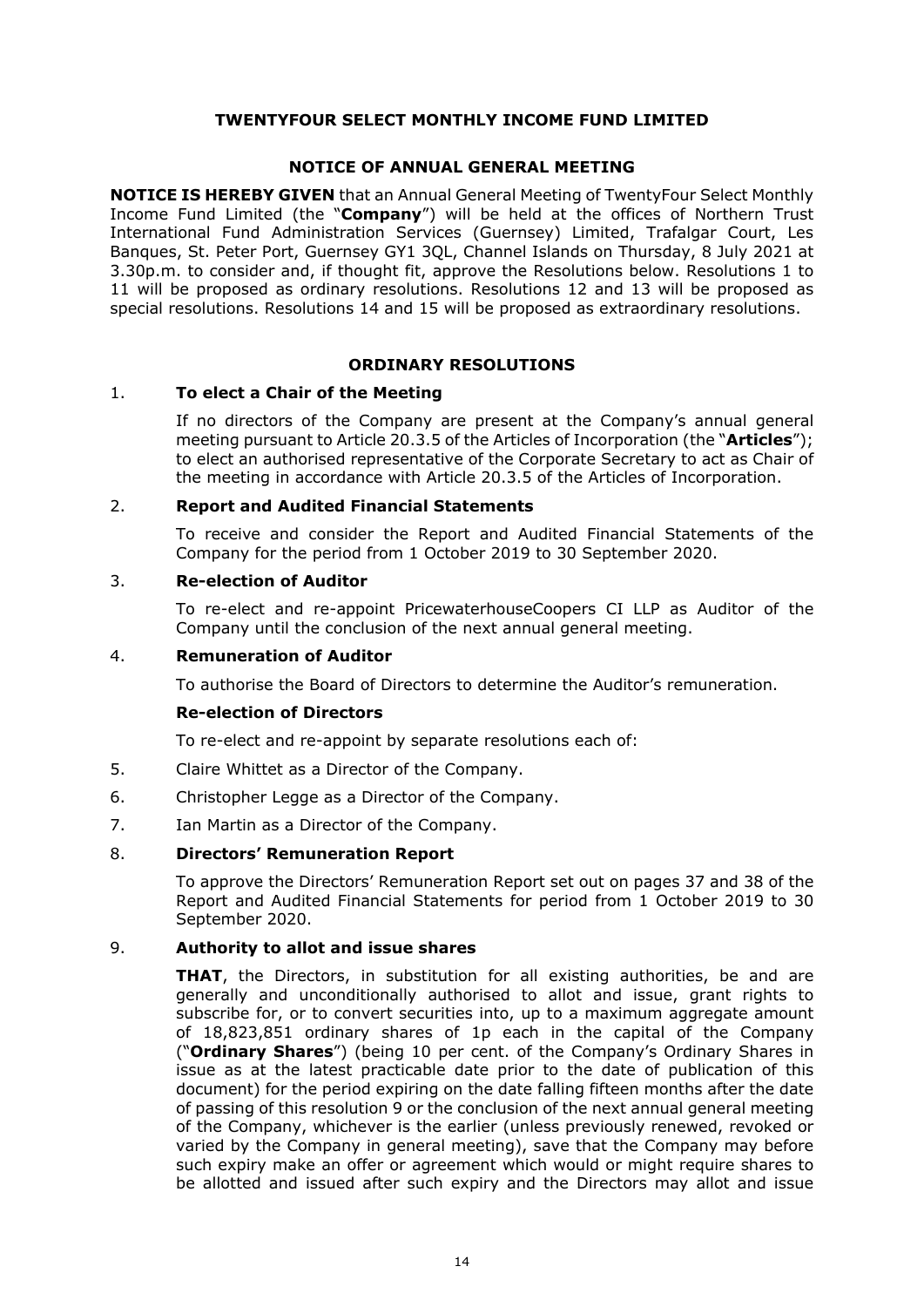Ordinary Shares in pursuance of such an offer or agreement as if the authority conferred by this resolution 9 had not expired.

## 10. **Authority to allot and issue shares**

**THAT**, conditional on ordinary resolution 9 above having been passed, in substitution for all existing authorities (but in addition to and without prejudice to the power granted by ordinary resolution 9 above), the Directors be and are generally and unconditionally authorised to allot and issue, grant rights to subscribe for, or to convert securities into, up to an additional 18,823,851 Ordinary Shares (being 10 per cent. of the Company's Ordinary Shares in issue as at the latest practicable date prior to the date of publication of this document) for the period expiring on the date falling fifteen months after the date of passing of this resolution 10 or the conclusion of the next annual general meeting of the Company, whichever is the earlier, save that the Company may before such expiry make an offer or agreement which would or might require Ordinary Shares to be allotted and issued after such expiry and the Directors may allot and issue Ordinary Shares in pursuance of such an offer or agreement as if the authority had not expired.

## 11. **Treasury shares**

**THAT**, the Directors be, in addition to any power conferred on them by extraordinary resolutions 14 and 15 below, generally and unconditionally to sell shares in the Company if, immediately before the sale, such shares are held by the Company as treasury shares, for cash, provided that:

- a. where any treasury shares are sold pursuant to this power at a discount to the then prevailing Net Asset Value of Ordinary Shares, such discount must be (i) lower than the discount to the net asset value per Ordinary Share at which the Company acquired the Ordinary Shares which it then holds in treasury and (ii) not greater than 5 per cent. to the prevailing net asset value per Ordinary Share at the latest practicable time before such sale and for this purpose the Directors shall be entitled to determine in their reasonable discretion the discount to the net asset value at which such Ordinary Shares were acquired by the Company and the net asset value per Ordinary Share at the latest practicable time before such Ordinary Shares are sold pursuant to this power; and
- b. this power shall be limited to sale of up to 18,823,851 treasury shares (being 10 per cent. of the Company's shares in issue as at the latest practicable date prior to the date of publication of this document), and provided further that the number of shares to which this power applies shall be reduced from time to time by the number of shares which are issued for cash as if the members' pre-emption rights contained in the Articles did not apply pursuant to the power conferred on the Directors by extraordinary resolutions 14 and 15 below,

such power shall expire on the date falling fifteen months after the date of passing of this Resolution 11 or the conclusion of the next annual general meeting of the Company, whichever is earlier (unless previously renewed, revoked or varied by the Company in general meeting), save that the Company may before such expiry make an offer or agreement which would or might require treasury shares to be sold after such expiry and the Directors may sell treasury shares pursuant to such offers or agreement as if the authority conferred hereby had not expired.

## **SPECIAL RESOLUTIONS**

## 12. **Quarterly Tender**

**THAT**, the terms of the proposed quarterly tender facility that, among other things, permits the Company to acquire its issued share capital from tendering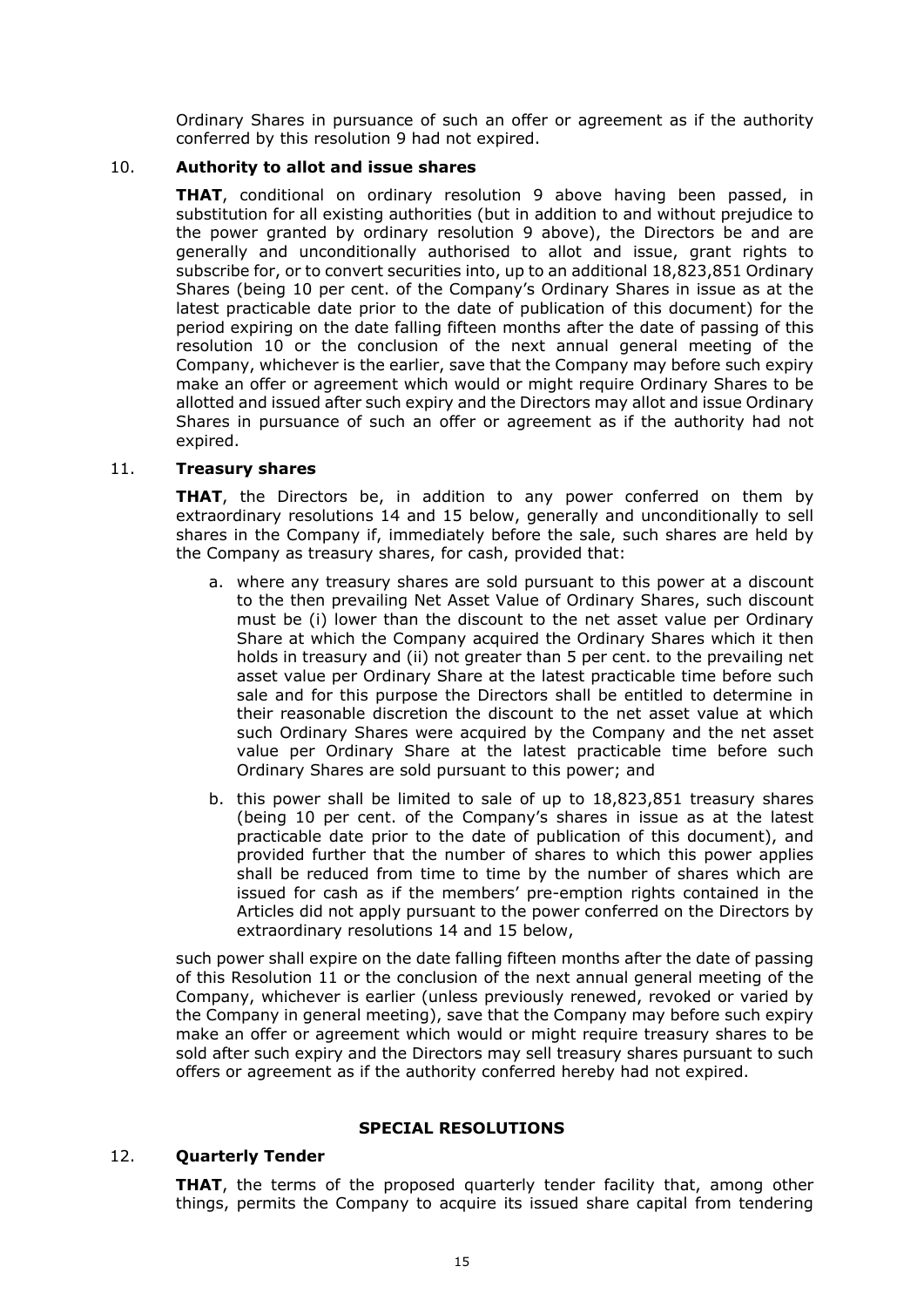shareholders, subject to certain restrictions (the "**Facility**"), the terms and conditions of which constituting the contract of such Facility (the "**Agreement**") are set out in the Notice of Quarterly Tenders reproduced in the circular in respect of the Company dated 10 June 2021 (the "**Circular**"), are hereby approved and authorised pursuant to section 314(2) of the Companies (Guernsey) Law, 2008, as amended (the "**Law**") and the Company's authority to effect the Facility on the terms of the Agreement pursuant to this resolution shall expire on the earlier of the date falling 12 months from the date of this resolution or the date of the Company's next annual general meeting.

## 13. **Acquisition of own shares**

To authorise the Company, in accordance with section 315 of the Law to make market acquisitions (as defined in the Law) of its own shares of 1 pence each (either for retention as treasury shares for future re-issue, resale or transfer or cancellation) provided that:

- a. the maximum number of Ordinary Shares authorised to be purchased is 14.99 per cent. of the aggregate Ordinary Shares (excluding treasury shares in issue) on the date on which this resolution is passed;
- b. the minimum price (exclusive of expenses) which may be paid for an Ordinary Share shall be £0.01 per Ordinary Share;
- c. the maximum price (exclusive of expenses) which may be paid for an Ordinary Share shall be the higher of (i) 105 per cent. of the average of the middle market quotations (as derived from the Daily Official List) for the Ordinary Shares for the five business days immediately preceding the date of acquisition and (ii) the higher of the last independent trade and the highest current independent bid on the trading venue on which the purchase is carried out; and
- d. unless previously varied, revoked or renewed, the authority hereby conferred shall expire on 31 December 2022 or, if earlier, at the conclusion of the next annual general meeting of the Company to be held in 2022, save that the Company may, prior to such expiry, enter into a contract to acquire Ordinary Shares under such authority and may make an acquisition of Ordinary Shares pursuant to any such contract.

## **EXTRAORDINARY RESOLUTIONS**

## 14. **Disapplication of pre-emption rights**

**THAT**, the Directors of the Company be and they are hereby generally empowered, to allot and issue, to grant rights to subscribe for, or to convert and make offers or agreements to allot and issue equity securities (as defined in Article 6.1 of the Articles) for cash as if the pre-emption rights contained in the Articles in respect of such equity securities did not apply to any such allotment and issuance, provided that this power shall be limited so that it:

- a. expires at the conclusion of the next annual general meeting of the Company after the passing of this resolution or on the expiry of 15 months from the passing of this resolution, whichever is the earlier, save that the Company may, before such expiry, make an offer or agreement which would or might require equity securities to be allotted and issued after such expiry and the Directors may allot and issue equity securities in pursuance of any such offer or agreement as if the power conferred hereby had not expired; and
- b. shall be limited to the allotment and issuance of equity securities up to an aggregate nominal value of £188,238.00 being approximately 10 per cent. of the nominal value of the issued share capital of the Company, as at 7 June 2021, and representing 18,823,851 Ordinary Shares.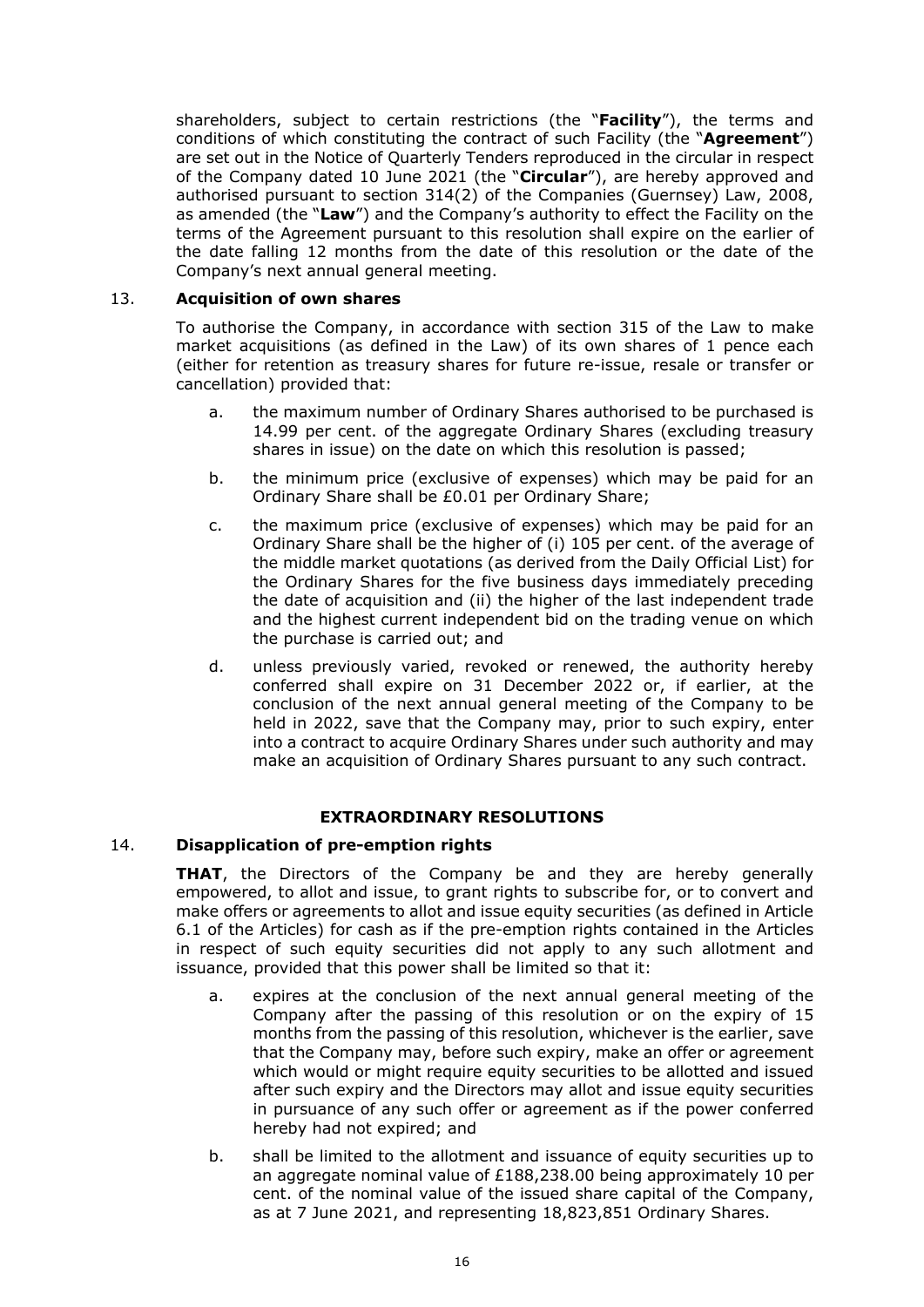# 15. **Disapplication of pre-emption rights**

**THAT**, conditional on extraordinary resolution 14 above having been passed, the Directors of the Company be and they are hereby generally empowered, in addition to and without prejudice to the power granted by extraordinary resolution 14 above, to allot and issue, to grant rights to subscribe for, or to convert and make offers or agreements to allot and issue equity securities (as detailed in Article 6.1 of the Articles) for cash as if the pre-emption rights contained in the Articles in respect of such equity securities did not apply to any such allotment and issuance, provided that this power shall be limited so that it:

- a. expires at the conclusion of the next annual general meeting of the Company after the passing of this resolution or on the expiry of 15 months from the passing of this resolution, whichever is the earlier, save that the Company may, before such expiry, make an offer or agreement which would or might require equity securities to be allotted and issued after such expiry and the Directors may allot and issue equity securities in pursuance of any such offer or agreement as if the power conferred hereby had not expired; and
- b. shall be limited to the allotment and issuance of additional equity securities up to an aggregate nominal value of  $£188,238.00$  being approximately 10 per cent. of the nominal value of the issued share capital of the Company, as at 7 June 2021, and representing 18,823,851 Ordinary Shares.

# **BY ORDER OF THE BOARD**

For and on behalf of Northern Trust International Fund Administration Services (Guernsey) Limited *Administrator*

*Registered Office* PO Box 255 Trafalgar Court Les Banques St. Peter Port Guernsey GY1 3QL Channel Islands

Date: 10 June 2021

## **Notes:**

These notes should be read in conjunction with the notes on the reverse of the enclosed Form of Proxy.

- 1. All holders of Ordinary Shares are entitled to attend and vote at the meeting. A Shareholder may appoint one or more proxies to exercise all or any of the rights of the shareholder to attend and speak and vote in his place at the meeting. A proxy need not be a member of the Company. If you wish to appoint a person other than the Chair of the meeting, the Administrator or such other person, please insert the name of your chosen proxy holder in the space provided on the enclosed Form of Proxy. A Shareholder may appoint more than one proxy provided that each proxy is appointed to exercise the rights attached to a different share or shares held by that shareholder. If a Shareholder wishes to appoint more than one proxy and so requires additional proxy forms, the shareholder should contact the Company's Receiving Agent, Computershare Investor Services PLC, The Pavilions, Bridgwater Road, Bristol BS99 6ZY.
- 2. To allow effective constitution of the AGM, if it is apparent to the Chair that no members of the Company will be present in person or by proxy, other than by proxy in the Chair's favour, the Chair may appoint a substitute to act as proxy in his stead for any member, provided that such substitute proxy shall vote on the same basis as the Chair.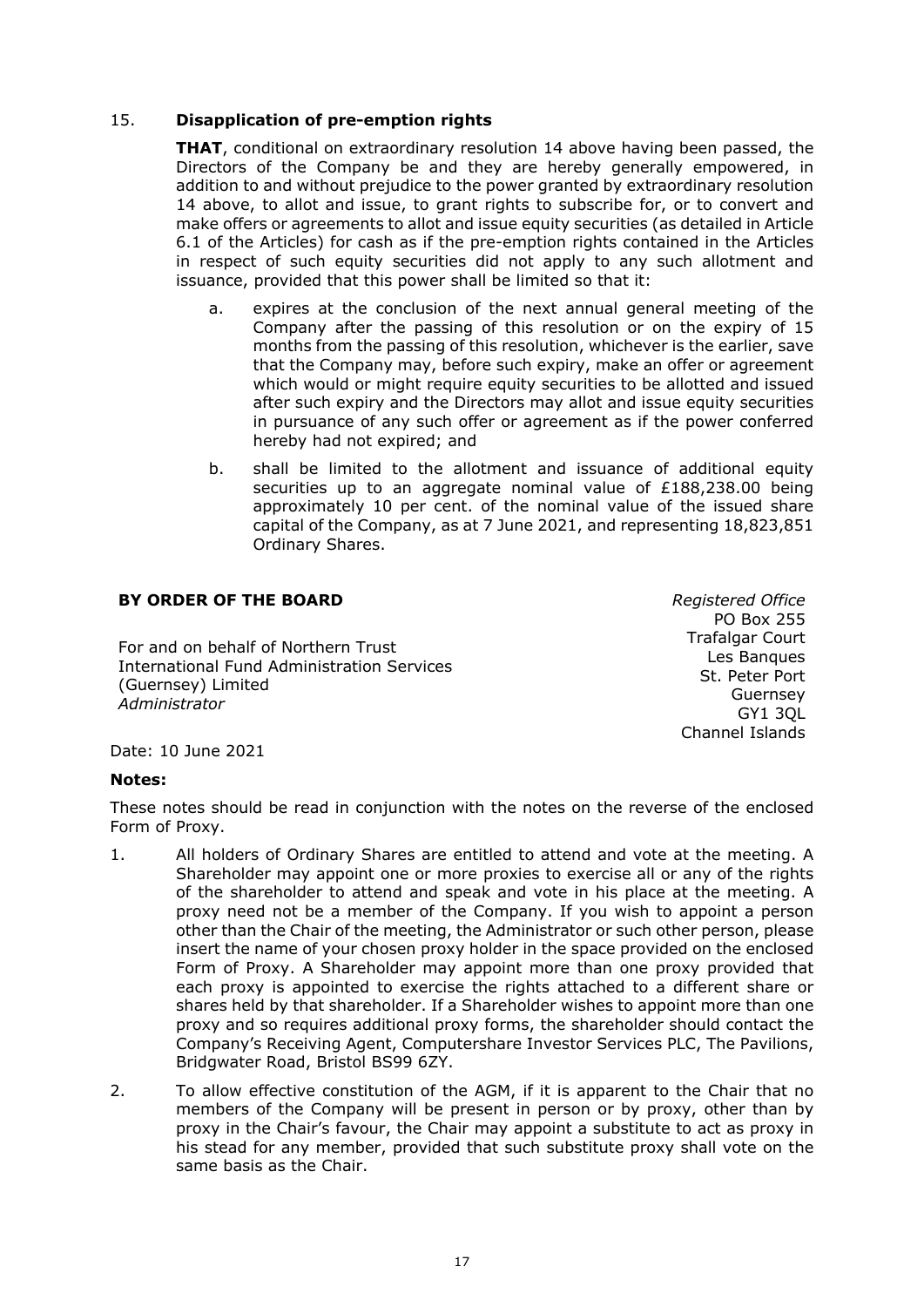- 3. If a quorum is not present within thirty minutes after the time appointed for the commencement of the meeting, the AGM will be adjourned to 3.30p.m. on 22 July 2021.
- 4. A vote withheld is not a vote in law, which means the vote will not be counted in the calculation of votes for or against the resolution. If no voting indication is given, a proxy may vote or abstain from voting at his/her discretion. A proxy may vote (or abstain from voting) as he or she thinks fit in relation to any other matter put before the meeting.
- 5. Members who wish to change their proxy instructions should submit a new proxy appointment using the methods set out above. Note that the cut-off time for receipt of proxy appointments also applies in relation to amended instructions; any amended proxy appointment received after the relevant cut-off time will be disregarded.
- 6. In order to revoke a proxy instruction members will need to inform the Company. Members should send a signed hard copy notice clearly stating their intention to revoke a proxy appointment to the Company's Registrar, Computershare Investor Services (Guernsey) Limited, The Pavilions, Bridgwater Road, Bristol BS99 6ZY.
- 7. The Form of Proxy is enclosed with this notice for use by Shareholders. To be valid, the Form of Proxy and any power of attorney or other authority (if any) under which it is signed (or a notarially certified copy thereof) must be deposited with the Company's Registrar, Computershare Investor Services (Guernsey) Limited, The Pavilions, Bridgwater Road, Bristol BS99 6ZY, as soon as possible and, in any event, by no later than 3.30p.m. on 6 July 2021. Amended instructions must also be received by the Company's Receiving Agent by the deadline for receipt of Forms of Proxy. You will be asked to enter the Control Number, the Shareholder Reference Number and PIN which are printed on the enclosed Form of Proxy. If you have any queries in relation to the Form of Proxy you may call Computershare Investor Services (Guernsey) Limited, The Pavilions, Bridgwater Road, Bristol BS99 6ZY, on 0370 707 4040 from within the UK (or +44 (0)370 707 4040 from outside of the UK) between 9.00 a.m. and 5.00 p.m. on any Business Day. Completion and return of a Form of Proxy or the giving of a CREST Proxy Instruction (as described in note 9 below) will not preclude a Shareholder from attending and voting at the meeting if he or she wishes to do so.
- 8. Pursuant to Regulation 41 of the Uncertificated Securities (Guernsey) Regulations 2009 (as amended from time to time) (the "**Regulations**"), the Company has specified that only those Shareholders entered on the register of members of the Company as at 3.30p.m. on 6 July 2021 or, if the meeting is adjourned, on the register of members 48 hours prior to the adjourned meeting shall be entitled to attend and vote at the meeting in respect of the number of Ordinary Shares registered in their name at that time. Changes to the register of members after 3.30p.m. on 6 July 2021 or, if the meeting is adjourned, 48 hours prior to the adjourned meeting will be disregarded in determining the rights of any person to attend and vote at the meeting or adjourned meeting (as the case may be).
- 9. CREST members who wish to appoint a proxy or proxies through the CREST electronic proxy appointment service may do so for the meeting and any adjournment thereof by using the procedures described in the CREST Manual on the Euroclear UK & Ireland Limited's website (www.euroclear.com/CREST). CREST personal members or other CREST sponsored members, and those CREST members who have appointed a voting service provider, should refer to the CREST sponsor or voting service provider who will be able to take the appropriate action on their behalf.

In order for a proxy appointment or instruction made using the CREST service to be valid, the appropriate CREST message ("**CREST Proxy Instruction**") must be properly authenticated in accordance with Euroclear UK & Ireland Limited's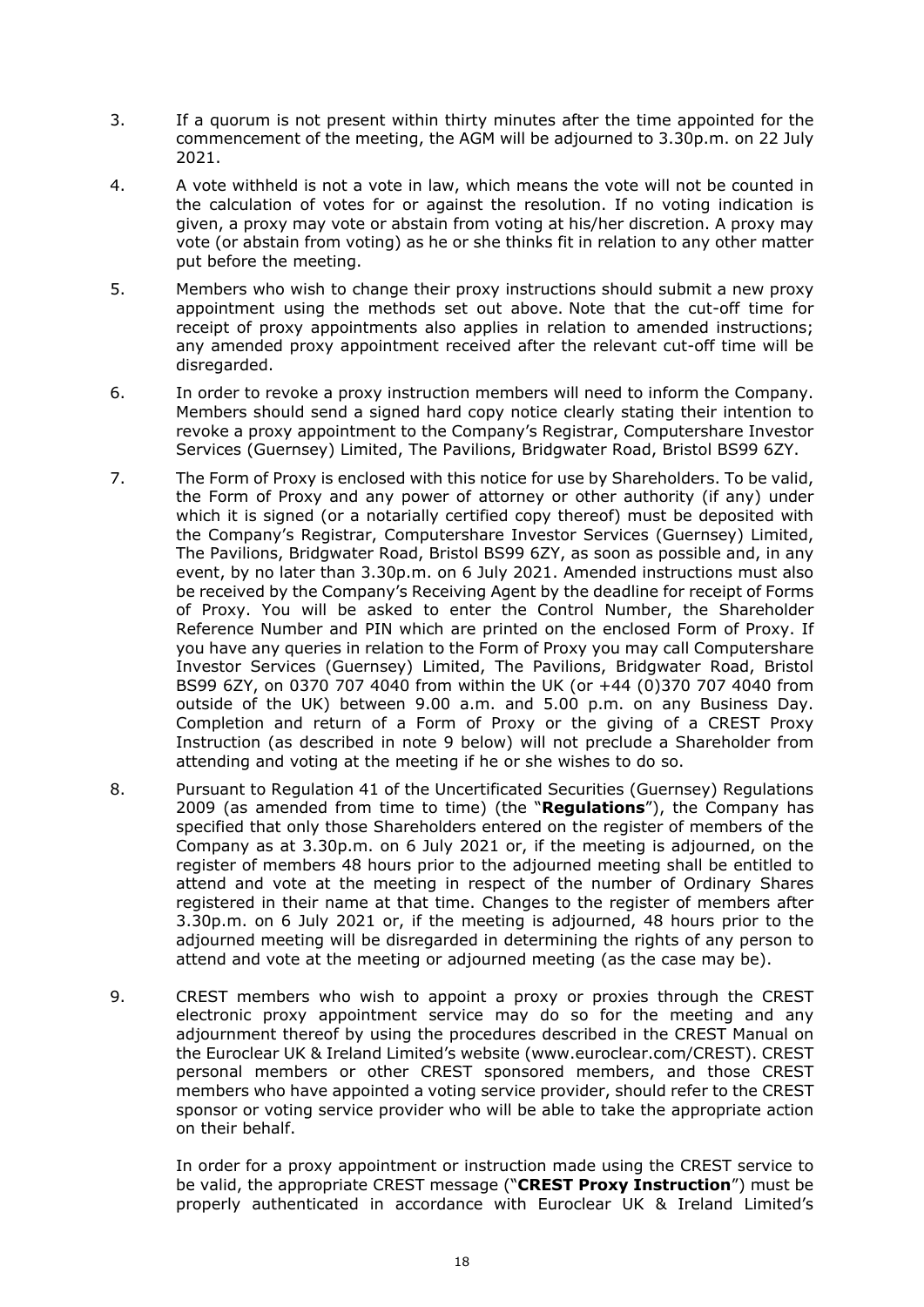specifications and must contain the information required for such instructions, as described in the CREST Manual. The message, regardless of whether it constitutes the appointment of a proxy or is an amendment to an instruction given to a previously appointed proxy must, in order to be valid, be transmitted so as to be received by the Company's agent (ID 3RA17) not less than 48 hours before the time of the holding of the meeting. For this purpose, the time of receipt will be taken to be the time (as determined by the timestamp applied to the message by the CREST Application Host) from which the Company's agent is able to retrieve the message by enquiry to CREST in the manner prescribed by CREST. After this time any change of instruction to proxies appointed through CREST should be communicated to the appointee through other means.

CREST members and, where applicable, their CREST sponsors or voting service providers should note that Euroclear UK & Ireland Limited does not make available special procedures in CREST for any particular messages. Normal system timings and limitations will therefore apply in relation to the input of CREST Proxy Instructions. It is the responsibility of the CREST member concerned to take (or, if the CREST member is a CREST personal member or sponsored member or has appointed a voting service provider, to procure that his CREST sponsor or voting service provider takes) such action as shall be necessary to ensure the message is transmitted by means of the CREST system by any particular time. In this connection CREST members and, where applicable, their CREST sponsors or voting service providers are referred in particular to those sections of the CREST Manual concerning practical limitations of the CREST system and timings.

The Company may treat as invalid a CREST Proxy Instruction in the circumstances set out in Regulation 34 of the Regulations.

- 10. If the Chair, as a result of any proxy appointments, is given discretion as to how the votes the subject of those proxies are cast and the voting rights in respect of those discretionary proxies, when added to the interests in the Company's securities already held by the Chair, result in the Chair holding such number of voting rights that he has a notifiable obligation under the Disclosure Guidance and Transparency Rules, the Chair will make the necessary notifications to the Company and the Financial Conduct Authority. As a result, any member holding 5 per cent., or more of the voting rights in the Company who grants the Chair a discretionary proxy in respect of some or all of those voting rights, and so would otherwise have a notification obligation under the Disclosure Guidance and Transparency Rules, need not make a separate notification to the Company and the Financial Conduct Authority.
- 11. In the case of joint holders, the vote of the senior holder who tenders a vote whether in person or by proxy shall be accepted to the exclusion of the votes of the other joint holders and, for this purpose, seniority shall be determined by the order in which the names stand in the register of members of the Company in respect of the relevant joint holding.
- 12. As at 7 June 2021, being the latest practicable date prior to the printing of this notice, there were 188,823,518 Ordinary Shares in issue (the Company currently holds 0 Ordinary Shares in treasury).
- 13. Terms used in this notice shall have the same meaning as in the circular to shareholders of the Company dated 10 June 2021 unless otherwise defined.
- 14. The contents of this notice, details of the total number of shares in respect of which members are entitled to exercise voting rights at the meeting, the total voting rights members are entitled to exercise at the meeting and, if applicable, any members' statements, members' resolutions or members' matters of business received by the Company after the date of this notice will be available on the Company's website www.selectmonthlyincomefund.com.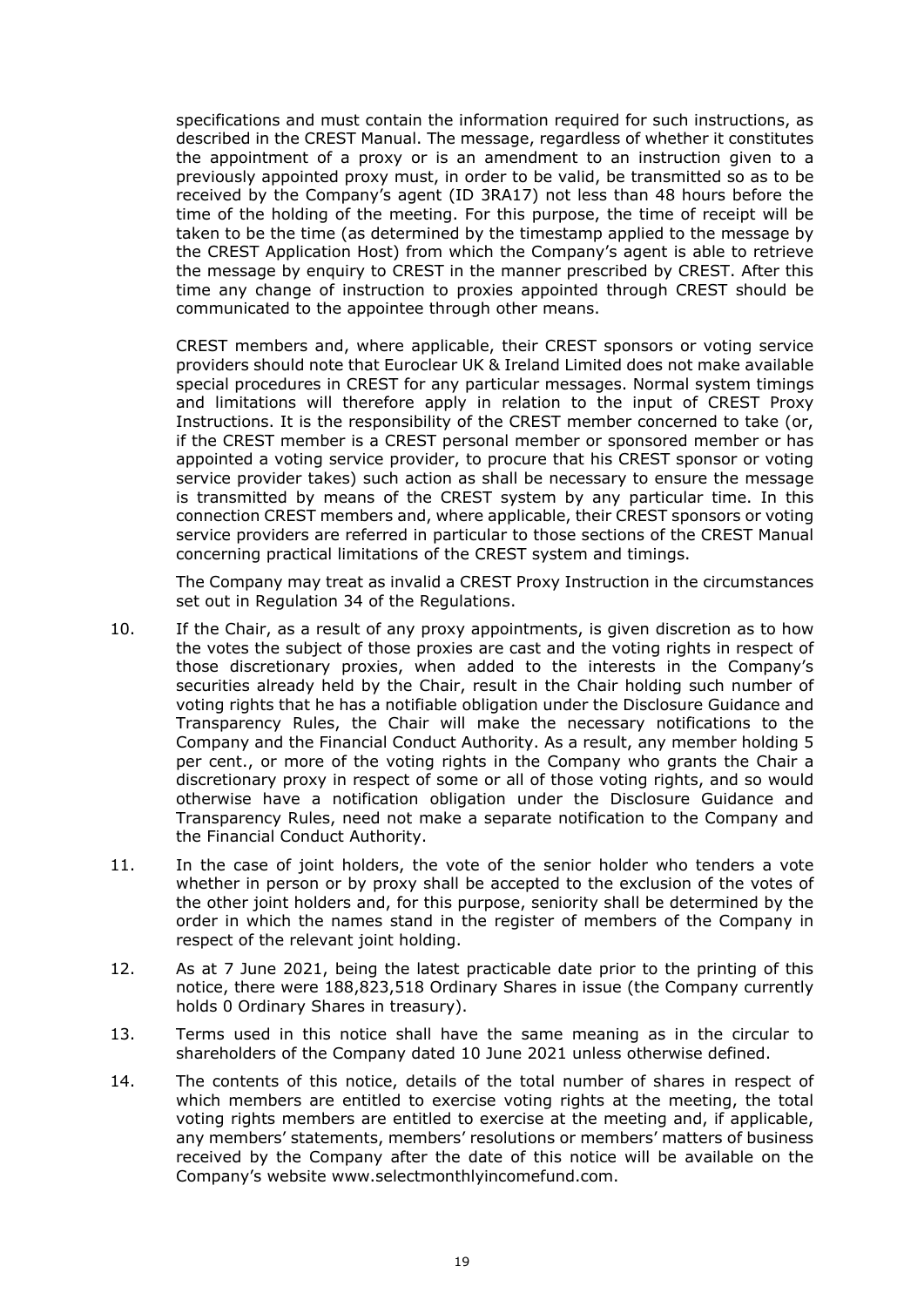15. You may not use any electronic address provided in this Notice of AGM to communicate with the Company for any purposes other than those expressly stated.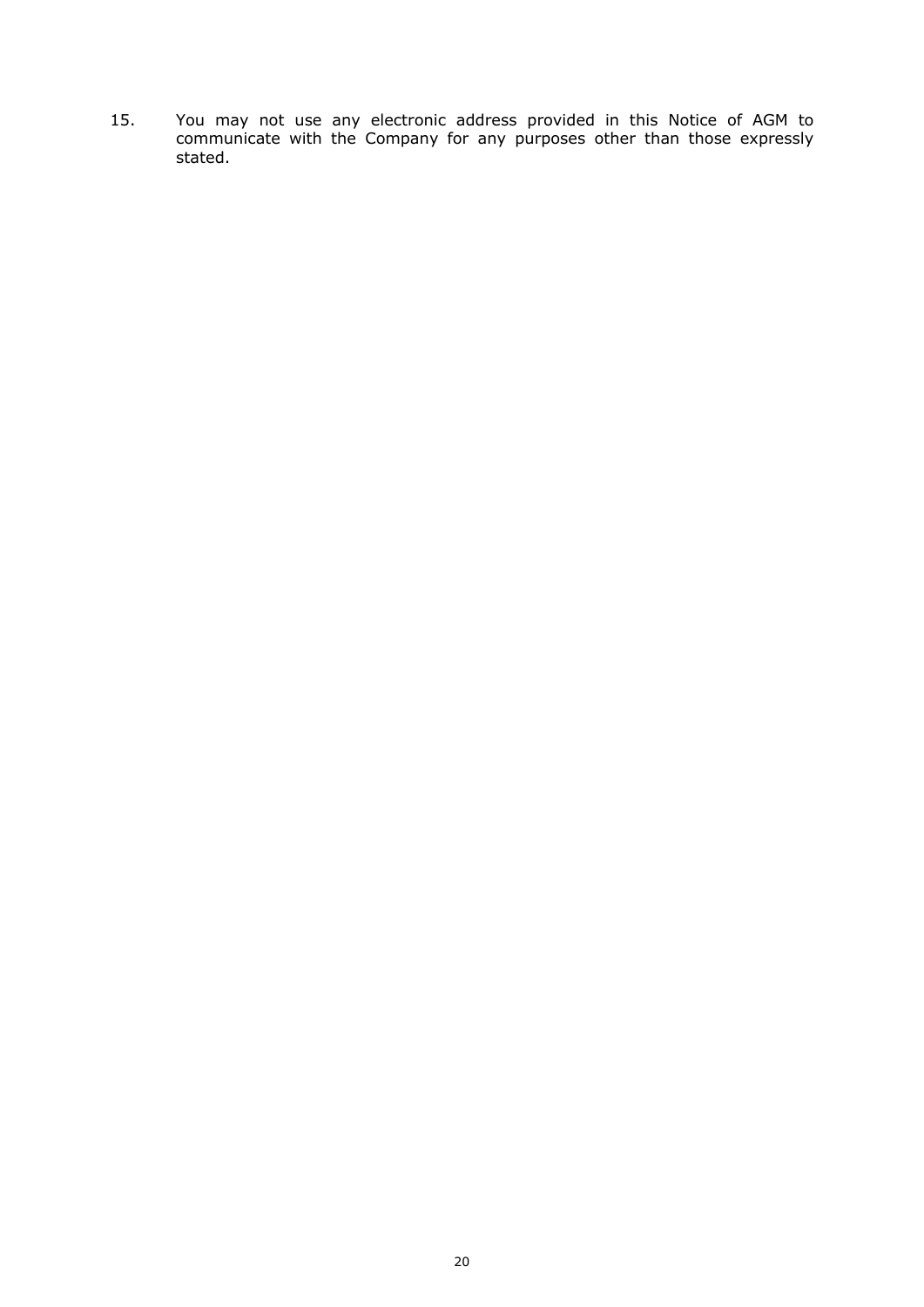## **APPENDIX**

#### **NOTICE OF QUARTERLY TENDERS**

**THIS NOTICE IS IMPORTANT AND REQUIRES YOUR IMMEDIATE ATTENTION. If you are in any doubt about the contents of this Notice or the action you should take you should immediately consult your stockbroker, bank manager, solicitor, accountant or other independent financial adviser duly authorised under the Financial Services and Markets Act 2000. This Notice appears on the Company's website and this Notice and the Tender Form may be downloaded for use by Shareholders (other than Restricted Shareholders).** 

**This Notice forms part of the circular to Shareholders relating to the proposed renewal of the Company's Quarterly Tender facility dated 10 June 2021 (the ''Circular"). The Notice should be read in conjunction with the Circular. Unless otherwise defined in Section F of this Notice, the definitions used in the Circular apply in this Notice.** 

**If you have sold or otherwise transferred all of your Shares in TwentyFour Select Monthly Income Fund Limited (the ''Company''), you should pass this Notice and the Tender Form, as soon as possible, to the purchaser or transferee or to the person through whom the sale or transfer was effected for transmission to the purchaser or transferee. This Notice or any of the accompanying documents (including the Tender Form) should not, however, be forwarded or transmitted in or into or from any Restricted Territories. The respective Quarter Record Dates for participation in each of the Quarterly Tenders are set out in Section A of this Notice and Shareholders who acquire Shares following the relevant Quarter Record Date should treat this Notice as being for information purposes only.** 

Applications by Shareholders to tender Shares under the Quarterly Tenders may only be made on the Tender Form or, in the case of Shares held in uncertificated form (that is, in CREST), by giving a TTE Instruction.

## **TWENTYFOUR SELECT MONTHLY INCOME FUND LIMITED**

*(a non-cellular company limited by shares incorporated in the Island of Guernsey under the Companies (Guernsey) Law 2008, as amended (the "Law"), with registered number 57985 and registered as a Registered Closed-ended Collective Investment Scheme with the Guernsey Financial Services Commission)*

## **Quarterly Tenders for an amount up to, in aggregate, 50 per cent. of the issued share capital of the Company as at the 2021 Annual Record Date**

The Quarterly Tenders will only be available to Shareholders on the Register at the close of business on the relevant Quarter Record Date. The Quarterly Tenders are not open for acceptance by Restricted Shareholders. In particular, the Quarterly Tenders are not being made, directly or indirectly, in or into or by the use of mails by any means or instrumentality (including, without limitation, facsimile transmission, internet, telex and telephone) of interstate or foreign commerce, or any facility of a national securities exchange, of the United States, nor are they being made, directly or indirectly, in or into Canada, Australia, the Republic of South Africa the Republic of Ireland or Japan and the Quarterly Tenders cannot be accepted by any such use, means, instrumentality or facility from within the United States, Canada, Australia, the Republic of Ireland, the Republic of South Africa or Japan. The Tender Form for use by Shareholders in connection with the relevant Quarterly Tender is attached as an Appendix to this Notice. The Tender Form should be used by Shareholders that hold their shares in certificated form (i.e. that is, not in CREST). To be effective, Shareholders must return the Tender Form so as to be received by the Receiving Agent as soon as possible and, in any event, not later than 1.00 p.m. on the relevant Tender Submission Deadline. In the case of Shares held by Shareholders in CREST, applications to tender Shares are to be made by submitting a TTE Instruction as described in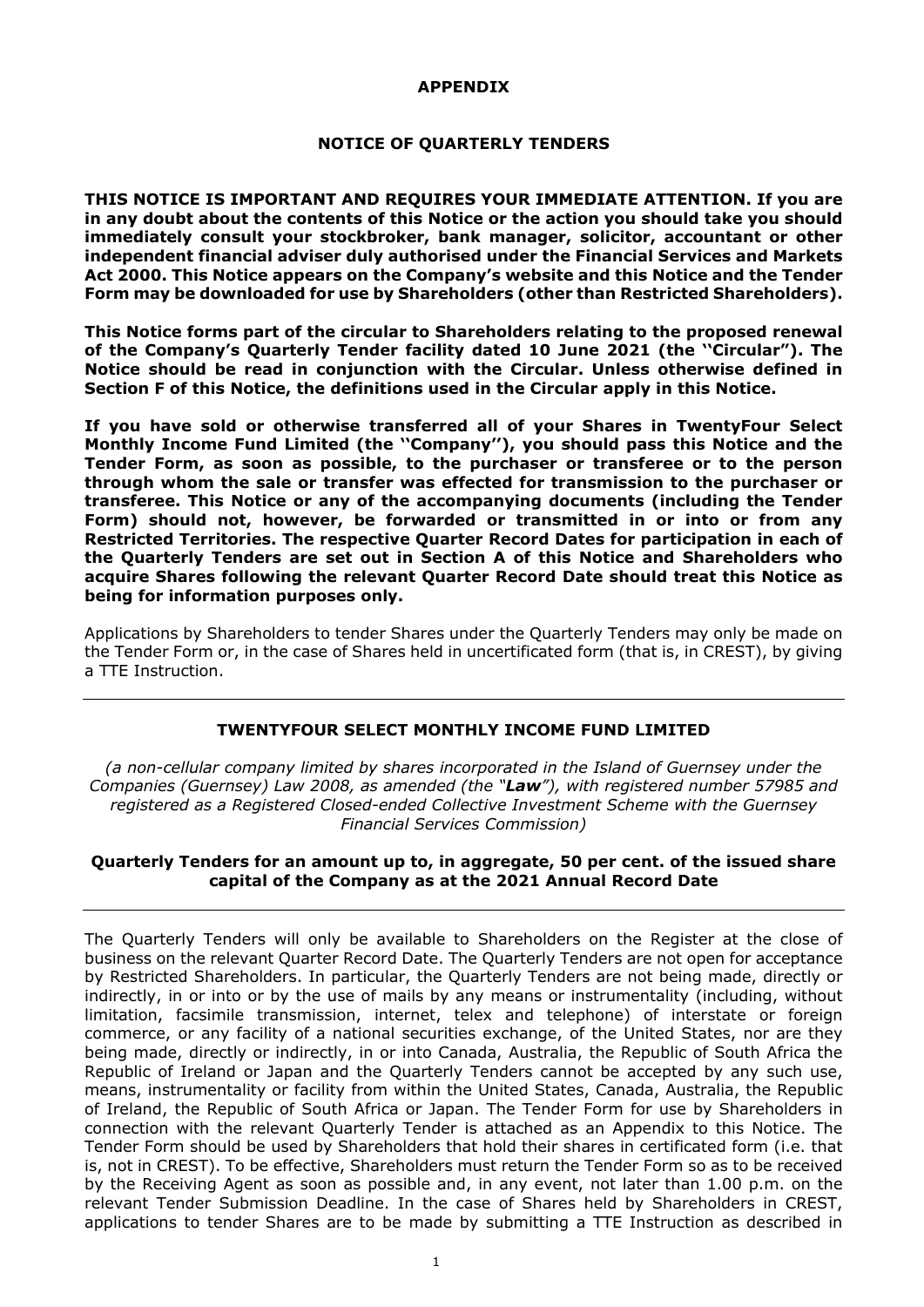paragraph 4.2.1 of Section C of this Notice to the Receiving Agent not later than 1.00 p.m. on the relevant Tender Submission Deadline.

Shareholders who hold their Shares in certificated form should also return their share certificate(s) and/or other document(s) of title in respect of the Shares to be tendered. Shareholders who hold Shares in uncertificated form (that is, in CREST) should arrange for the Shares to be tendered to be transferred into escrow as described in Section C of this Notice.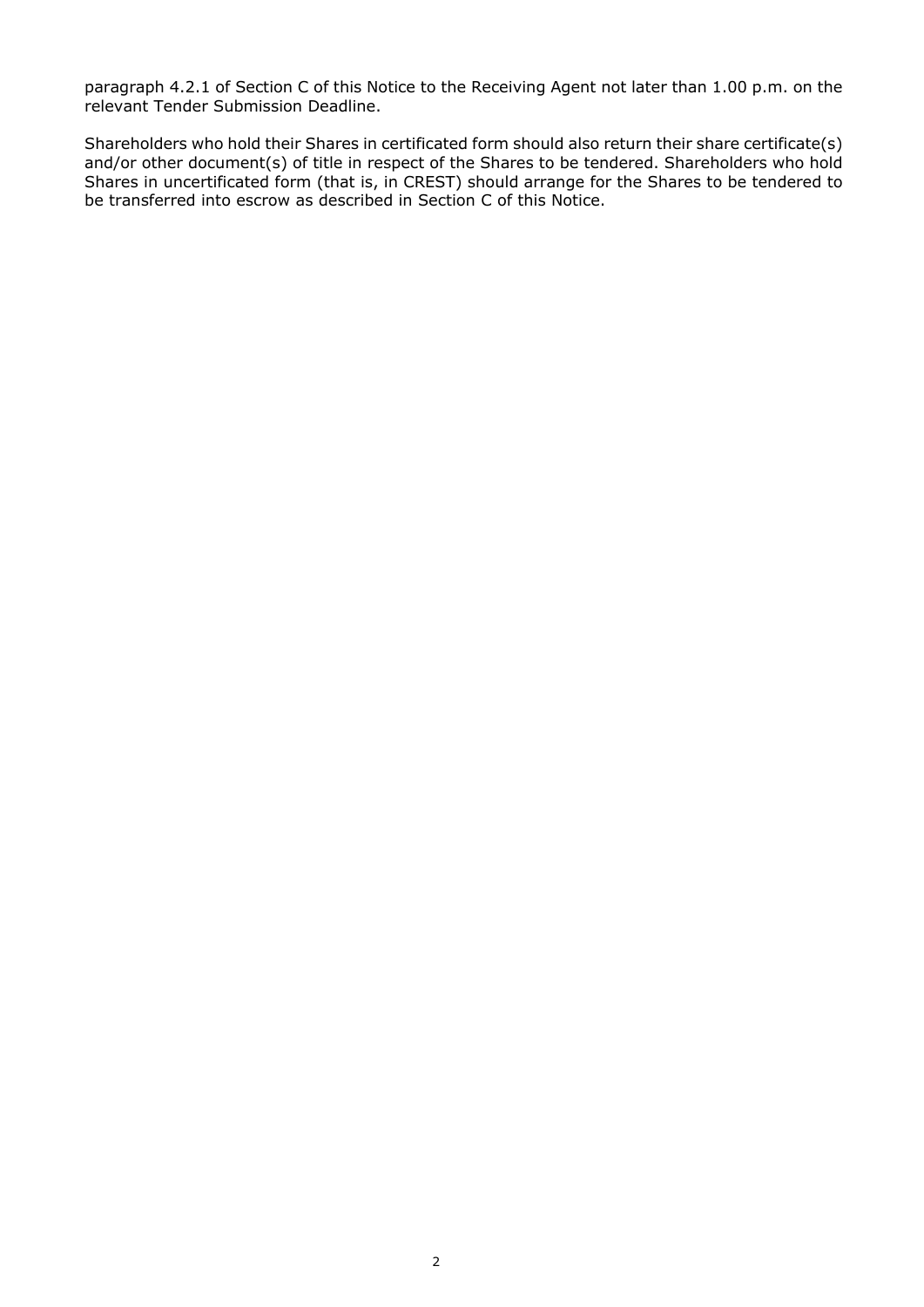# **CONTENTS**

| SECTION A: EXPECTED TIMETABLE OF EVENTS                  | 4   |
|----------------------------------------------------------|-----|
|                                                          |     |
| SECTION B: SUMMARY OF THE QUARTERLY TENDERS              | 6   |
| SECTION C: TERMS AND CONDITIONS OF THE QUARTERLY TENDERS | 8   |
| SECTION D: TAXATION                                      | 19  |
| SECTION E: RISK FACTORS                                  | 20. |
| SECTION F: DEFINITIONS                                   | 22. |
| APPENDIX - TENDER FORM                                   | 26  |
|                                                          |     |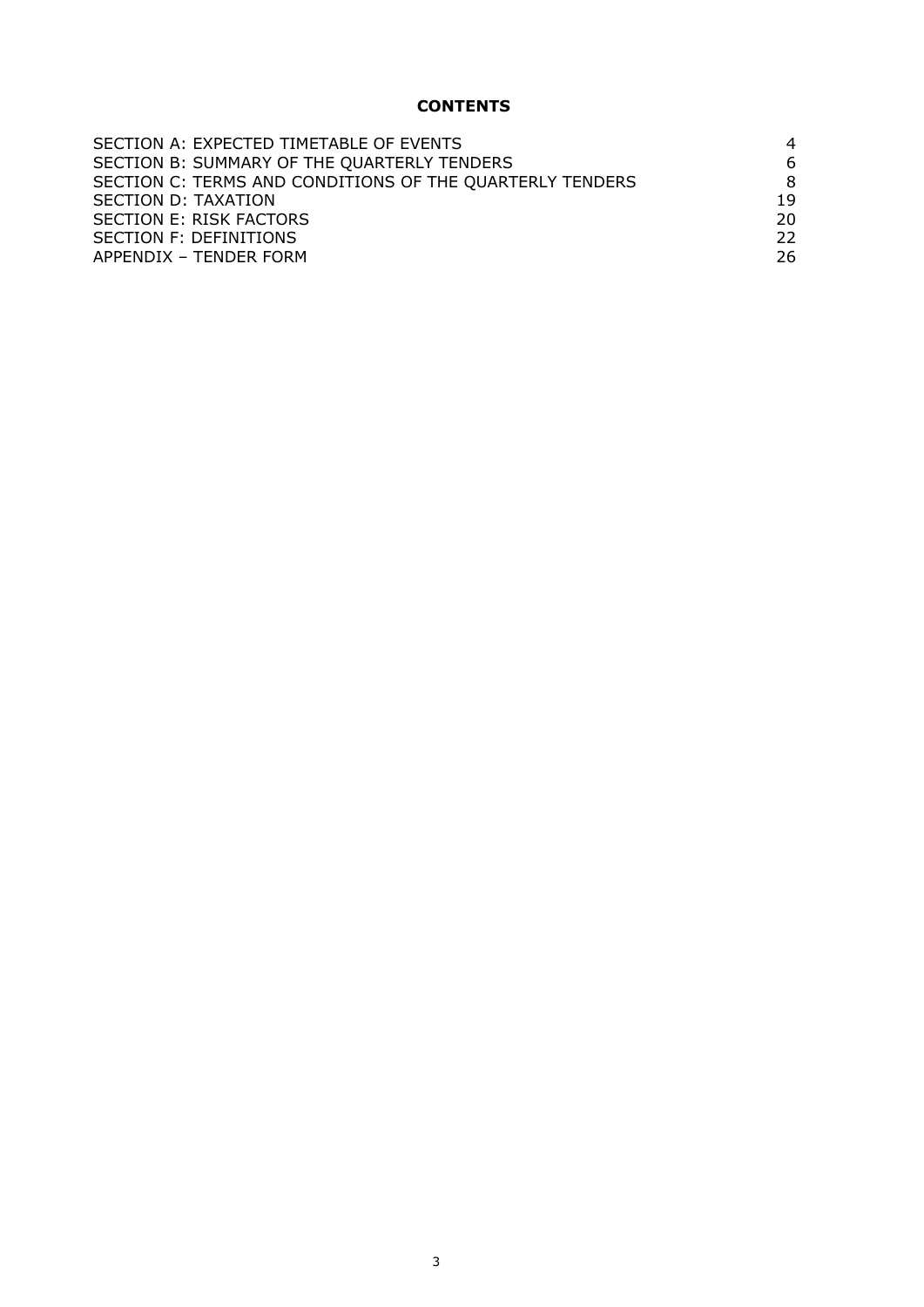# **SECTION A: EXPECTED TIMETABLE OF EVENTS**

| September 2021 Tender<br>Quarter Record Date for the September<br>2021 Tender                                                                      | 6.00 p.m. on 30 September 2021 |
|----------------------------------------------------------------------------------------------------------------------------------------------------|--------------------------------|
| Tender Submission Deadline, being the<br>latest time and date for receipt of the<br>Tender Form and TTE Instructions in CREST<br>from Shareholders | 1.00 p.m. on 1 September 2021  |
| <b>Tender NAV Determination Date</b>                                                                                                               | 30 September 2021              |
| Tender Price and result of the September<br>2021 Tender announced, excess<br>applications received in CREST released<br>from escrow                | 5 October 2021                 |
| Balancing share certificates despatched                                                                                                            | week beginning 18 October 2021 |
| September Tender Settlement Date:<br>cheques despatched and payments through<br>CREST made and CREST accounts settled                              | week beginning 11 October 2021 |
| December 2021 Tender<br>Quarter Record Date for the December<br>2021 Tender                                                                        | 6.00 p.m. on 31 December 2021  |
| Tender Submission Deadline, being the<br>latest time and date for receipt of the<br>Tender Form and TTE Instructions in CREST<br>from Shareholders | 1.00 p.m. on 1 December 2021   |
| <b>Tender NAV Determination Date</b>                                                                                                               | 31 December 2021               |
| Tender Price and result of the December<br>2021 Tender announced, excess<br>applications received in CREST released<br>from escrow                 | 6 January 2022                 |
| Balancing share certificates despatched                                                                                                            | week beginning 24 January 2022 |
| December Tender Settlement Date:<br>cheques despatched and payments through<br>CREST made and CREST accounts settled                               | week beginning 17 January 2022 |
| <b>March 2022 Tender</b><br>Quarter Record Date for the March 2022<br>Tender                                                                       | 6.00 p.m. on 31 March 2022     |
| Tender Submission Deadline, being the<br>latest time and date for receipt of the<br>Tender Form and TTE Instructions in CREST<br>from Shareholders | 1.00 p.m. on 1 March 2022      |
| <b>Tender NAV Determination Date</b>                                                                                                               | 31 March 2022                  |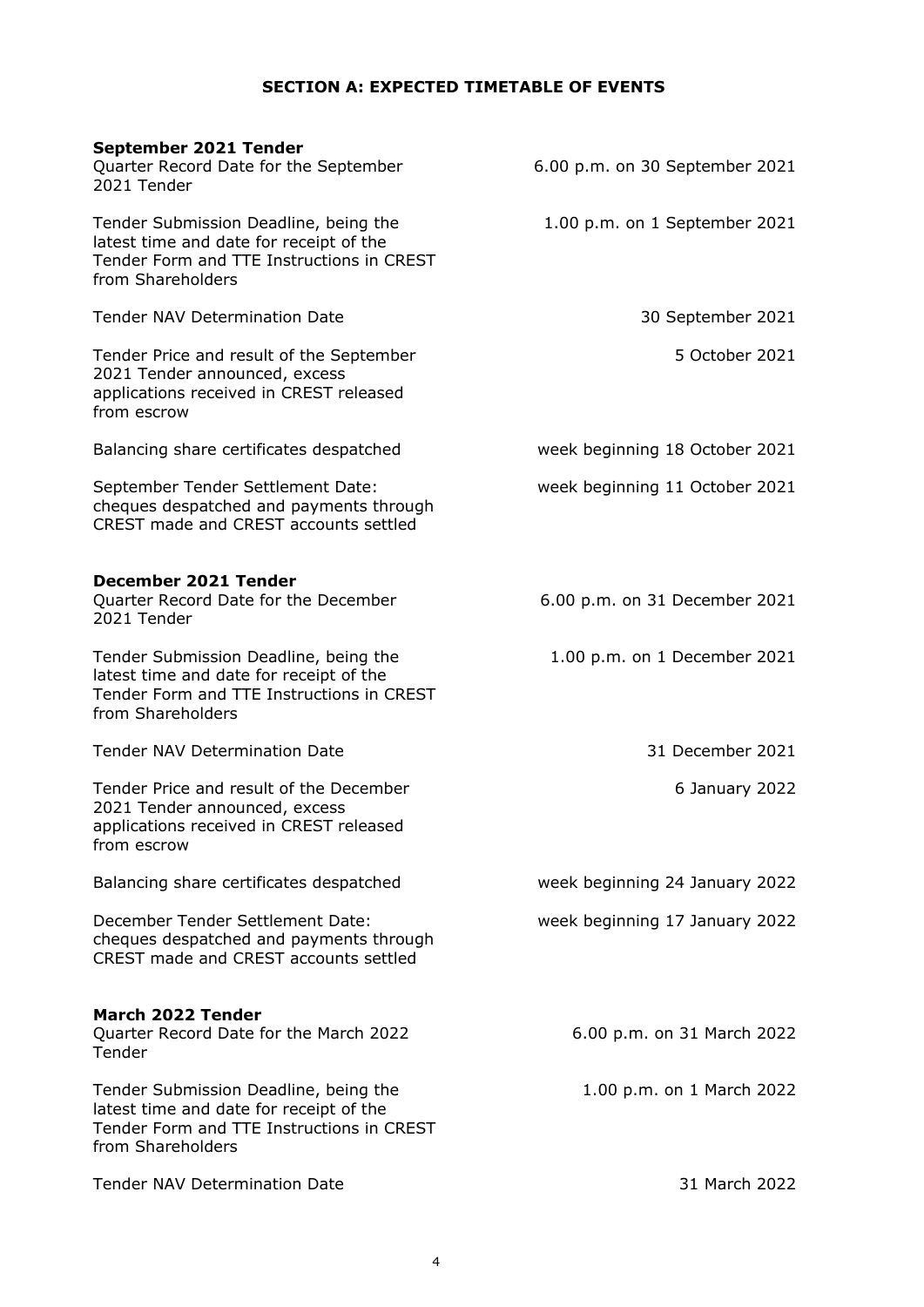| Tender Price and result of the March 2022<br>Tender announced, excess applications<br>received in CREST released from escrow                       | 6 April 2022                 |
|----------------------------------------------------------------------------------------------------------------------------------------------------|------------------------------|
| Balancing share certificates despatched                                                                                                            | week beginning 18 April 2022 |
| March Tender Settlement Date: cheques<br>despatched and payments through CREST<br>made and CREST accounts settled                                  | week beginning 11 April 2022 |
| June 2022 Tender<br>Quarter Record Date for the June 2022<br>Tender                                                                                | 6.00 p.m. on 30 June 2022    |
| Tender Submission Deadline, being the<br>latest time and date for receipt of the<br>Tender Form and TTE Instructions in CREST<br>from Shareholders | 1.00 p.m. on 1 June 2022     |
| <b>Tender NAV Determination Date</b>                                                                                                               | 30 June 2022                 |
| Tender Price and result of the June 2022<br>Tender announced, excess applications<br>received in CREST released from escrow                        | 6 July 2022                  |
| Balancing share certificates despatched                                                                                                            | week beginning 18 July 2022  |
| June Tender Settlement Date: cheques<br>despatched and payments through CREST<br>made and CREST accounts settled                                   | week beginning 11 July 2022  |

Notes:

1. References to times above and in this document generally are to London time unless otherwise specified.

2. All times and dates in the expected timetable and in this document may be adjusted by the Company. Any changes to the timetable will be notified via an RIS.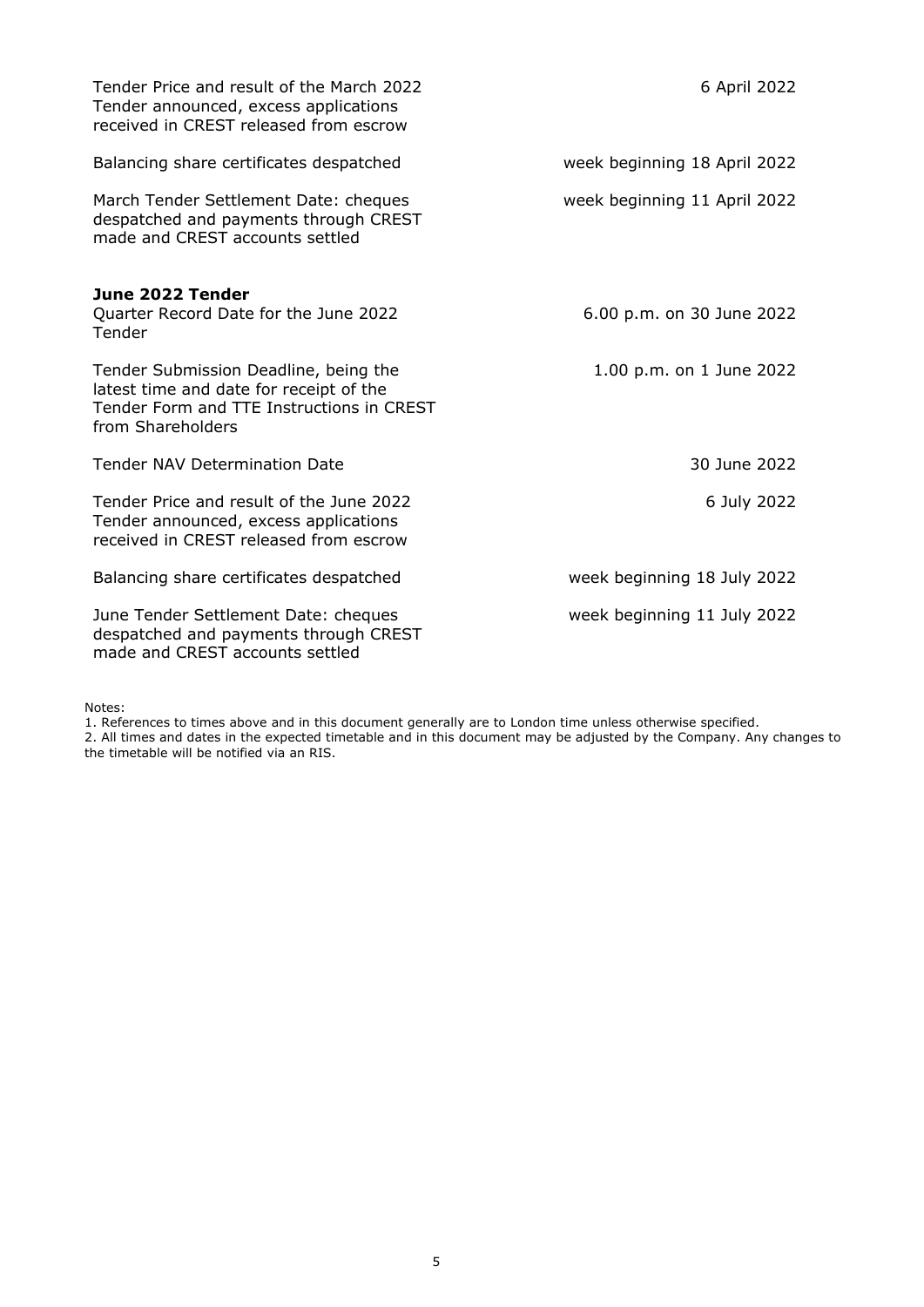#### **SECTION B: SUMMARY OF THE QUARTERLY TENDERS**

#### **1. INTRODUCTION**

The Company will make available to Shareholders quarterly tender offers, which will be referred to hereafter as (i) the September 2021 Tender; (ii) the December 2021 Tender; (iii) the March 2022 Tender; and (iv) the June 2022 Tender, each being a ''**Quarterly Tender**'' and together being the ''**Quarterly Tenders**''. The Quarterly Tenders will be for a number of Shares up to, in aggregate, 50 per cent. of the issued share capital of the Company as at the 2021 Annual Record Date. Shareholders whose names appear on the Register at the close of business on the relevant Quarter Record Date may apply to tender their Shares for purchase by the Company at the Tender Price. Each Quarterly Tender is subject to a limit of 20 per cent. of the Shares in issue as at the relevant Quarter Record Date. In the event of excess applications being received, such excess applications will be satisfied on a *pro rata* basis.

#### **There is no guarantee that any or all Shares tendered will be re-purchased by the Company. The Quarterly Tenders are subject to the Quarterly Restriction and Annual Restriction as set out in Section C of this Notice.**

#### **2. QUARTERLY TENDER**

Each Quarterly Tender enables those Shareholders, other than Restricted Shareholders, on the Register as at the relevant Quarter Record Date who wish to realise some or all of their Shares to elect to do so (subject to the conditions and limitations of the relevant Quarterly Tender). Shareholders who tender Shares will receive the Tender Price as set out in Section C for each Ordinary Share successfully tendered.

Under the terms of the Quarterly Tenders, Shareholders, other than Restricted Shareholders, will be entitled to tender for repurchase up to 20 per cent. of the Shares held by the relevant Shareholder on the relevant Quarter Record Date, unless such percentage needs to be reduced to comply with the Annual Restriction (the "**Basic Entitlement**"). Shareholders may tender in excess of their Basic Entitlement, but Tender Requests exceeding the Basic Entitlement (and not subject to a Pro Rata Scaling Back) will only be satisfied to the extent that other Shareholders do not submit Tender Requests or submit Tender Requests for Shares which represent less than their Basic Entitlement. Any such excess tenders will be satisfied on a pro rata basis.

Full details of the Quarterly Tenders can be found in Section C of this Notice.

## **3. PROCEDURE FOR TENDERING SHARES**

#### *Certificated Shareholders*

Certificated Shareholders, other than Restricted Shareholders, who wish to tender Shares should complete the Tender Form in accordance with the instructions set out therein and return the completed Tender Form using their own envelope or delivering by hand (during normal business hours) to the Receiving Agent, Computershare Investor Services PLC, Corporate Actions Projects, The Pavilions, Bridgwater Road, Bristol BS13 8AE, so as to arrive as soon as possible and, in any event, by no later than 1.00 p.m. on the relevant Tender Submission Deadline. Share certificate(s) and/or other document(s) of title in respect of the Shares tendered should be sent with the Tender Form.

#### *Uncertificated Shareholders*

Shareholders, other than the Restricted Shareholders, holding Shares in uncertificated form who wish to tender Shares should transmit the appropriate TTE Instruction in CREST as set out in paragraph 4.2.1 of Section C of this Notice so as to be received as soon as possible and, in any event, by no later than 1.00 p.m. on the relevant Tender Submission Deadline. Shareholders should note that, once tendered, Shares may not be sold, transferred, charged or otherwise disposed of other than in accordance with the terms of the Quarterly Tender.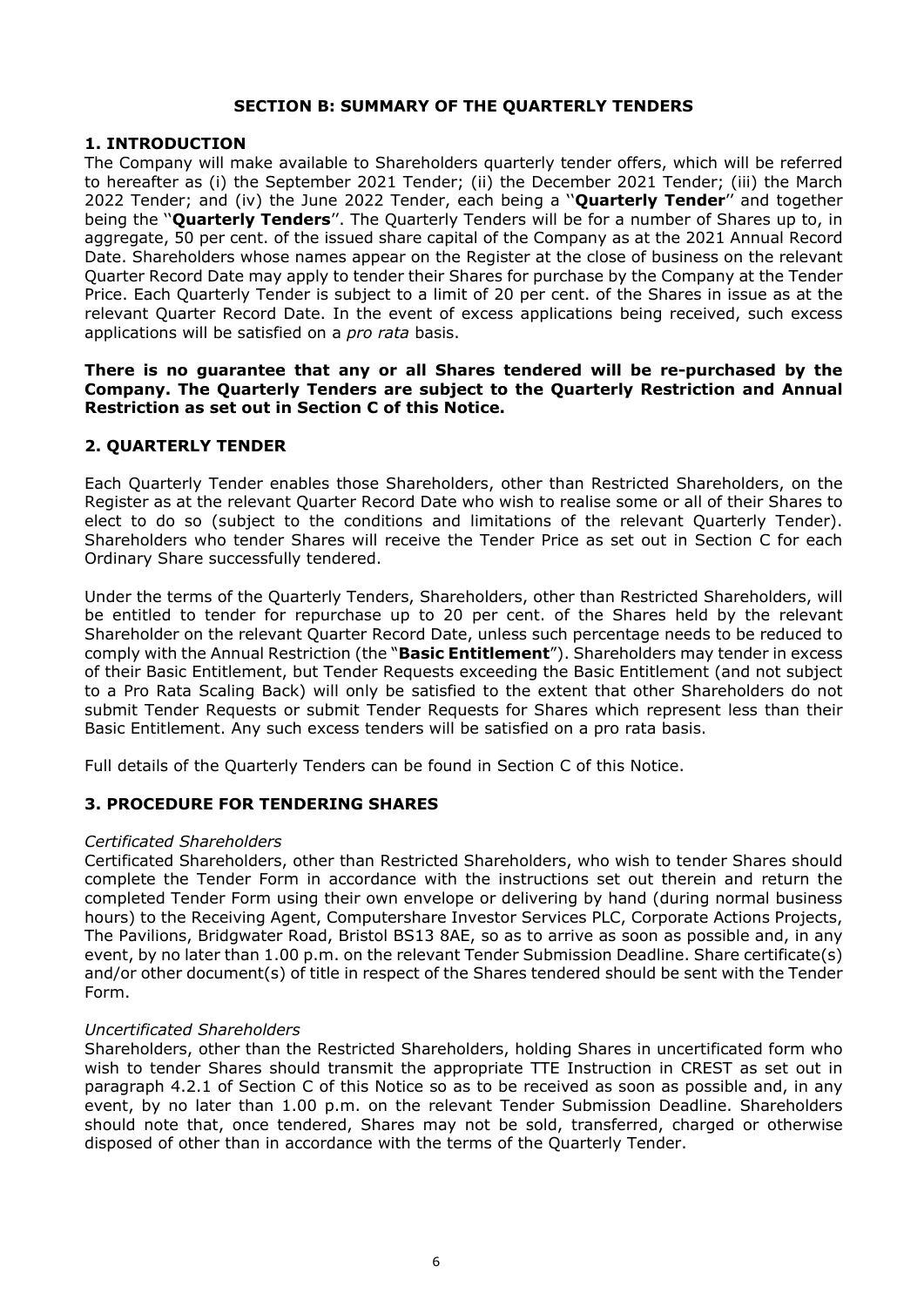## *General*

Tender Forms or TTE Instructions which are received by the Receiving Agent after 1.00 p.m. on the relevant Tender Submission Deadline for Shareholders or which at that time are incorrectly completed or not accompanied by all relevant certificates, documents or instructions may be rejected and returned to the relevant Shareholders or their appointed agents, together with any accompanying share certificate(s) and/or other document(s) of title.

The Company reserves the right to treat as valid Tender Forms or TTE Instructions which are not entirely in order and which are not accompanied (in the case of Shares held in certificated form) by the relevant share certificate(s) and/or other document(s) of title or a satisfactory indemnity in lieu thereof.

Full details of the procedure for tendering Shares are set out in the section entitled ''Terms and Conditions of the Quarterly Tenders'' in Section C of this Notice and, in the case of Shares held in certificated form, on the Tender Form.

# **4. RESTRICTED SHAREHOLDERS AND OTHER OVERSEAS SHAREHOLDERS**

The Quarterly Tenders are not being made to those Shareholders who are resident in, or citizens of, a Restricted Territory. In particular, the Quarterly Tenders are not being made, directly or indirectly, in or into or by the use of mails by any means or instrumentality (including, without limitation, facsimile transmission, internet, telex and telephone) of interstate or foreign commerce, or any facility of a national securities exchange, of the United States, nor is it being made, directly or indirectly, in or into the United States, Canada, Australia, the Republic of Ireland, the Republic of South Africa or Japan and the Quarterly Tenders cannot be accepted by any such use means, instrumentality or facility from within the United States, Canada, Australia, the Republic of Ireland, the Republic of South Africa or Japan.

It is the responsibility of all Overseas Shareholders to satisfy themselves as to the observance of any legal requirements in their jurisdiction including, without limitation, any relevant requirements in relation to the ability of such holders to participate in the Quarterly Tender.

Dated 10 June 2021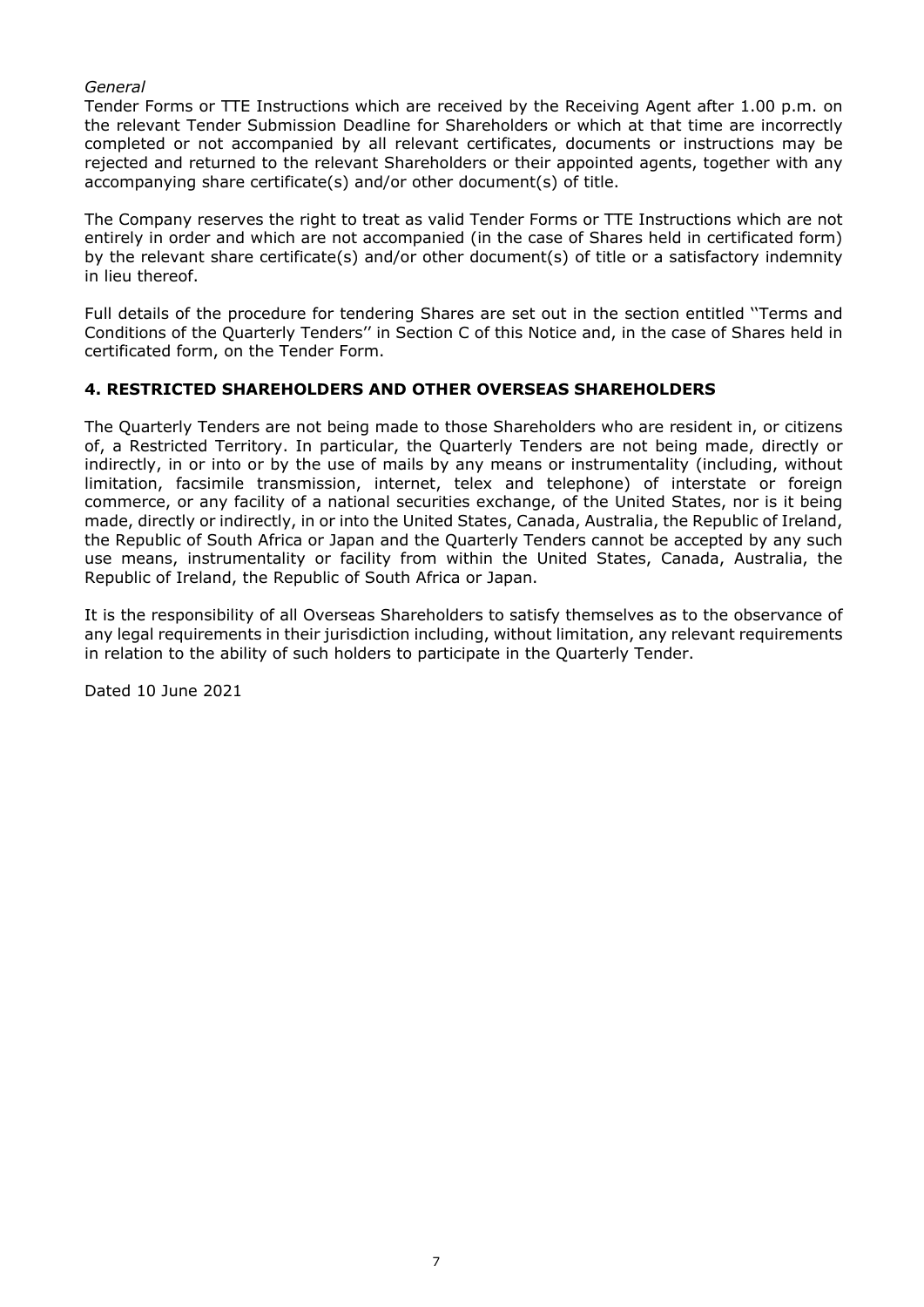#### **SECTION C: TERMS AND CONDITIONS OF THE QUARTERLY TENDERS**

#### **1. QUARTERLY TENDERS**

- 1.1 When the Company is conducting a Quarterly Tender, all Shareholders (other than Restricted Shareholders) who held Shares on the relevant Quarter Record Date may tender Shares for purchase by the Company subject to the Tender Terms and Conditions.
- 1.2 Shareholders are not obliged to tender any Shares during a Quarterly Tender.
- 1.3 The price (the "**Tender Price**") at which Tendered Shares will be repurchased under any Quarterly Tender varies, depending on whether Tendered Shares are Placed Tendered Shares or Repurchased Tendered Shares, but in each case the Tender Price will be calculated as at the relevant Tender NAV Determination Date.
- 1.4 Placed Tendered Shares will be placed in the market at such price as may be obtainable, fixed by reference to the NAV as at the relevant Quarter Record Date, subject to a minimum of NAV as at the Quarter Record Date less 2 per cent.
- 1.5 Repurchased Tendered Shares will be repurchased by the Company at NAV as at the relevant Quarter Record Date less 2 per cent.
- 1.6 Placed Tendered Shares and Repurchased Tendered Shares will be allocated against tendering Shareholder's Tender Requests in the following priority:
	- (i) First, those Tendered Shares (if any) that can be placed in the market, will be allocated against tendering Shareholders' Excess Tender Applications, if any, on a pro rata basis, or until the Excess Tender Applications have been exhausted.
	- (ii) Second, in the event that the Excess Tender Applications have been exhausted pursuant to (i) above, the remaining Tendered Shares (if any) that can be placed in the market will be allocated against tendering Shareholders' Basic Entitlements on a pro rata basis, or until Shareholders' Basic Entitlements have been exhausted.
	- (iii) Third, Tendered Shares (if any), that cannot be placed in the market pursuant to (i) and (ii) above, will be repurchased by the Company on a pro rata basis until Shareholders' Basic Entitlements have been exhausted.
- 1.7 Shareholders will receive a pro rata proportion of the aggregate proceeds received on the sale or repurchase of all Placed Tendered Shares and Repurchased Tendered Shares, on or as soon as is reasonably practicable following the relevant Tender Settlement Date.
- 1.8 The Company will finance the consideration for Repurchased Tendered Shares from available cash or cash equivalent resources of the Company. Cash may be generated through a pro rata redemption by the Company of its Portfolio and/or settlement of any Portfolio trade and/or short term bank borrowings. The repurchase of Tendered Shares by the Company will be subject to the Company being able to pass the statutory solvency test prescribed by the Law.
- 1.9 The Company will calculate the Tender Price for each Quarterly Tender as at the relevant Tender NAV Determination Date. Tender Purchases will be made at the Tender Price. The calculations approved by the Directors will be conclusive and binding on all Shareholders.
- 1.10 The consideration for each Tender Purchase will be paid in accordance with the settlement procedures set out in paragraph 5.4 of this Section C of this Notice.
- 1.11 Subject to the Tender Restrictions, on a Quarterly Tender becoming unconditional and unless such Quarterly Tender has been terminated in accordance with the provisions of paragraph 8 in this Section C of this Notice, the Company will purchase the validly and successfully tendered Shares of Shareholders in accordance with the terms and conditions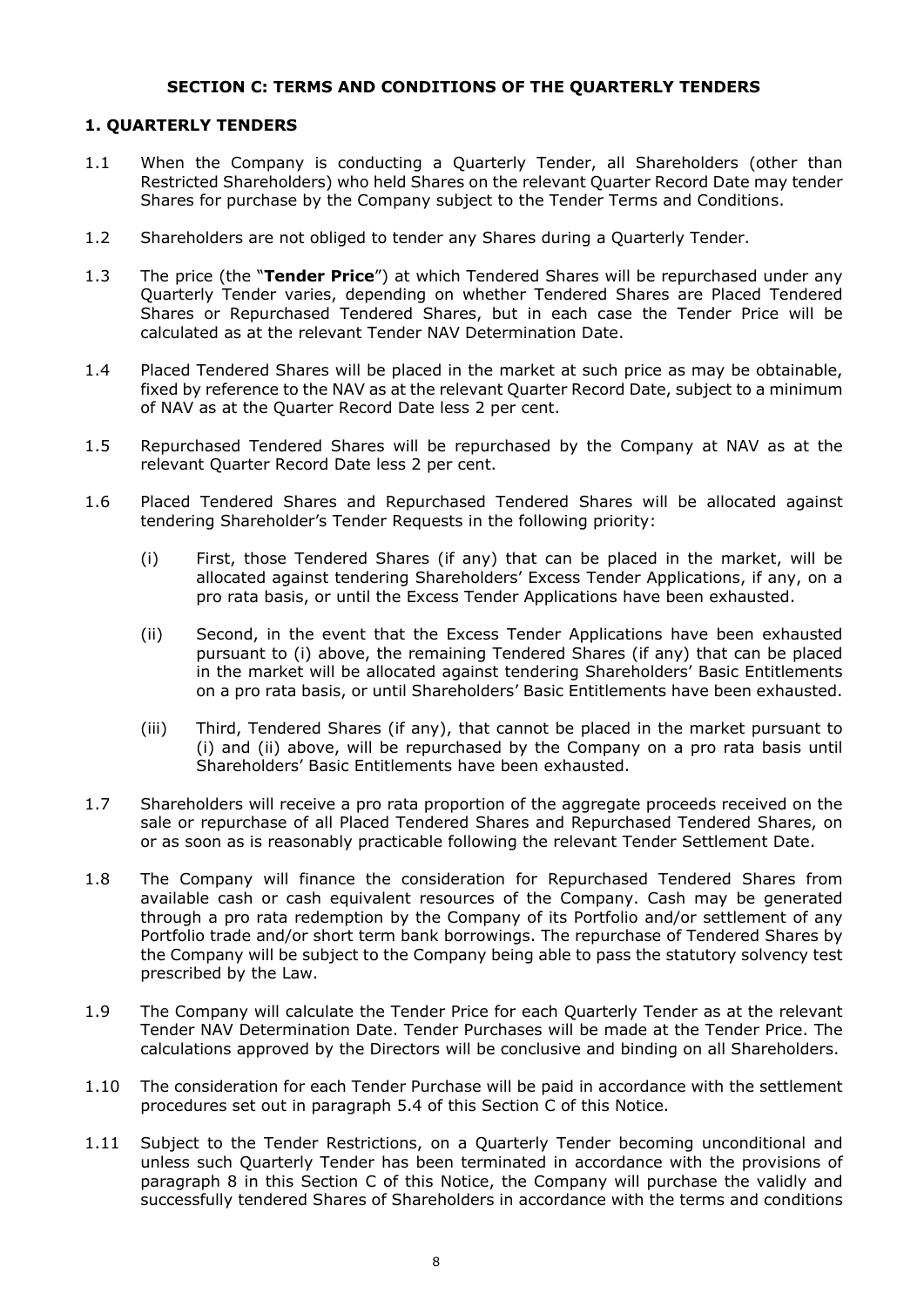of the tender set out in this Section C of this Notice (the ''**Tender Terms and Conditions**'').

1.12 Changes of a technical or administrative nature to the Tender Terms and Conditions may be made at the Directors' discretion and will be published on the Company's website. Shareholders accepting a tender offer will be deemed to have accepted such changes, if any.

## **2. CONDITIONS AND RESTRICTIONS ON QUARTERLY TENDERS**

- 2.1 The operation of the Quarterly Tender is subject to the following restrictions (the ''**Tender Restrictions**'').
- 2.1.1 Quarterly Restriction

On each Quarter Record Date, the Company may repurchase a maximum of 20 per cent. of the Ordinary Shares (excluding treasury shares) as at the relevant Quarter Record Date.

The number of Ordinary Shares tendered for repurchase in excess of the Quarterly Restriction following any placing of such Ordinary Shares in the market as described in paragraph 1.6(i) and (ii) above will be scaled back on a *pro rata* basis (''**Pro Rata Scaling Back**'') and residual Ordinary Shares will be returned to Shareholders.

2.1.2 Annual Restriction

In each 12 month period ending on the relevant Quarter Record Date, no more than 50 per cent. of the Ordinary Shares (excluding treasury shares) as at the 2021 Annual Record Date may be repurchased by the Company.

The number of Ordinary Shares tendered for repurchase by the Company in excess of the Annual Restriction following any placing of such Shares in the market as described in paragraph 1.6(i) and (ii) above will be subject to a Pro Rata Scaling Back, residual Ordinary Shares will be returned to Shareholders and, following that quarter's Tender Purchases, Quarterly Tenders will be suspended until after the next Annual Record Date.

## 2.1.3 Shareholder Approval

The Quarterly Tender facility and the Company's authority to operate the Quarterly Tender facility is subject to approval by the Shareholders by passing a Special Resolution at a general meeting on an annual basis, or at an earlier Extraordinary General Meeting if the Directors so resolve.

#### 2.1.4 Board Discretion

Whether or not the Company will make a Quarterly Tender will depend upon the Board's discretion taking into consideration protecting the interests of Shareholders in abnormal markets, whether the Company can satisfy the solvency test under the Law and if the Company may make any such tender under Law, the Listing Rules, the UK Market Abuse Regulation and the Disclosure Guidance and Transparency Rules.

- 2.2 The Company will not purchase any Shares pursuant to a particular Quarterly Tender unless the Tender Restrictions in this paragraph 2 are satisfied.
- 2.3 The conditions and Tender Restrictions may not be waived by the Company, save with the prior approval of Shareholders by a Special Resolution, which may be general or specific in nature.

# **3. BASIC ENTITLEMENT AND EXCESS TENDERS**

3.1 In respect of each Quarterly Tender, each Shareholder (other than a Restricted Shareholder) whose name appears on the register at the relevant Quarter Record Date will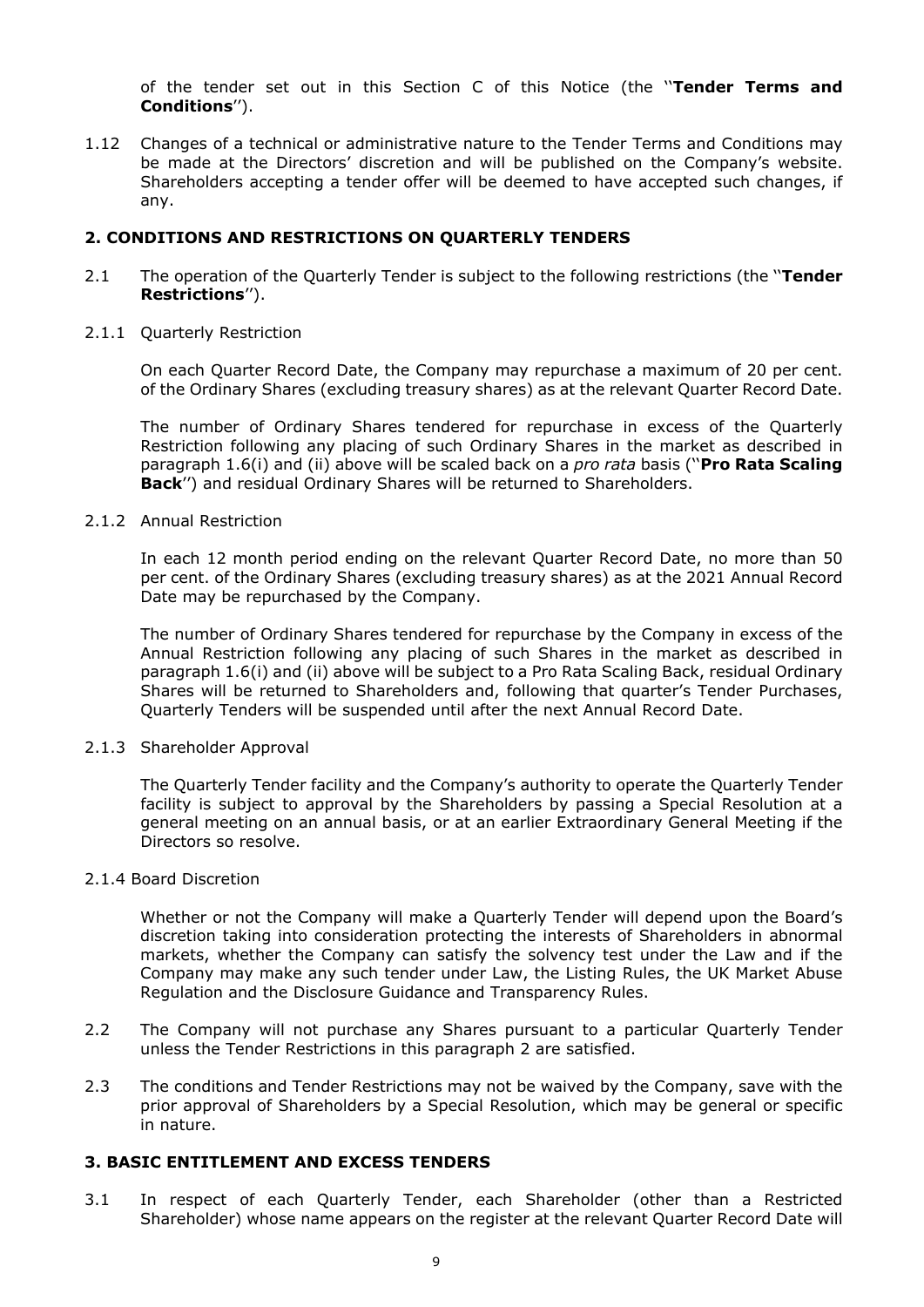be entitled to sell to the Company up to their Basic Entitlement, unless such percentage is subject to any Pro Rata Scaling Back to comply with the Annual Restriction.

- 3.2 Shareholders will be entitled to sell more Shares than their Basic Entitlement, but such orders will only be filled by the Company to the extent that other Shareholders tender less than the aggregate of their Basic Entitlements. In these circumstances, excess Tender Requests will be satisfied pro rata and in proportion to the number of Shares tendered by each relevant Shareholder in excess of their Basic Entitlement (rounded down to the nearest whole number of Shares).
- 3.3 Registered Shareholders who hold Shares for multiple beneficial owners may decide the allocation between such beneficial owners at their own discretion.

#### **4. PROCEDURE FOR TENDERING SHARES**

#### **4.1 Shares held in certificated form (that is, not in CREST)**

#### 4.1.1 *Completion of Tender Forms*

If Shares are held in certificated form, separate Tender Forms should be completed for Shares held under different designations. Additional Tender Forms will be available from the Receiving Agent, whose details are set out in paragraph 4.1.2 in this Section C of this Notice.

#### 4.1.2 *Return of Tender Forms*

The completed and signed Tender Form should be sent either by post using your own envelope or delivering by hand (during normal business hours) to the Receiving Agent, so as to arrive by no later than 1.00 p.m. on the relevant Tender Submission Deadline. No Tender Forms received after any of the Tender Submission Deadlines will be accepted. No acknowledgement of receipt of documents will be given. Any Tender Form received in an envelope postmarked from a Restricted Territory or otherwise appearing to the Company or its agents to have been sent from any Restricted Territory may be rejected as an invalid tender. Further provisions relating to Restricted Shareholders are contained in paragraph 10 of this Section C of this Notice.

The completed and signed Tender Form should be accompanied by the relevant share certificate(s) and/or other document(s) of title. If share certificate(s) and/or other document(s) of title are not readily available (for example, if they are with a stockbroker, bank or other agent), the Tender Form should nevertheless be completed, signed and returned as described above so as to be received by the Receiving Agent by no later than the relevant Tender Submission Deadline together with any share certificate(s) and/or other document(s) of title the Shareholder may have available, accompanied by a letter stating that the (remaining) share certificate(s) and/or other document(s) of title will be forwarded as soon as possible thereafter and, in any event, not later than 1.00 p.m. on the relevant Tender Submission Deadline.

The Receiving Agent, acting as each Shareholder's agent, will effect such procedures as are required to transfer the Shareholder's Shares to the Company under the relevant Quarterly Tender.

If share certificate(s) and/or other document(s) of title have been lost, the Shareholder should either call the Receiving Agent on 0370 707 4040 from within the UK or  $+44$  (0) 370 707 4040 if calling from outside the UK. Alternatively, the Shareholder should write to the Receiving Agent at Computershare Investor Services PLC, Corporate Actions Projects, The Pavilions, Bridgwater Road, Bristol BS13 8AE for a letter of indemnity in respect of the lost share certificate(s) and/or any other document(s) of title which, when completed in accordance with the instructions given, should be returned to the Receiving Agent at Computershare Investor Services PLC, Corporate Actions Projects, The Pavilions, Bridgwater Road, Bristol BS13 8AE so as to be received by no later than the relevant Tender Submission Deadline.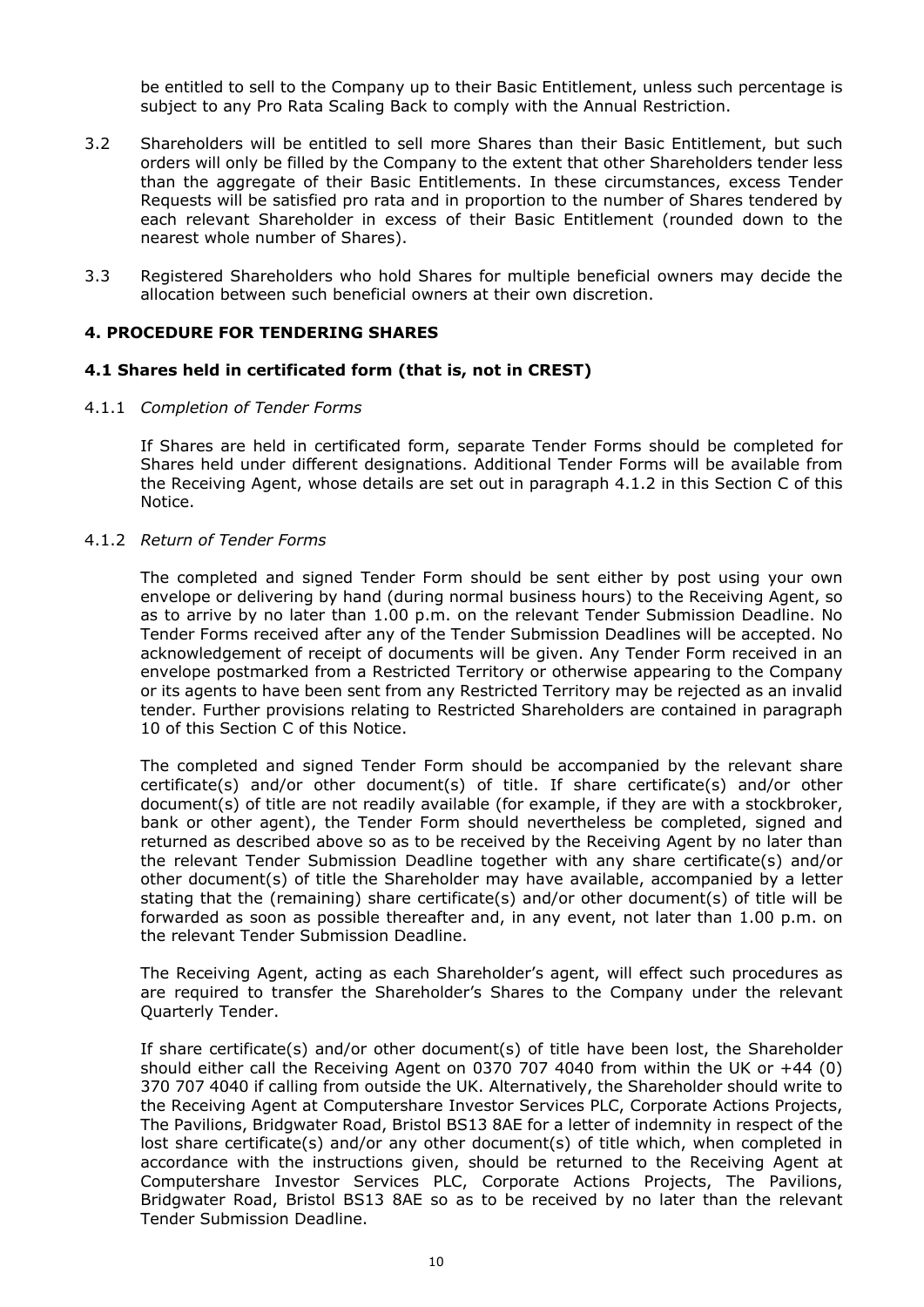# **4.2 Shares held in uncertificated form (that is, in CREST)**

## 4.2.1 *Completion of TTE Instruction*

If the Shares to be tendered are held in uncertificated form, each Shareholder should take (or procure to be taken) the action set out below to transfer (by means of a TTE Instruction) the number of Shares which such Shareholder wishes to tender in respect of a Quarterly Tender to an escrow balance, specifying the Receiving Agent under its participant ID (referred to below) as the escrow agent, as soon as possible and, in any event, so that the transfer to escrow settles not later than 1.00 p.m. on the relevant Tender Submission Deadline.

Shareholders who are CREST sponsored members should refer to their CREST sponsor before taking any action. The CREST sponsor will be able to send the TTE Instruction to Euroclear UK & Ireland in relation to the Shares which the Shareholder wishes to tender.

Shareholders should send (or, if a Shareholder is a CREST sponsored member, procure that their CREST sponsor sends) a TTE Instruction to Euroclear UK & Ireland, which must be properly authenticated in accordance with Euroclear UK & Ireland's specification and which must contain, in addition to the other information that is required for the TTE Instruction to settle in CREST, the following details:

- the ISIN number for the Shares, this is GG00BJVDZ946;
- the number of Shares to be transferred to an escrow balance;
- the Shareholder's member account ID;
- the Shareholder's participant ID;
- **the Receiving Agent's participant ID as the escrow agent 3RA17;**
- the Receiving Agent's member account ID of the escrow agent, being 24MIFTE;
- the Corporate Action Number for the Quarterly Tender this is allocated by Euroclear UK & Ireland and can be found by viewing the relevant corporate action details in CREST;
- the intended settlement date for the transfer to escrow. This should be as soon as possible and in any event by no later than 1.00 p.m. on the relevant Tender Submission Deadline; and
- input with standard delivery instruction priority of 80.

After settlement of the TTE Instruction, Shareholders will not be able to access the Shares concerned in CREST for any transaction or for charging purposes, notwithstanding that they will be held by the Receiving Agent as agent of the Shareholder until completion or termination or lapse of the relevant Quarterly Tender. If a Quarterly Tender becomes unconditional, the Receiving Agent will transfer the Shares which are accepted for purchase by the Company to itself as the Shareholder's agent for onward sale to the Company.

Shareholders are recommended to refer to the CREST Manual published by Euroclear UK & Ireland for further information on the CREST procedures outlined above.

Shareholders should note that Euroclear UK & Ireland does not make available special procedures, in CREST, for any particular corporate action. Normal system timings and limitations will therefore apply in connection with a TTE Instruction and its settlement. Shareholders should therefore ensure that they (or their CREST sponsor) take all necessary action to enable a TTE Instruction relating to their Shares to settle prior to the relevant Tender Submission Deadline. In connection with this, Shareholders are referred in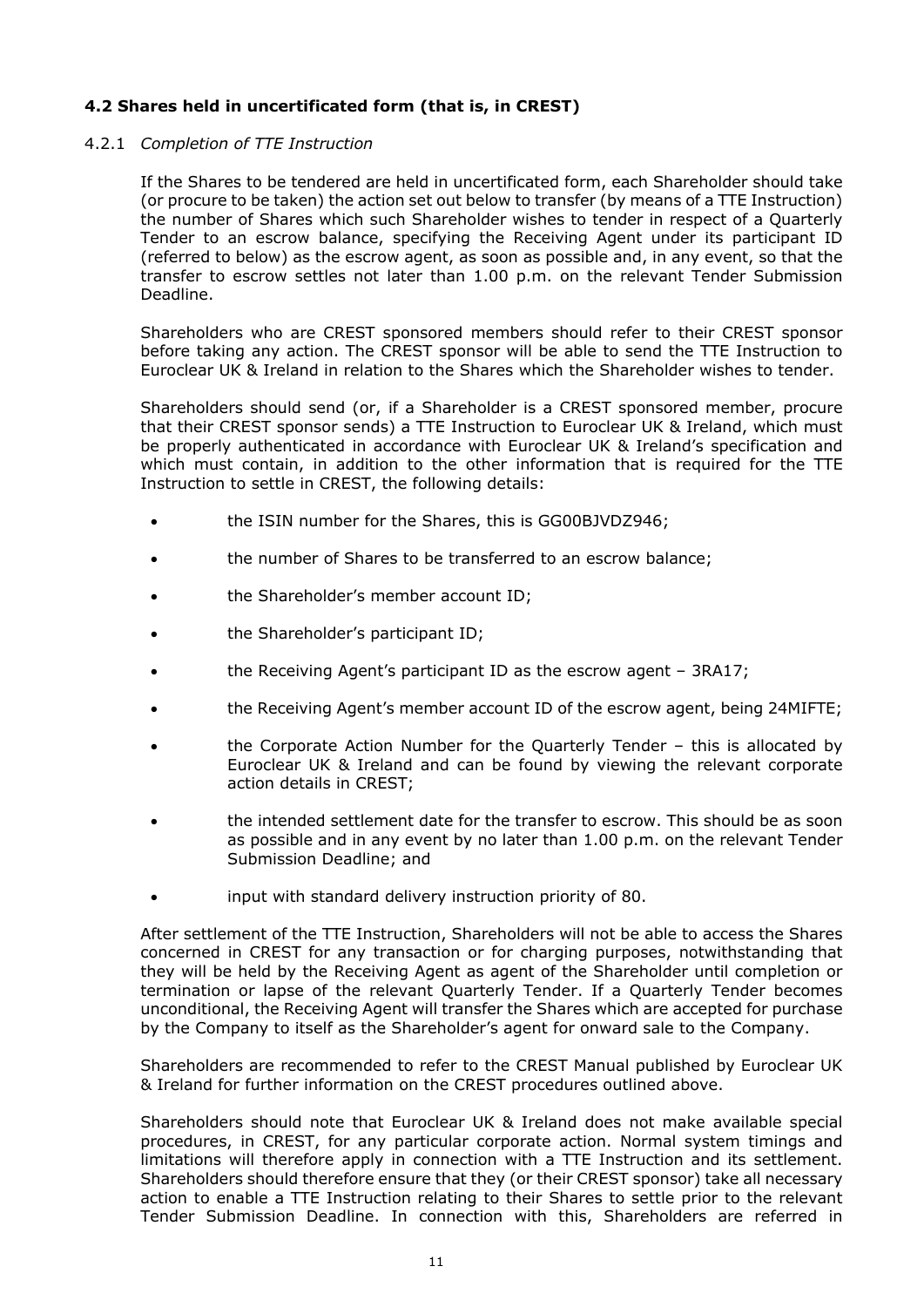particular to those sections of the CREST Manual concerning practical limitations of the CREST system and timings.

4.2.2 *Deposits of Shares into, and withdrawals of Shares from, CREST*

Normal CREST procedures (including timings) apply in relation to any Shares that are, or are to be, converted from uncertificated to certificated form, or from certificated to uncertificated form, during the course of a Quarterly Tender (whether such conversion arises as a result of a transfer of Shares or otherwise). Shareholders who are proposing to convert any such Shares are recommended to ensure that the conversion procedures are implemented in sufficient time to enable the person holding or acquiring the Shares as a result of the conversion to take all necessary steps in connection with such person's participation in the relevant Quarterly Tender (in particular, as regards delivery of share certificate(s) and/or other document(s) of title or transfers to an escrow balance as described above) prior to the relevant Tender Submission Deadline.

## **4.3 Validity of Tender Forms and TTE Instructions**

- 4.3.1 Notwithstanding the powers in paragraph 9.4 in this Section C of this Notice, the Company reserves the right to treat as valid only Tender Forms and TTE Instructions which are received entirely in order by the relevant Tender Submission Deadline, which are accompanied (in the case of Shares held in certificated form) by the relevant share certificate(s) and/or other document(s) of title or a satisfactory indemnity in lieu thereof.
- 4.3.2 Notwithstanding the completion of a valid Tender Form or TTE Instruction, a Quarterly Tender may terminate in accordance with these Tender Terms and Conditions.
- 4.3.3 The decision of the Company as to which Shares have been validly tendered shall be conclusive and binding on Shareholders who participate in a Quarterly Tender.
- 4.3.4 Shareholders should contact the Receiving Agent if they are in any doubt as to how to complete the Tender Form or submit a TTE Instruction or as to the procedures for tendering Shares. Shareholders who are CREST sponsored members should contact their CREST sponsor before taking any action.

# **5. ANNOUNCEMENTS OF THE TENDER PRICE AND SETTLEMENT**

- 5.1 Unless terminated in accordance with the provisions set out in paragraph 8 of this Section C of this Notice, a Quarterly Tender will close for Shareholders at the relevant Tender Submission Deadline. On or as soon as is reasonably practicable following each Tender Submission Deadline an RIS announcement will be released informing Shareholders of the aggregate number of Ordinary Shares in respect of which Tender Requests have been made.
- 5.2 As soon as practicable following each Tender NAV Determination Date the Company will make a public announcement of the NAV per Ordinary Share, average price achieved in the placing of Placed Tendered Shares and the resulting Tender Price, being a pro rata proportion of the aggregate proceeds received on the sale or repurchase of all Placed Tendered Shares and Repurchased Tendered Shares. The announcement will also set out the number of Tendered Shares (if any) placed in the market, the number of Tendered Shares repurchased by the Company and the extent of any Pro Rata Scaling Back due to the aggregated Tender Requests exceeding the Quarterly Restriction and/or the Annual Restriction, as applicable.
- 5.3 If, at any point, the 50 per cent. threshold in the Annual Restriction is reached in the relevant annual period, an RIS announcement will be made informing Shareholders that there will be no further Quarterly Tenders in respect of the Ordinary Shares until the following annual period.
- 5.4 Delivery of cash to Shareholders for the Shares to be purchased pursuant to a Quarterly Tender will be made by the Receiving Agent. The Receiving Agent will act as agent for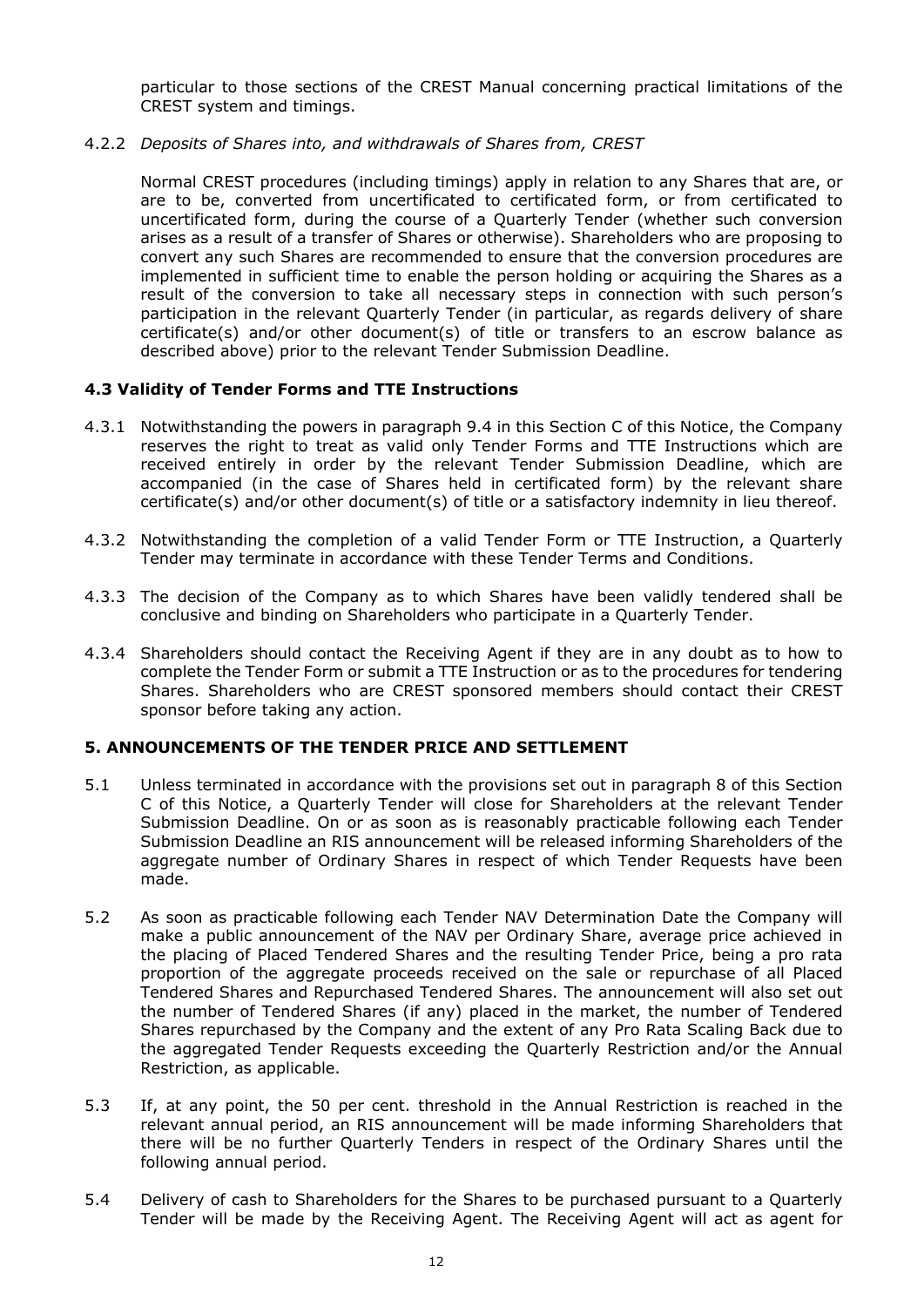tendering Shareholders for the purpose of receiving the cash and transmitting such cash to tendering Shareholders. Under no circumstances will interest be paid on the cash to be paid by the Company or the Receiving Agent regardless of any delay in making such payment.

- 5.5 If any tendered Shares are not purchased because of an invalid tender, the termination of a Quarterly Tender or otherwise, relevant share certificate(s) and/or other document(s) of title, if any, will be returned or sent as promptly as practicable, without expense to, but at the risk of, the relevant tendering Shareholder, or in the case of Shares held in uncertificated form (that is, in CREST), the Receiving Agent will provide instructions to Euroclear UK & Ireland to transfer all Shares held in escrow balances by TTE Instruction to the original available balances to which those Shares relate.
- 5.6 For each Quarterly Tender, settlement of the consideration to which any Shareholder is entitled pursuant to valid Tender Requests accepted by the Company is expected to be made at the relevant Tender Settlement Date as follows:

#### 5.6.1 *Shares held in certificated form (that is, not in CREST)*

Where an accepted Tender Request relates to Shares held in certificated form, cheques for the consideration due will be despatched by the Receiving Agent by first class post to the person or agent whose name and address is set out in Box 1 (or, if relevant, Box 3) of the Tender Form or, if none is set out, to the registered address of the tendering Shareholder shown in Box 2 of the Tender Form or, in the case of joint holders, the address of the Shareholder first named in the Register. All cash payments will be made in the currency to which the tendered Shares correspond by cheque drawn on a branch of a UK clearing bank.

#### 5.6.2 *Shares held in uncertificated form (that is, in CREST)*

Where an accepted Tender Request relates to Shares held in uncertificated form, the consideration due will be paid by means of CREST by the Company procuring the creation of a CREST payment in favour of the tendering Shareholder's payment bank in accordance with the CREST payment arrangements.

## 5.6.3 *Timing of settlement*

The payment of any consideration to Shareholders for Tender Purchases will be made only after the relevant TTE Instruction has settled or (as the case may be) timely receipt by the Receiving Agent of share certificate(s) and/or other requisite document(s) of title evidencing such Shares and any other documents required for a Quarterly Tender.

- 5.7 If only part of a Shareholding is sold in a Quarterly Tender or if, because of any Pro Rata Scaling Back, any Shares tendered are not purchased during a Quarterly Tender, then:
- 5.7.1 where the Shares are held in certificated form, the relevant Shareholder will be entitled to receive a balance share certificate in respect of the remaining Shares; or
- 5.7.2 where the Shares are held in uncertificated form (that is, in CREST) the unsold Shares will be transferred by the Receiving Agent by means of a TTE Instruction to the original available balance from which those Shares came.

## **6. TENDER FORM AND TTE INSTRUCTION**

- 6.1 Each Shareholder by whom, or on whose behalf, a Tender Form and/or TTE Instruction (as applicable) is executed or input, irrevocably undertakes, represents, warrants and agrees to and with the Company (so as to bind himself, and his respective personal representatives, heirs, successors and assigns) that:
- 6.1.1 the execution of the Tender Form or the input of a TTE Instruction shall constitute an offer to sell to the Company such Shareholder's Basic Entitlement or, if relevant, the number of Shares inserted in Box 1A of the Tender Form or submitted in the TTE Instruction (as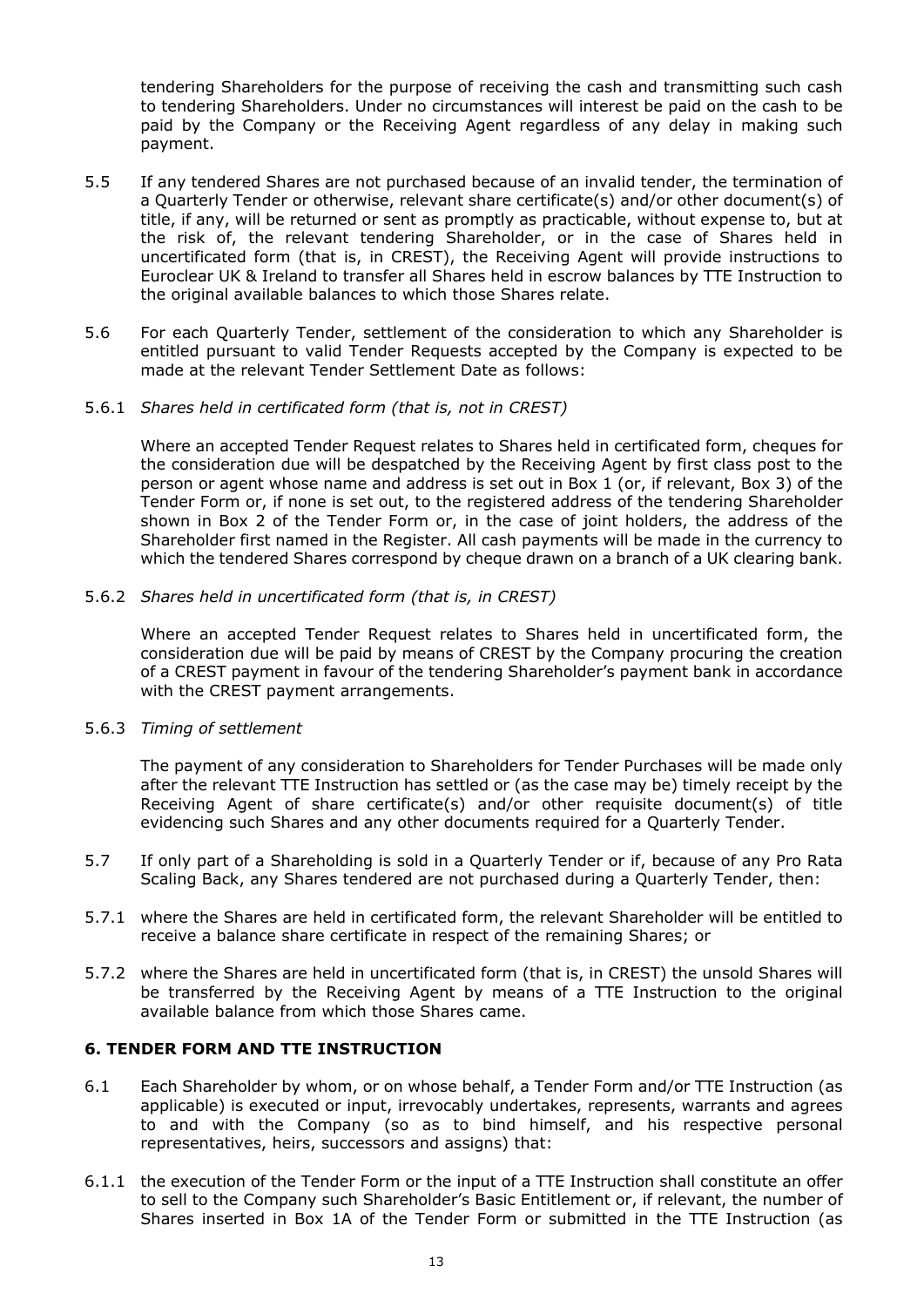applicable), on and subject to the Tender Terms and Conditions and, once a Tender Form and/or TTE Instruction is submitted, such offer shall be irrevocable;

- 6.1.2 such Shareholder has full power and authority to tender, sell, assign or transfer the Shares in respect of which such offer is accepted (together with all rights attaching thereto) and, when the same are purchased by the Company, the Company will acquire such Shares with full title guarantee and free from all liens, charges, encumbrances, equitable interests, rights of pre-emption or other third party rights of any nature and together with all rights attaching thereto on or after the relevant Tender Settlement Date, including the right to receive all dividends and other distributions declared, paid or made after that date;
- 6.1.3 the execution of the Tender Form or the input of a TTE Instruction will, subject to the relevant Quarterly Tender becoming unconditional, constitute the irrevocable appointment of any Director or officer of the Company as such Shareholder's attorney and/or agent, and an irrevocable instruction to the attorney to complete and execute all or any instruments of transfer and/or other documents at the attorney's discretion in relation to the Shares referred to in paragraph 6.1.1 above in favour of the Company or such other person or persons as the Company may direct and to deliver such instrument(s) of transfer and/or other documents at the discretion of the attorney, together with the share certificate(s) and/or other document(s) of title relating to such Shares, for registration within six months of the relevant Quarterly Tender becoming unconditional and to do all such other acts and things as may in the opinion of such attorney be necessary or expedient for the purpose of, or in connection with, the relevant Quarterly Tender and to vest such Shares in the Company or its nominee(s) or such other person(s) as the Company may direct;
- 6.1.4 such Shareholder will ratify and confirm each and every act or thing which may be done or effected by the Company or any of its Directors or any person nominated by the Company in the proper exercise of its or their powers and/or authorities hereunder;
- 6.1.5 if such Shareholder holds Shares in certificated form, he will deliver to the Receiving Agent his share certificate(s) and/or other document(s) of title in respect of the Shares referred to in paragraph 6.1.1 above, or an indemnity acceptable to the Receiving Agent in lieu thereof, or will procure the delivery of such certificate(s) and/or other document(s) to such person as soon as possible thereafter and, in any event, by no later than 1.00 p.m. on the relevant Tender Submission Deadline;
- 6.1.6 such Shareholder shall do all such acts and things as shall be necessary or expedient and execute any additional documents deemed by the Company to be desirable, in each case to complete the purchase of the successfully tendered Shares and/or to perfect any of the authorities expressed to be given hereunder;
- 6.1.7 such Shareholder, if an Overseas Shareholder, has fully observed any applicable legal requirements and that the invitation under a Quarterly Tender may be made to and accepted by him under the laws of the relevant jurisdiction;
- 6.1.8 such Shareholder has not received or sent copies or originals of the Circular or the Tender Form or any related documents to a Restricted Territory and has not otherwise utilised in connection with a Quarterly Tender, directly or indirectly, the mails or any means or instrumentality (including, without limitation, facsimile transmission, internet, telex and telephone) of interstate or foreign commerce, or of any facility of a national securities exchange, of any Restricted Territory, that the Tender Form has not been mailed or otherwise sent in, into or from any Restricted Territory and that such Shareholder is not accepting a Quarterly Tender from any Restricted Territory;
- 6.1.9 in the case of Shares held in certificated form, the provisions of the Tender Form shall be deemed to be incorporated into the Tender Terms and Conditions;
- 6.1.10 in the case of Shares held in certificated form, the despatch of cheques in respect of the Tender Price to such Shareholder at their registered address or such other relevant address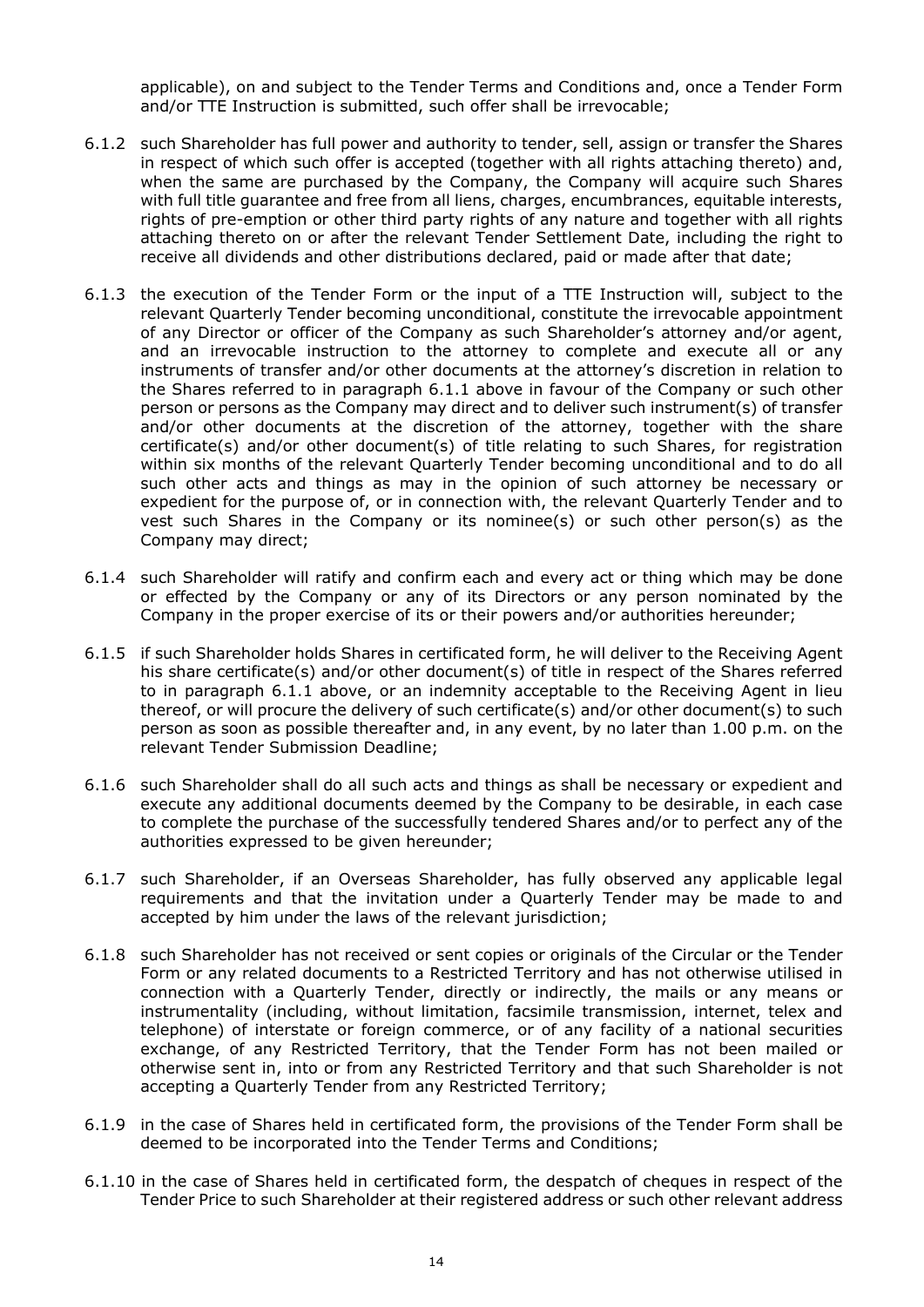as may be specified in the Tender Form will constitute a complete discharge by the Company of its obligations to make such payments to such Shareholder;

- 6.1.11 in the case of Shares held in uncertificated form (that is, in CREST), the creation of a CREST payment in favour of such Shareholder's payment bank in accordance with the CREST payment arrangements as referred to in paragraph 5 of this Section C of this Notice will, to the extent of the obligations so created, discharge fully any obligation of the Company to pay to such Shareholders the cash consideration to which they are entitled in a Quarterly Tender;
- 6.1.12 on execution, the Tender Form takes effect as a deed; and
- 6.1.13 the execution of the Tender Form or the input of a TTE Instruction constitutes such Shareholder's submission to the jurisdiction of the courts of England and Wales in relation to all matters arising out of or in connection with a Quarterly Tender.
- 6.2 A reference in this paragraph 6 to a Shareholder includes a reference to the person or persons executing the Tender Form or submitting a TTE Instruction and in the event of more than one person executing a Tender Form or submitting a TTE Instruction, the provisions of this paragraph 6 will apply to them jointly and to each of them.

# **7. ADDITIONAL PROVISIONS**

- 7.1 When a Quarterly Tender takes place, Shareholders (other than a Restricted Shareholder) will be entitled, subject to the conditions and the Tender Restrictions, to have accepted valid tenders to the Company up to their Basic Entitlement. In addition, Shareholders may tender Shares in excess of their Basic Entitlement where other Shareholders tender less than their Basic Entitlement and subject to the Pro Rata Scaling Back of Tender Requests, as set out in paragraph 2.1.1 in this Section C of this Notice. If in the Receiving Agent's determination (in its absolute discretion) Box 1A of any Tender Form has not been validly completed, provided that that Tender Form is otherwise in order and accompanied by all other relevant documents, the relevant Shareholders may be deemed to have tendered such numbers of Shares as are equal to their respective Basic Entitlements.
- 7.2 Shares sold by Shareholders pursuant to a Quarterly Tender will be acquired with full title guarantee and free from all liens, charges, encumbrances, equitable interests, rights of pre-emption or other third party rights of any nature and together with all rights attaching thereto on or after the relevant Tender Settlement Date, including the right to receive all dividends and other distributions declared, paid or made after that date.
- 7.3 Shareholders who tender or procure the tender of Shares will thereby be deemed to have agreed that, in consideration of the Company agreeing to process their Tender Request, such Shareholders will not revoke their tender or withdraw their Shares. Shareholders should note that once tendered, Shares may not be sold, transferred, charged or otherwise disposed of.
- 7.4 Any omission to despatch the Tender Form or any notice required to be despatched under the terms of a Quarterly Tender to, or any failure to receive the same by, any person entitled to participate in a Quarterly Tender shall not invalidate a Quarterly Tender in any way or create any implication that a Quarterly Tender has not been made to any such person.
- 7.5 No acknowledgement of receipt of any Tender Form, TTE Instruction, share certificate(s) and/or other document(s) of title will be given. All communications, notices, certificates, documents of title and remittances to be delivered by or sent to or from Shareholders (or their designated agents) will be delivered by or sent to or from such Shareholders at their own risk.
- 7.6 All powers of attorney and authorities on the terms conferred by or referred to in this Notice or in the Tender Form are given by way of security for the performance of the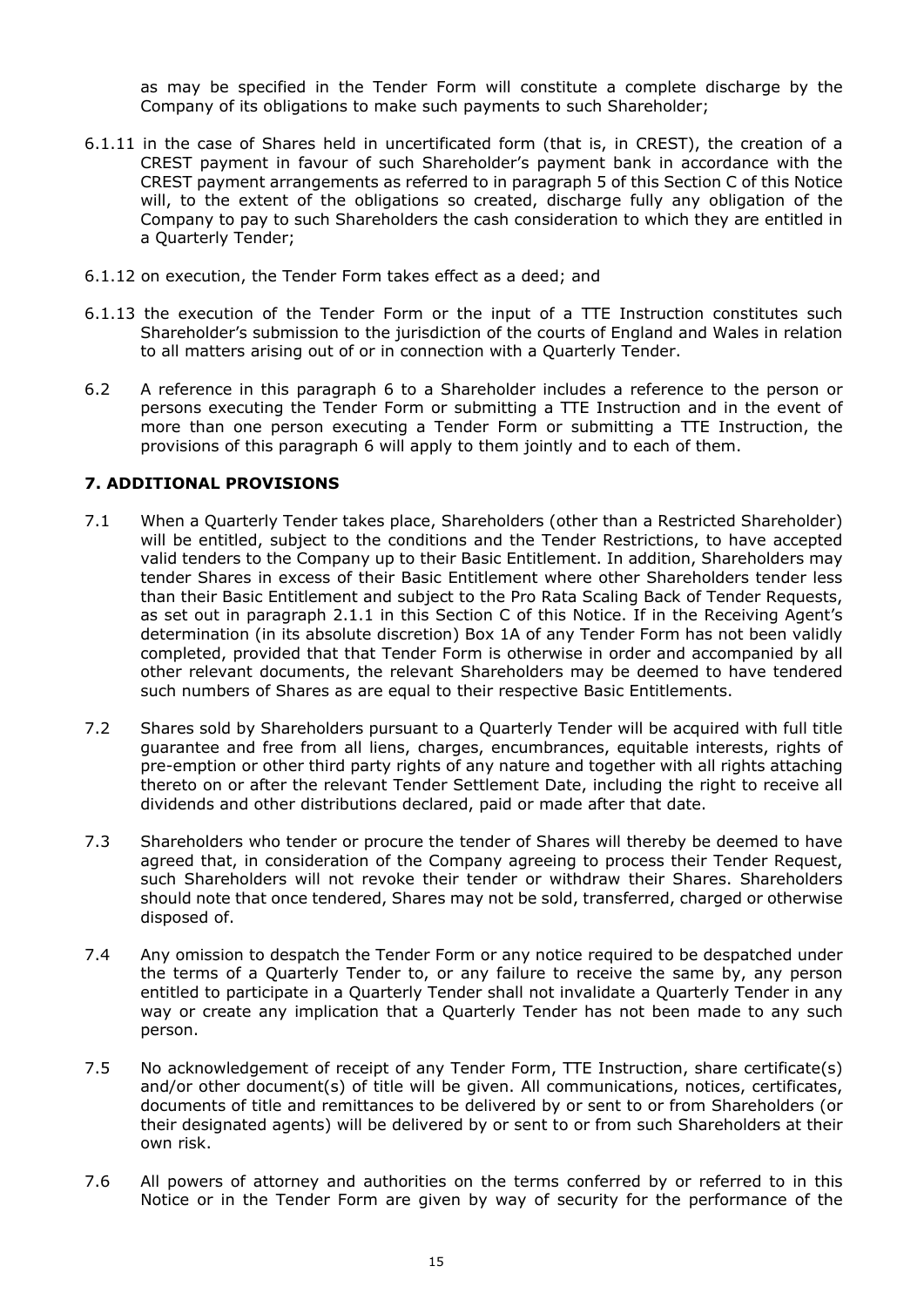obligations of the Shareholders concerned and are irrevocable in accordance with section 4 of the Powers of Attorney Act 1971.

- 7.7 Subject to paragraphs 9 and 10 of this Section C of this Notice, all Tender Requests in relation to certificated Shareholders must be made on the prescribed Tender Form, fully completed in accordance with the instructions set out thereon which constitute part of the Tender Terms and Conditions of a Quarterly Tender and, for uncertificated holders, a TTE Instruction must be submitted in accordance with the instructions provided in paragraph 4.2 of this Section C of this Notice. A Tender Form or TTE Instruction will only be valid when the procedures contained in the Tender Terms and Conditions and in the Tender Form or TTE Instruction are complied with. Each Quarterly Tender and any non-contractual obligations arising out of or in connection with a Quarterly Tender will be governed by and construed in accordance with the laws of England and Wales.
- 7.8 If a Quarterly Tender is terminated in accordance with the Tender Terms and Conditions, all documents lodged pursuant to that Quarterly Tender will be returned promptly by post, within 14 Business Days of that Quarterly Tender terminating, to the person or agent whose name and address is set out in Box 1 (or, if relevant, Box 3) of the Tender Form or, if none is set out, to the registered address of the tendering Shareholder shown in Box 2 of the Tender Form or, in the case of joint holders, the address of the Shareholder first named in the Register. In the case of Shares held in uncertificated form, the Receiving Agent in its capacity as the escrow agent will, within 14 Business Days of a Quarterly Tender terminating, give instructions to Euroclear UK & Ireland to transfer all Shares held in escrow balances and in relation to which it is the escrow agent for the purposes of a Quarterly Tender by TTE Instruction to the original available balances from which those Shares came. In any of these circumstances, Tender Forms and TTE Instructions will cease to have any effect.
- 7.9 In the case of Shares held in certificated form, the instructions, terms, provisions and authorities contained in or deemed to be incorporated in the Tender Form shall constitute part of the Tender Terms and Conditions. The definitions set out in an this Notice apply to all Tender Terms and Conditions of the September 2021 Tender, the December 2021 Tender, the March 2022 Tender and the June 2022 Tender.
- 7.10 Subject to paragraphs 9 and 10 of this Section C of this Notice, a Quarterly Tender is open to those Shareholders whose name appeared on the register on the relevant Quarter Record Date. Each Quarterly Tender will close on the relevant Tender Submission Deadline. Subject to paragraphs 4.1.2 and 9.4 in this Section C of this Notice, no Tender Form, share certificate(s) and/or other document(s) of title or indemnity or TTE Instruction received after 1.00 p.m. on the relevant Tender Submission Deadline will be accepted.
- 7.11 Copies of the Circular and Tender Forms may be obtained on request from the Receiving Agent at the address set out in the Tender Form and on the Company's website.

## **8. TERMINATION OF A QUARTERLY TENDER**

- 8.1 A Quarterly Tender will terminate if, at any time prior to effecting the purchase of the successfully tendered Shares, the Company suspends the calculation of its NAV for any reason.
- 8.2 If any Quarterly Tender terminates in accordance with this paragraph 8, the Company shall by an RIS announcement withdraw that Quarterly Tender and, in such event, that Quarterly Tender shall cease and determine absolutely.

#### **9. MISCELLANEOUS**

9.1 All times and dates in the expected timetable set out in Section A of this Notice and in this Notice may be adjusted by the Company. Any change to the expected timetable, terms, or any extension or termination of a Quarterly Tender will be followed as promptly as practicable by an RIS announcement thereof, to be issued by no later than 3.00 p.m. on the Business Day following the date of such change. In such cases, the definitions, times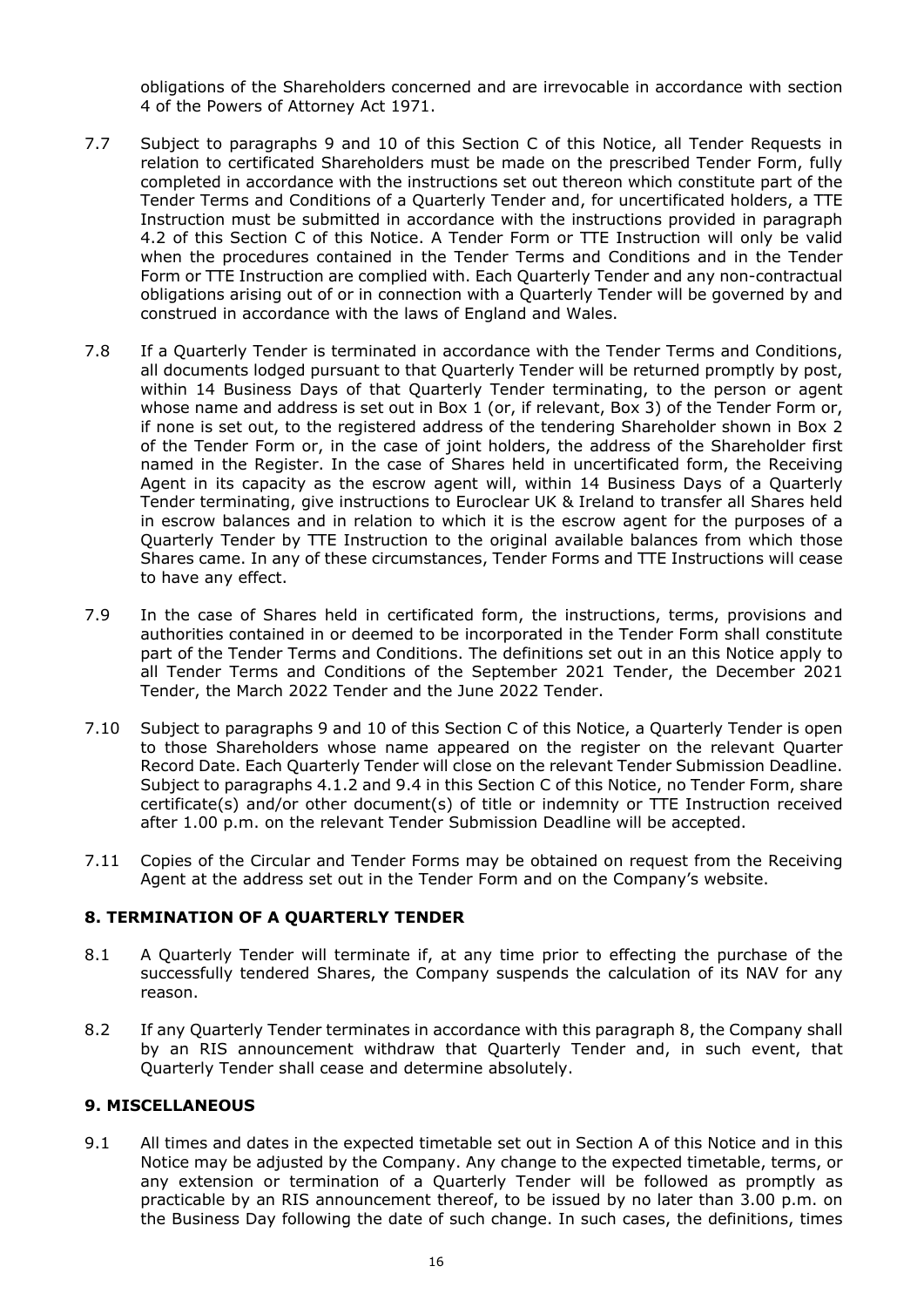and dates mentioned in relation to a Quarterly Tender herein shall be deemed to be adjusted accordingly. References to the making of an announcement by the Company include the release of an announcement on behalf of the Company by the Registrar to the press and the delivery of, or telephone or facsimile or other electronic transmission of, such announcement to an RIS of the London Stock Exchange.

- 9.2 Shares purchased pursuant to a Quarterly Tender will, following the completion of such Tender Purchase, be acquired by the Company and such Shares will be held in Treasury or cancelled by the Company at the Board's discretion.
- 9.3 The expenses of a Quarterly Tender (including stamp duty, and Portfolio realisation costs) together with the applicable VAT will be borne by the tendering Shareholders.
- 9.4 The Company reserves the absolute right to inspect (either itself or through its agents) all Tender Forms and TTE Instructions and may consider void and reject any Tender Request that does not in the Company's sole judgement (acting reasonably) meet the requirements of the Quarterly Tender to which such Tender Form or TTE Instruction relates. The Company also reserves the absolute right to waive any defect or irregularity in the tender of any Shares, including any Tender Form (in whole or in part) which is not entirely in order, the related share certificate(s) and/or other document(s) of title or an indemnity acceptable to the Company in lieu thereof. However, in that event, the consideration in a Quarterly Tender for successfully tendered Shares held in certificated form will only be despatched when the Tender Form is entirely in order and the relevant share certificate(s) and/or other document(s) of title or indemnities satisfactory to the Company has/have been received. The Company, the Receiving Agent or any other person will not be under any duty to give notification of any defects or irregularities in Tender Requests or incur any liability for failure to give any such notification.
- 9.5 The provisions of the Contracts (Rights of Third Parties) Act 1999 do not apply to Quarterly Tenders.

## **10. RESTRICTED SHAREHOLDERS AND OVERSEAS SHAREHOLDERS**

- 10.1 The provisions of this paragraph 10 and any other terms of a Quarterly Tender relating to Restricted Shareholders and Overseas Shareholders may be waived, varied or modified as regards specific Shareholders or on a general basis by the Company but only if the Company is satisfied that such a waiver, variance or modification will not constitute or give rise to a breach of applicable securities or other laws.
- 10.2 Overseas Shareholders should inform themselves about and observe any applicable legal requirements. It is the responsibility of any such Overseas Shareholder wishing to tender Shares to satisfy himself as to the full observance of the laws of the relevant jurisdiction in connection herewith, the compliance with other necessary formalities and the payment of any transfer or other taxes or other requisite payments due in such jurisdiction. Any such Overseas Shareholders will be responsible for the payment of any such transfer or other taxes or other requisite payments due by whomsoever payable and the Company and any person acting on its behalf shall be fully indemnified and held harmless by such Overseas Shareholder for any such transfer or other taxes or other requisite payments such person may be required to pay. No steps have been taken to qualify Quarterly Tenders or to authorise the extending of Quarterly Tenders or the distribution of Tender Forms in any territory outside the United Kingdom.
- 10.3 Quarterly Tenders will not be made to Restricted Shareholders. Restricted Shareholders will be excluded from the Quarterly Tenders in order to avoid breaching applicable local laws relating to the implementation of a Quarterly Tender. Accordingly, copies of this Notice, the Circular, Tender Forms and any related documents will not be and must not be mailed or otherwise distributed into a Restricted Territory, including to any Shareholder with a registered addresses in any Restricted Territory, or to persons who the Company knows to be custodians, nominees or trustees holding Shares for persons in Restricted Territories. Persons receiving such documents (including, without limitation, custodians, nominees and trustees) should not distribute or send them in or into a Restricted Territory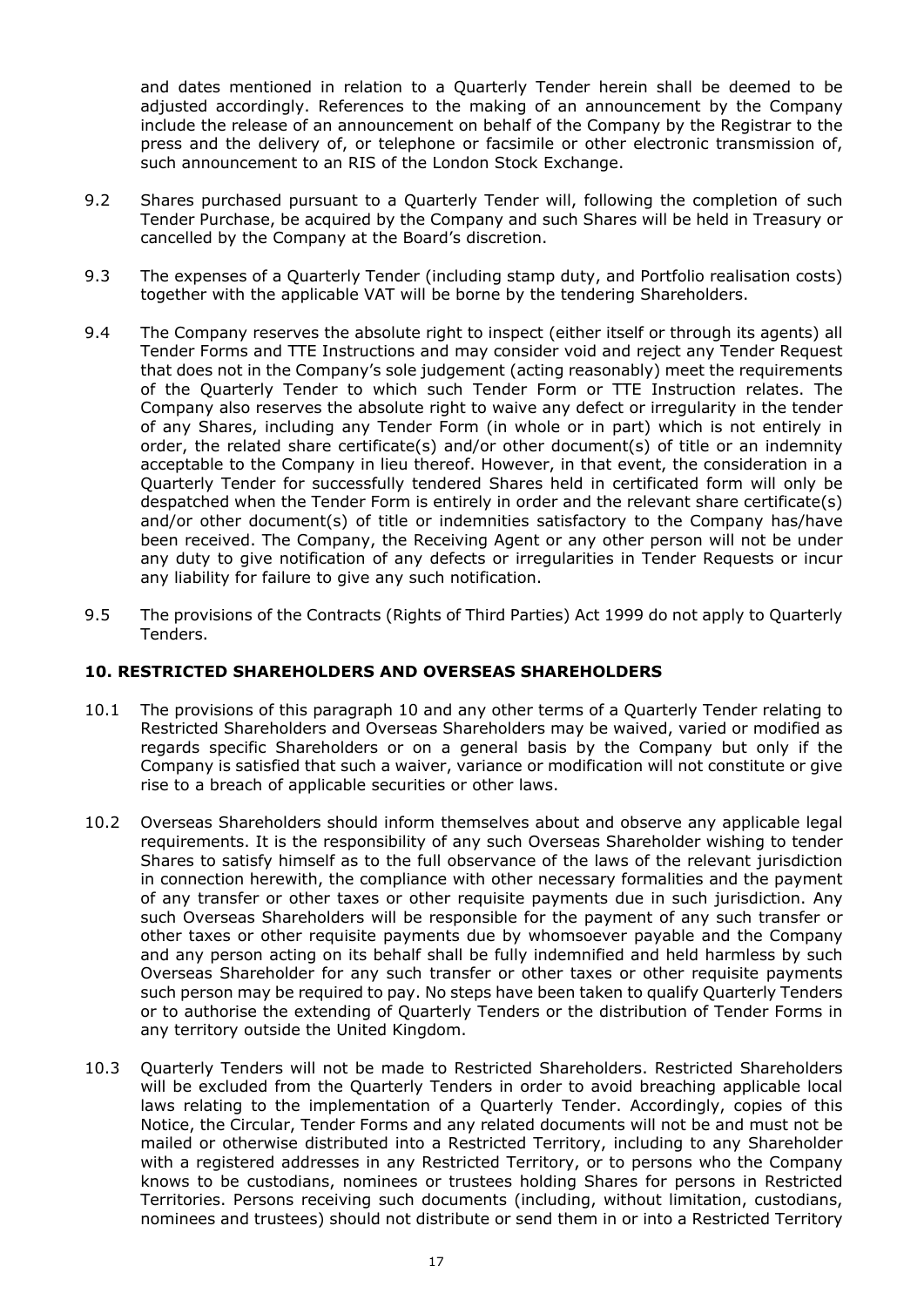or use such mails or any such means, instrumentality or facility in connection with a Quarterly Tender, as doing so will render invalid any related purported acceptance of a Quarterly Tender. Persons wishing to accept a Quarterly Tender should not use such mails or any such means, instrumentality or facility for any purpose directly or indirectly relating to acceptance of that Quarterly Tender. Envelopes containing Tender Forms should not be postmarked from a Restricted Territory or otherwise despatched to a Restricted Territory and accepting Shareholders must not provide Restricted Territory addresses for the remittance of cash or return of Tender Forms.

- 10.4 A Shareholder will be deemed not to have made a valid Tender Request if:
- 10.4.1 such Shareholder is unable to make the representations and warranties set out in paragraphs 6.1.7 (if relevant) and 6.1.8 in this Section C of this Notice;
- 10.4.2 such Shareholder inserts in Box 1 (or, if relevant, Box 3) of the Tender Form the name and address of a person or agent in a Restricted Territory to whom they wish the consideration to which such Shareholder is entitled in a Quarterly Tender to be sent; or
- 10.4.3 the Tender Form received from them is in an envelope postmarked in, or which otherwise appears to the Company or its agents to have been sent from, a Restricted Territory. The Company reserves the right, in its absolute discretion, to investigate, in relation to any acceptance, whether the representations and warranties referred to in paragraphs 6.1.7 (if relevant) and 6.1.8 of this Section C of this Notice given by any Shareholder are correct and, if such investigation is undertaken and as a result the Company determines (for any reason) that such representations and warranties are not correct, such acceptance shall not be valid.
- 10.5 If, in connection with a Quarterly Tender, notwithstanding the restrictions described above, any person (including, without limitation, custodians, depositaries, nominees and trustees), whether pursuant to a contractual or legal obligation or otherwise, forwards this Notice, the Circular, the Tender Form or any related documents in or into a Restricted Territory or uses the mails of, or any means or instrumentality (including, without limitation, facsimile transmission, telex, internet and telephone) of interstate or foreign commerce of, or any facility of a national securities exchange in, a Restricted Territory in connection with such forwarding, such person should:
- 10.5.1 inform the recipient of such fact;
- 10.5.2 explain to the recipient that such action may invalidate any purported acceptance by the recipient; and
- 10.5.3 draw the attention of the recipient to this paragraph 10.
- 10.6 If you are in any doubt about your position, you should consult your professional adviser in the relevant territory.
- 10.7 The provisions of this paragraph 10 supersede any of the Tender Terms and Conditions inconsistent herewith.

## **11. MODIFICATIONS**

The Tender Terms and Conditions shall have effect subject to such non-material modifications or additions as the Company may from time to time approve in writing. The relevant Tender Submission Deadlines referred to in this Notice in respect of a Quarterly Tender may be amended by the Company. Details of any such changes will appear on the Company's website.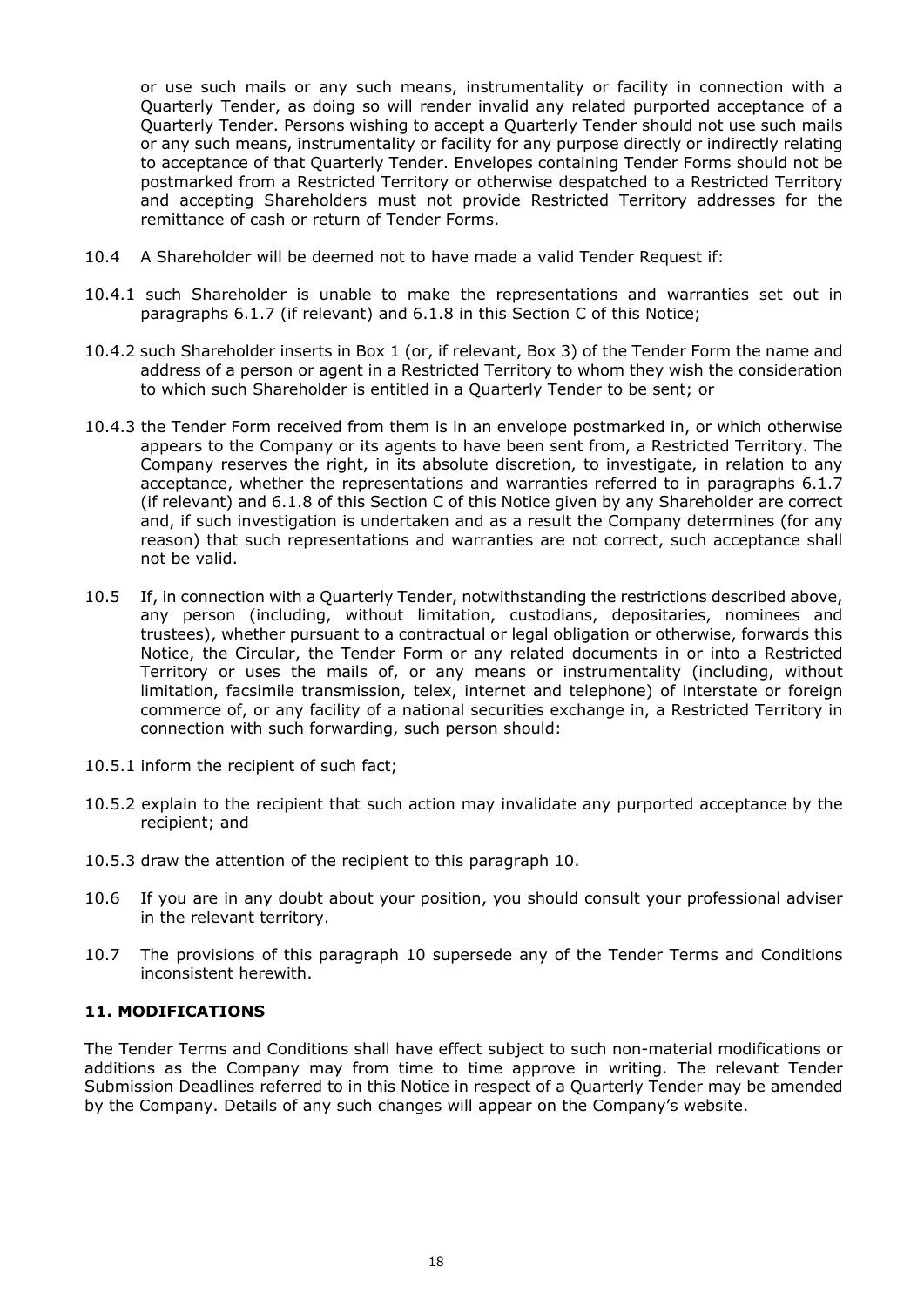#### **SECTION D: TAXATION**

**The following statements are intended only as a general guide to current UK tax legislation and to what is understood to be the current practice of HMRC, both of which are subject to change with retrospective effect. They do not constitute advice and they summarise certain limited aspects of the UK taxation consequences of disposing of Shares pursuant to the Quarterly Tender mechanism and may not apply to certain Shareholders, such as dealers in securities, insurance companies, collective investment schemes or Shareholders who have (or are deemed to have) acquired their shares by virtue of an office or employment, who may be subject to special rules. Unless expressly stated otherwise they apply only to Shareholders of the Company resident and, in the case of individuals, domiciled for tax purposes in the United Kingdom at all relevant times, who hold Shares as an investment (rather than as securities to be realised in the course of a trade) and who are the absolute beneficial owners of those Shares. Shareholders who are in any doubt about their tax position, or who are resident or otherwise subject to taxation in a jurisdiction outside the United Kingdom, should consult their own professional advisers immediately.** 

#### **UK offshore fund rules**

The Company is an offshore fund for the purposes of UK taxation and is registered with HMRC as a reporting fund and intends to maintain such status.

#### **Tax on disposals**

On the basis that the Company will continue to have reporting fund status, a disposal of Placed Tendered Shares by a Shareholder who is an individual pursuant to the Quarterly Tender mechanism will not be subject to UK tax as income and will be a disposal for capital gains tax purposes and may, depending on the Shareholder's individual circumstances (including the availability of exemptions, reliefs and allowable losses), give rise to a liability to capital gains tax. Whilst the position is not entirely free from doubt, on the basis that the Company will continue to have reporting fund status, it is expected that a disposal of Repurchased Tendered shares by such a Shareholder pursuant to such mechanism will not be subject to UK tax as income and will be a disposal for capital gains tax purposes and may, depending on the Shareholder's individual circumstances (including the availability of exemptions, reliefs and allowable losses), give rise to a liability to capital gains tax.

On the basis that the Company will continue to be an offshore fund, for Shareholders within the charge to UK corporation tax, their Shares will be treated as creditor relationships for the purposes of the rules relating to the taxation of most corporate debt contained in the Corporation Tax Act 2009 and a disposal of their Shares pursuant to the Quarterly Tender mechanism will be subjected to, or relieved from, UK corporation tax accordingly.

#### **Transactions in securities**

The attention of Shareholders is drawn to anti-avoidance legislation in Chapter 1, Part 13 of the Income Tax Act 2007 and Part 15 of the Corporation Tax Act 2010 that could apply if tax advantages are sought in prescribed circumstances.

## **Stamp duty and stamp duty reserve tax (''SDRT'')**

No UK stamp duty will be payable on a transfer of Shares pursuant to the Quarterly Tender mechanism, provided that all instruments effecting or evidencing the transfer are not executed, and do not relate to property situated in the United Kingdom and no matters or things done relating to the transfer are performed in the United Kingdom.

Provided that the Shares are not registered in any register kept in the United Kingdom by or on behalf of the Company and that the Shares are not paired with shares issued by a company incorporated in the United Kingdom, any agreement to transfer the Shares pursuant to the Quarterly Tender mechanism will not be subject to UK SDRT.

#### **General Anti-Abuse Rule**

Shareholders should be attentive to the potential application of the General Anti-Abuse Rules contained in Part 5 of the Finance Act 2013 which targets abusive tax arrangements.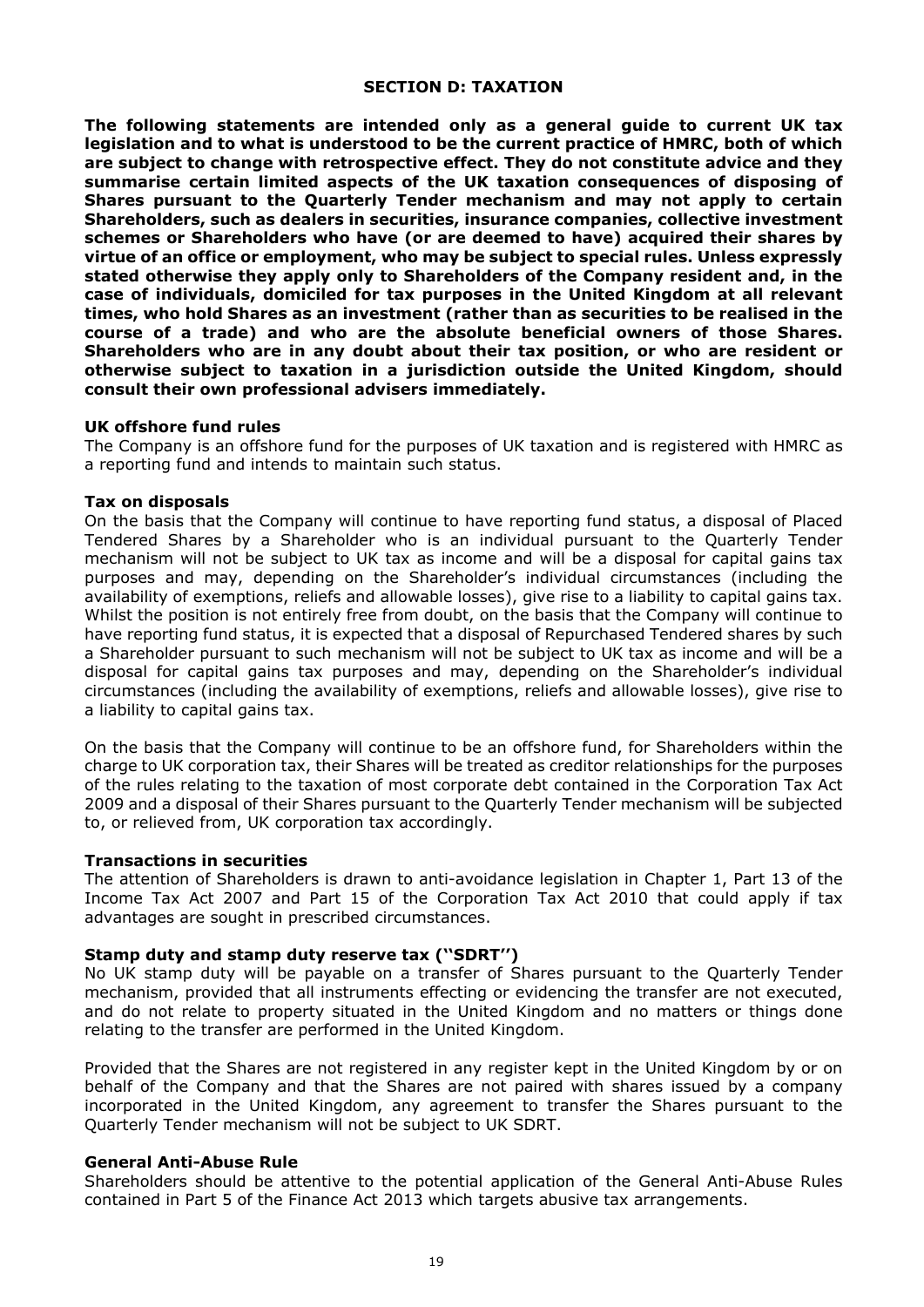#### **SECTION E: RISK FACTORS**

**1. Shareholders have no right to have their Shares redeemed or repurchased by the Company or placed by the Company's broker**

The Company has been established as a closed-ended vehicle. Accordingly, there is no right or entitlement attaching to Shares that allows them to be redeemed or repurchased by the Company or placed by the Company's broker at the option of the Shareholder. The Company has, however, established the Quarterly Tender facility, as a discount management mechanism.

- **2. Quarterly Tenders will be subject to certain restrictions and so Shareholders should not have an expectation that all or any of the Shares they make available for sale to the Company will be purchased through the Quarterly Tender facility** While the Quarterly Tenders offer enhanced liquidity to Shareholders, Shareholders are not guaranteed to be able to have their Shares redeemed or repurchased by the Company because Quarterly Tenders are subject to annual Shareholder approval, the discretion of the Directors and are contingent upon certain factors including, but not limited to the restrictions as discussed further in paragraph 2 of Section C of this Notice.
- **3. Shareholders in certain jurisdictions may not be eligible to participate in Quarterly Tenders and to receive the cash proceeds thereof** The securities laws of certain jurisdictions may restrict the Company's ability to allow Shareholders to participate in any Quarterly Tenders or redemption offers. There can be no assurance that the Company will be able to conduct any Quarterly Tenders or redemption offers in a manner that would enable participation therein, or receipt of the cash proceeds thereof, by Shareholders in such jurisdictions. Shareholders who have a registered address in or who are resident or located in (as applicable) a jurisdiction other than the United Kingdom should consult their professional advisers as to whether they require any governmental or other consents or need to observe any other formalities to enable them to participate in any Quarterly Tenders or redemption offers.
- **4. Shareholders' percentage voting rights in the Company may increase as a result of Tender Purchases and as a result there is a risk that a Shareholder may acquire 30 per cent. of the voting rights in the Company and then be obliged under the Takeover Code to make a general offer to all the remaining Shareholders to acquire their Shares**

A Shareholder could be required to make a general offer to all remaining Shareholders to acquire their Shares under Rule 9 of the Takeover Code, which states that any person who acquires shares which, taken together with shares already held by him or shares held or acquired by persons acting in concert with him, carry 30 per cent. or more of the voting rights in a company which is subject to the Takeover Code, is normally required to make a general offer to all the remaining shareholders to acquire their shares. Similarly, when any person or persons acting in concert already hold more than 30 per cent. but not more than 50 per cent. of the voting rights of such company, a general offer will normally be required if any further shares increasing that person's percentage of voting rights are acquired.

Under Rule 37 of the Takeover Code, when a company purchases its own voting shares, a resulting increase in the percentage of voting rights carried by the shareholdings of any person or group of persons acting in concert will be treated as an acquisition for the purposes of Rule 9 of the Takeover Code. Accordingly, when the Company makes Tender Purchases pursuant to a Quarterly Tender, any resulting increase in the percentage of the voting rights in the Company held by a Shareholder (or Shareholders acting in concert) will be treated as an acquisition in accordance with Rule 37 of the Takeover Code and, if such percentage reaches 30 per cent. of the voting rights in the Company, or if a Shareholder (or Shareholders acting in concert) already hold(s) 30 per cent. of the voting rights in the Company and such percentage Shareholding increases further, the relevant Shareholder or Shareholders would be required under Rule 9 to make a general offer to all remaining Shareholders to acquire their Shares.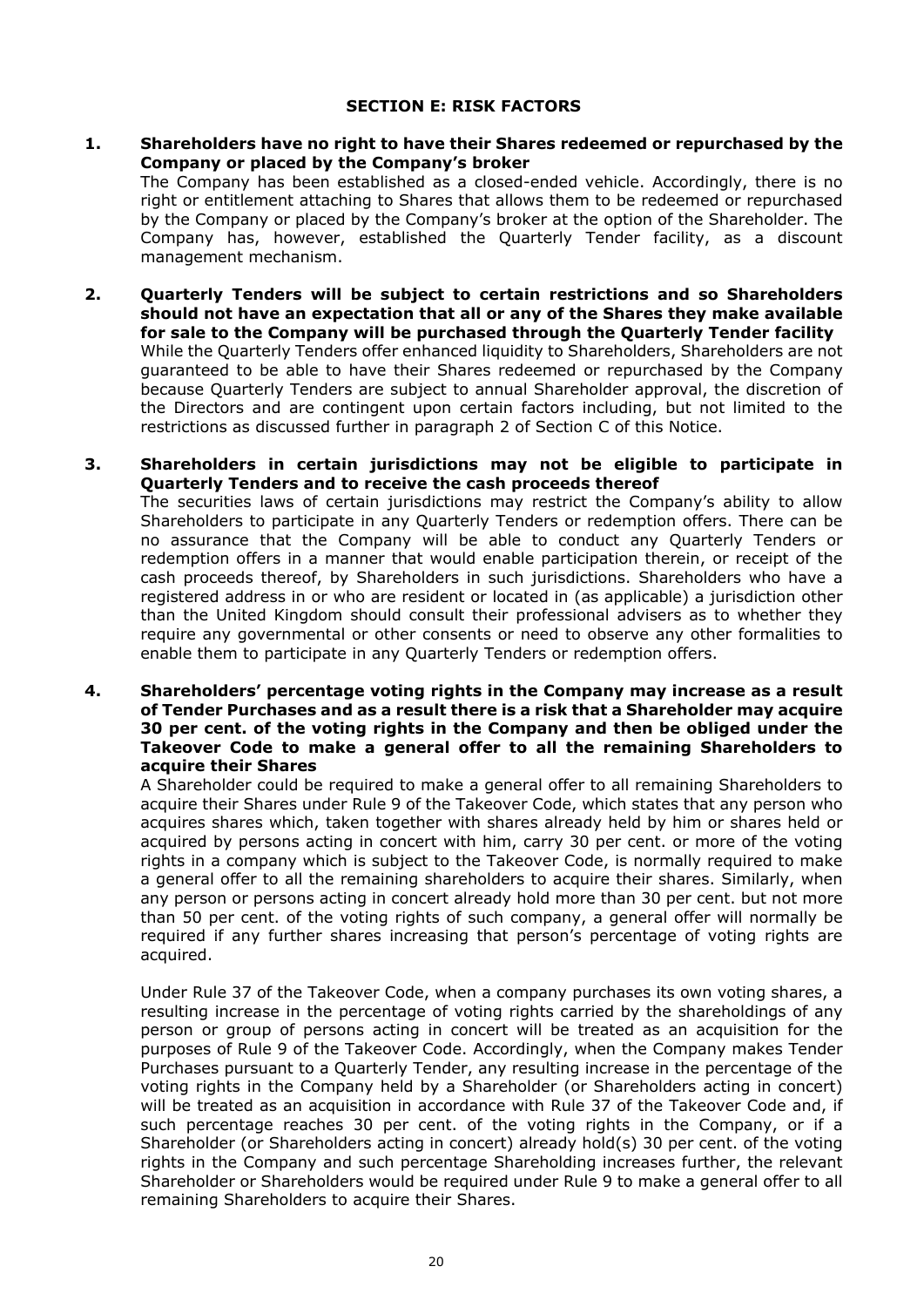# 5. **Taxation**

The comments in this document regarding taxation are for the information of Shareholders only, the taxation position of a Shareholder will depend on that Shareholder's individual circumstances and are based on current tax law. Tax law is subject to change and so the rules referred to may not still be current at the time of the anticipated reorganisation or of subsequent returns of capital, and any change in taxation legislation or practice could affect the post-tax returns to Shareholders.

## 6. **Epidemics, pandemics, outbreaks of disease and public health issues**

The Company's operations and investments, could be materially adversely affected by epidemics, pandemics, outbreaks of disease, and public health issues, such as COVID-19. In particular, COVID-19 has spread rapidly around the world since its initial emergence in December 2019 and has negatively affected (and may continue to negatively affect or materially impact) the global economy, global equity markets and supply chains (including as a result of quarantines and other government-directed or mandated measures or actions to stop the spread of outbreaks). In particular, the COVID-19 outbreak has resulted in significant volatility of the prices of securities admitted to trading on the London Stock Exchange, including the Shares. Such volatility could adversely affect the ability of the Company to implement the Quarterly Tender.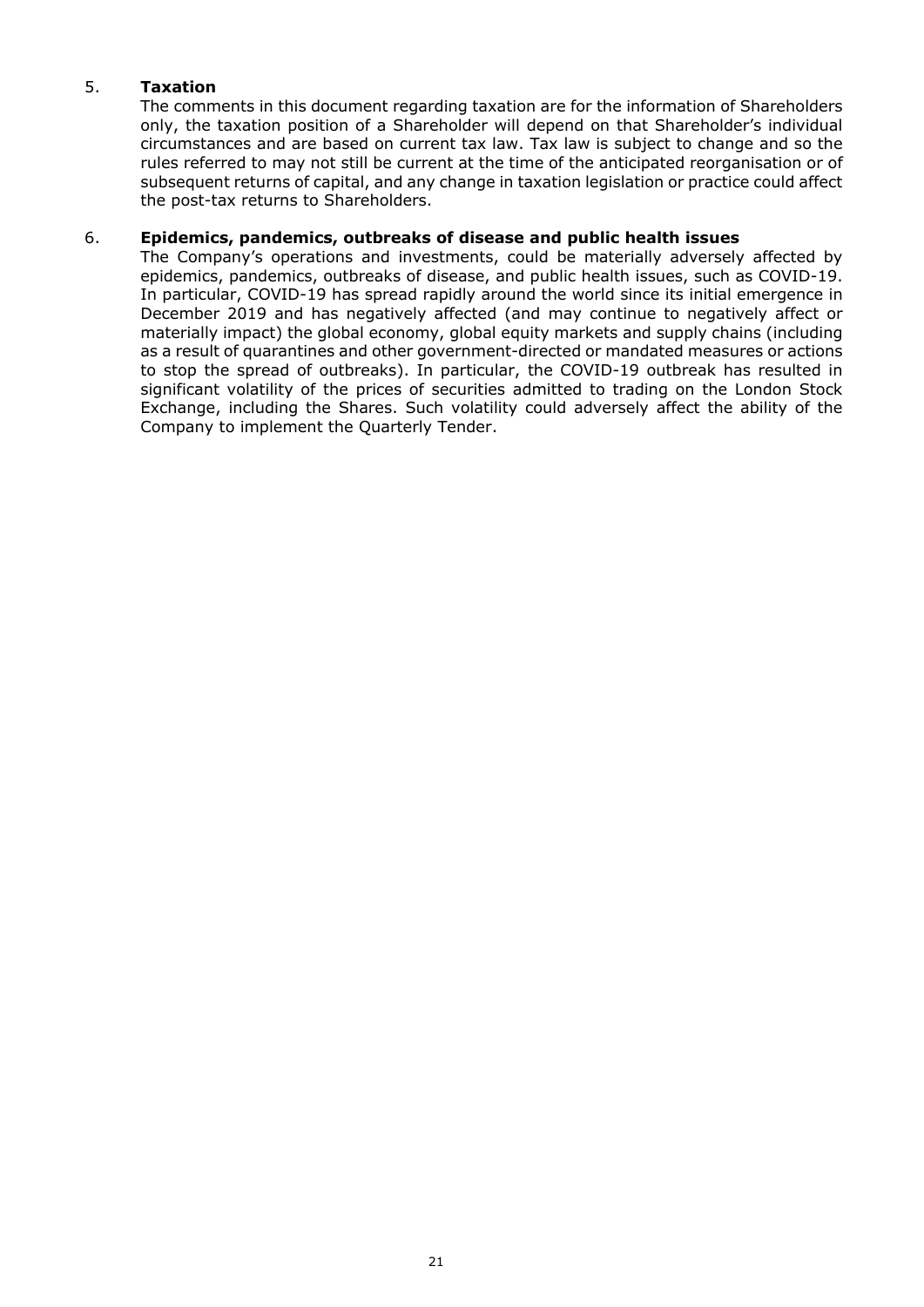# **SECTION F: DEFINITIONS**

The following definitions apply (for the purposes of this Notice only) in addition to, or (where applicable) in substitution for, the definitions in the Circular:

| "Annual Restriction"                         | the meaning set out in paragraph 2.1.2 of<br>Section C of this Notice;                                                                                                                                                                                                                                                                                                                                   |
|----------------------------------------------|----------------------------------------------------------------------------------------------------------------------------------------------------------------------------------------------------------------------------------------------------------------------------------------------------------------------------------------------------------------------------------------------------------|
| "Basic Entitlement"                          | the meaning set out in paragraph 2 of Section B<br>of this Notice;                                                                                                                                                                                                                                                                                                                                       |
| "Circular"                                   | Circular to Shareholders relating to the<br>proposed renewal of the Company's Quarterly<br>Tender facility;                                                                                                                                                                                                                                                                                              |
| "December 2021 Tender"                       | the tender facility for the period of 1 October<br>2021 to 31 December 2021, as further<br>described in this Notice;                                                                                                                                                                                                                                                                                     |
| "December Record Date"                       | 31 December 2021, being the date by which the<br>Shareholder must be recorded on the Register<br>in order to be eligible for the December 2021<br>Tender;                                                                                                                                                                                                                                                |
| "December Settlement Date"                   | such date in the week commencing 17 January<br>2022 as the Company shall determine, being the<br>date by which payments will be made to the<br>eligible Shareholder as set out in this Notice,<br>insofar as the payments relate to the December<br>2021 Tender;                                                                                                                                         |
| "December Submission Deadline"               | 1 December 2021, being the date by which the<br>Tender Form or TTE Instruction must be<br>delivered to or received by the Receiving Agent<br>(together with supporting documentation, as<br>applicable) in respect of the December 2021<br>Tender;                                                                                                                                                       |
| "Excess Tender Applications"                 | the number of Ordinary Shares<br>that a<br>Shareholder tenders for repurchase<br>by the<br>which<br>Company,<br>of<br>the<br>is<br>in<br>excess<br>Shareholder's Basic Entitlement;                                                                                                                                                                                                                      |
| "Extraordinary General Meeting"              | a general meeting of the Company convened in<br>accordance with the Articles;                                                                                                                                                                                                                                                                                                                            |
| "June 2022 Tender"                           | the tender facility for the period of 1 April 2022<br>to 30 June 2022, as further described in this<br>Notice;                                                                                                                                                                                                                                                                                           |
| "June Record Date"<br>"June Settlement Date" | 30 June 2022, being the date by which the<br>Shareholder must be recorded on the Register<br>in order to be eligible for the June 2022 Tender;<br>such date in the week commencing 11 July 2022<br>as the Company shall determine, being the date<br>by which payments will be made to the eligible<br>Shareholder as set out in this Notice, insofar as<br>the payments relate to the June 2022 Tender; |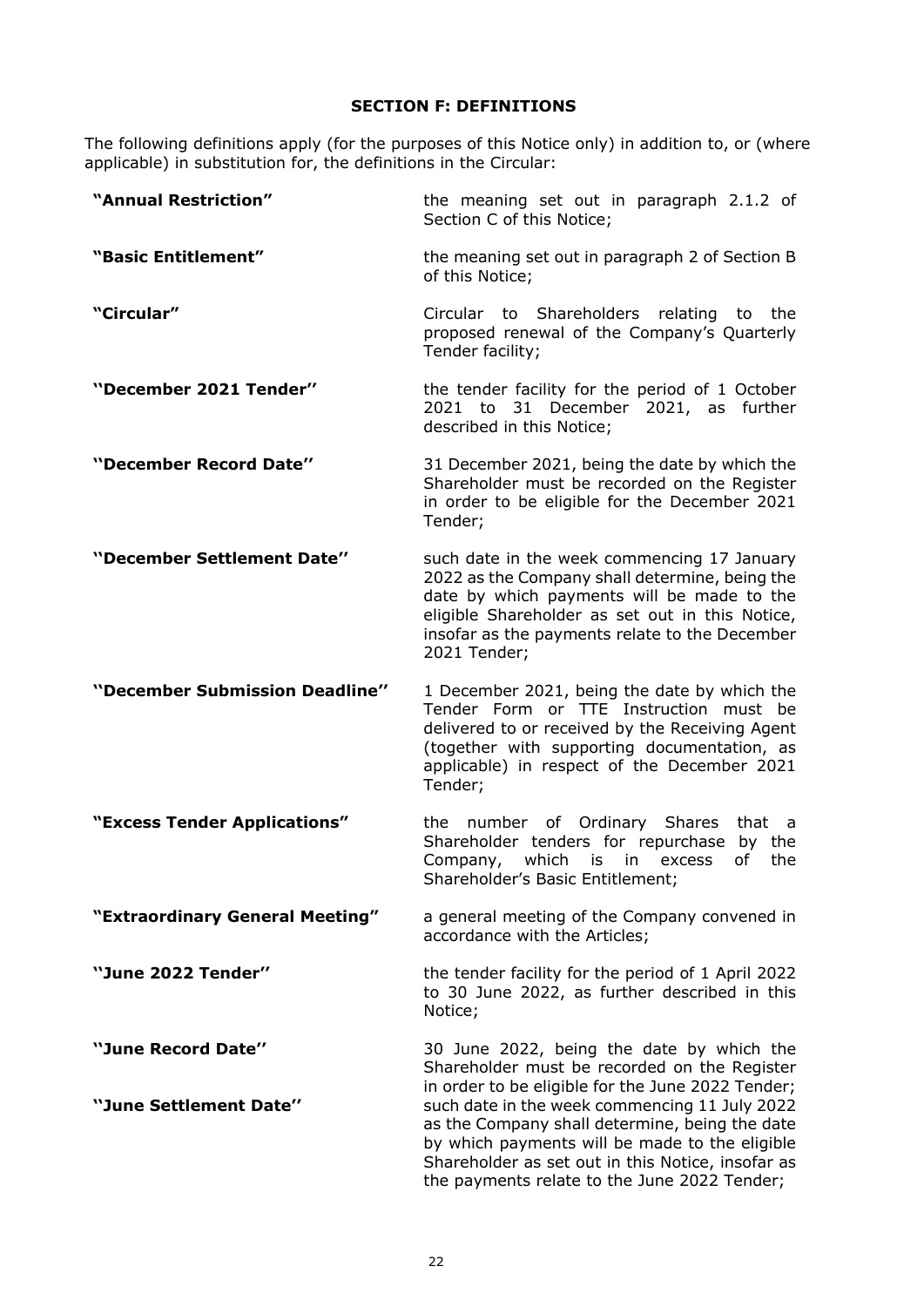| "June Submission Deadline" | 1 June 2022, being the date by which the Tender<br>Form or TTE Instruction must be delivered to or<br>received by the Receiving Agent (together with<br>supporting documentation, as applicable) in<br>respect of the June 2022 Tender; |
|----------------------------|-----------------------------------------------------------------------------------------------------------------------------------------------------------------------------------------------------------------------------------------|
| "March 2022 Tender"        | the tender facility for the period of 1 January<br>2022 to 31 March 2022, as further described in<br>this Notice;                                                                                                                       |
| "March Record Date"        | 31 March 2022, being the date by which the<br>Shareholder must be recorded on the Register<br>in order to be eligible for the March 2021<br>Tender;                                                                                     |

**''March Settlement Date''** such date in the week commencing 11 April 2022 as the Company shall determine, being the date by which payments will be made to the eligible Shareholder as set out in this Notice, insofar as the payments relate to the March 2022 Tender;

**''March Submission Deadline''** 1 March 2022, being the date by which the Tender Form or TTE Instruction must be delivered to the Receiving Agent (together with supporting documentation, as applicable) in respect of the March 2022 Tender;

**''Notice''** this notice of the Quarterly Tender, as contained in the Appendix to the Circular;

**"Overseas Shareholders"** a Shareholder who is not a UK Shareholder, Guernsey Shareholder or Shareholder;

**"Placed Tendered Shares"** Tendered Shares that are placed in the market by the Company's broker;

**"Portfolio"** the Company's portfolio of assets;

**"Pro Rata Scaling Back"** the meaning set out in paragraph 2.1.1 of Section C of this Notice;

construed accordingly;

Section C of this Notice;

Tender, the December 2021 Tender, the March 2022 Tender or the June 2022 Tender (as applicable) and ''**Quarterly Tenders**'' will be

Date, the December Record Date, the June Record Date or the March Record Date (as

**''Quarterly Tender''** when used in this Notice, the September 2021

**"Quarterly Restriction"** the meaning set out in paragraph 2.1.1 of

**''Quarter Record Date''** when used in this Notice, the September Record

**"Register"** the Company's register of members;

**"Repurchased Tendered Shares"** Tendered Shares that are repurchased by the Company;

applicable);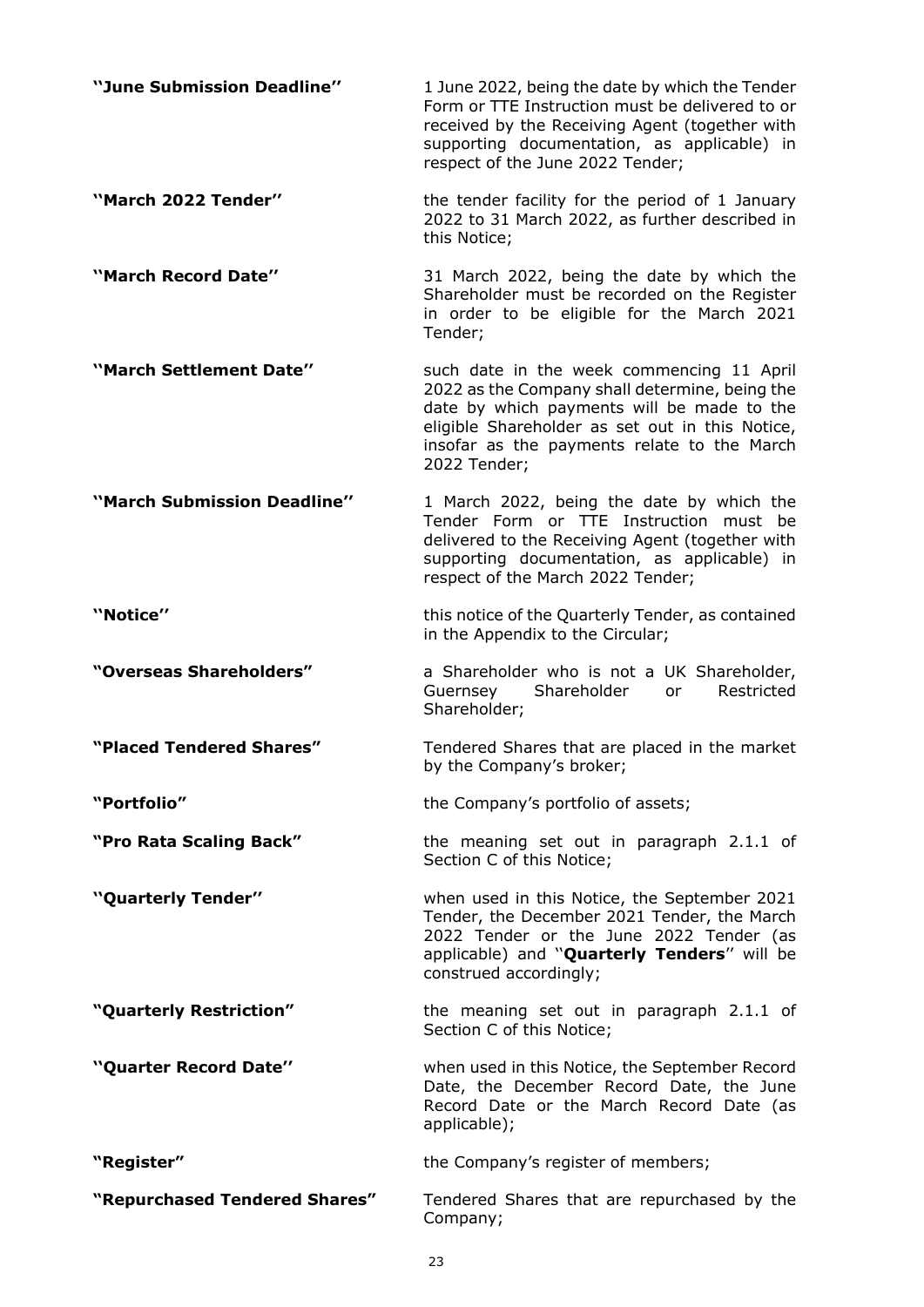| "RIS"                           | a regulatory information service that is on the<br>of regulatory<br>information<br>list<br>services<br>maintained by the FCA;                                                                                                                                                                                                                                                                                     |
|---------------------------------|-------------------------------------------------------------------------------------------------------------------------------------------------------------------------------------------------------------------------------------------------------------------------------------------------------------------------------------------------------------------------------------------------------------------|
| "September 2021 Tender"         | the tender facility for the period of 1 July 2021<br>to 30 September 2021, as further described in<br>this Notice;                                                                                                                                                                                                                                                                                                |
| "September Record Date"         | 30 September 2021, being the date by which<br>the Shareholder must be recorded on the<br>Register in order to be eligible for the<br>September 2021 Tender;                                                                                                                                                                                                                                                       |
| "September Settlement Date"     | such date in the week commencing 11 October<br>2021 as the Company shall determine, being the<br>date by which payments will be made to the<br>eligible Shareholder as set out in this Notice,<br>insofar as the payments relate to the September<br>2021 Tender;                                                                                                                                                 |
| "September Submission Deadline" | 1 September 2021, being the date by which the<br>Tender Form or TTE Instruction must be<br>delivered to or received by the Receiving Agent<br>(together with supporting documentation, as<br>applicable) in respect of the September 2021<br>Tender;                                                                                                                                                              |
| "Shares"                        | Ordinary Shares;                                                                                                                                                                                                                                                                                                                                                                                                  |
| "Special Resolution"            | a resolution passed by not less than a 75 per<br>cent. majority in accordance with the Law;                                                                                                                                                                                                                                                                                                                       |
| "Takeover Code"                 | the City Code on Takeovers and Mergers, as<br>amended from time to time;                                                                                                                                                                                                                                                                                                                                          |
| "Tendered Shares"               | Ordinary Shares lodged for repurchase under a<br>Quarterly Tender;                                                                                                                                                                                                                                                                                                                                                |
| "Tender Form"                   | when used in this Notice, the prescribed form of<br>sell<br>order to<br>irrevocable<br>be used<br>by<br>Shareholders wishing to make use of any of the<br>Quarterly Tenders, as contained in the Appendix<br>to this Notice;                                                                                                                                                                                      |
| "Tender NAV Determination Date" | when used in this Notice, the Business Day as<br>at which the Company calculates the Tender<br>Price for the purposes of each Quarterly Tender,<br>being 30 September 2021 for the September<br>2021 Tender, 31 December 2021 for the<br>December 2021 Tender, 31 March 2022 for the<br>March 2022 Tender and 30 June 2022 for the<br>June 2022 Tender, or at such other times as the<br>Directors may determine; |
| "Tender Price"                  | the price at which Tendered Shares will be<br>placed or repurchased by the Company<br>pursuant to the Quarterly Tender, as more<br>particularly described in paragraph 1 of Section<br>C of this Notice;                                                                                                                                                                                                          |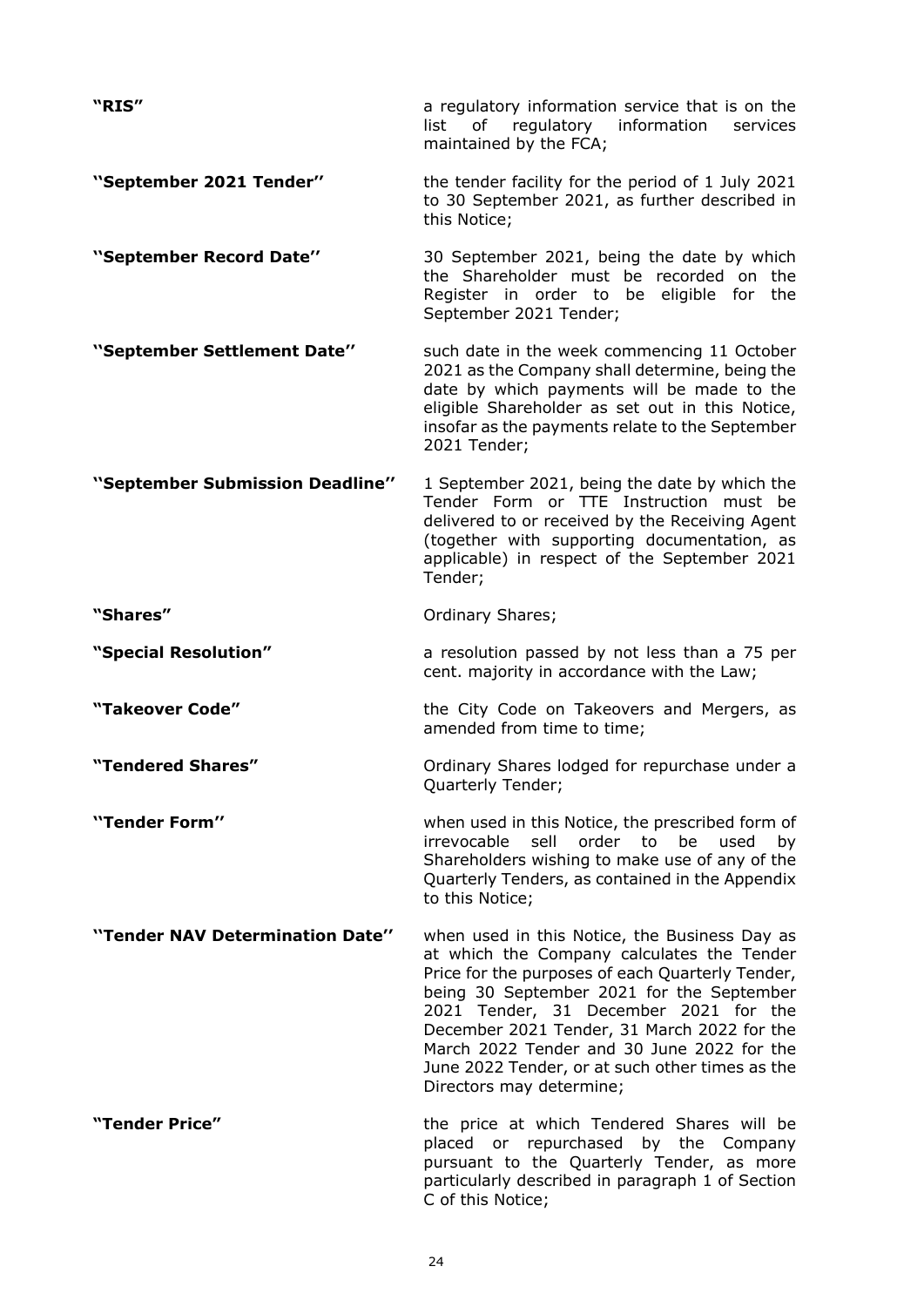| "Tender Purchases"            | Ordinary Shares purchased through a<br>placement in the market or repurchased by the<br>Company pursuant to a Quarterly Tender;                                                         |
|-------------------------------|-----------------------------------------------------------------------------------------------------------------------------------------------------------------------------------------|
| "Tender Request"              | a request made by a Shareholder pursuant to a<br>Quarterly Tender to tender all or some of their<br>Ordinary Shares for repurchase by the<br>Company;                                   |
| "Tender Restrictions"         | the meaning set out in paragraph 2.1 of Section<br>C of this Notice;                                                                                                                    |
| "Tender Settlement Date"      | when used in this Notice, the September<br>Settlement Date, the December Settlement<br>Date, the March Settlement Date, or the June<br>Settlement Date (as applicable);                 |
| "Tender Submission Deadline"  | when used in this Notice, the September<br>Submission Deadline, the December Submission<br>Deadline, the March Submission Deadline, or<br>the June Submission Deadline (as applicable); |
| "Tender Terms and Conditions" | the meaning set out in paragraph 1.11 of<br>Section C of this Notice; and                                                                                                               |
| "TTE Instruction"             | transfer to escrow instruction.                                                                                                                                                         |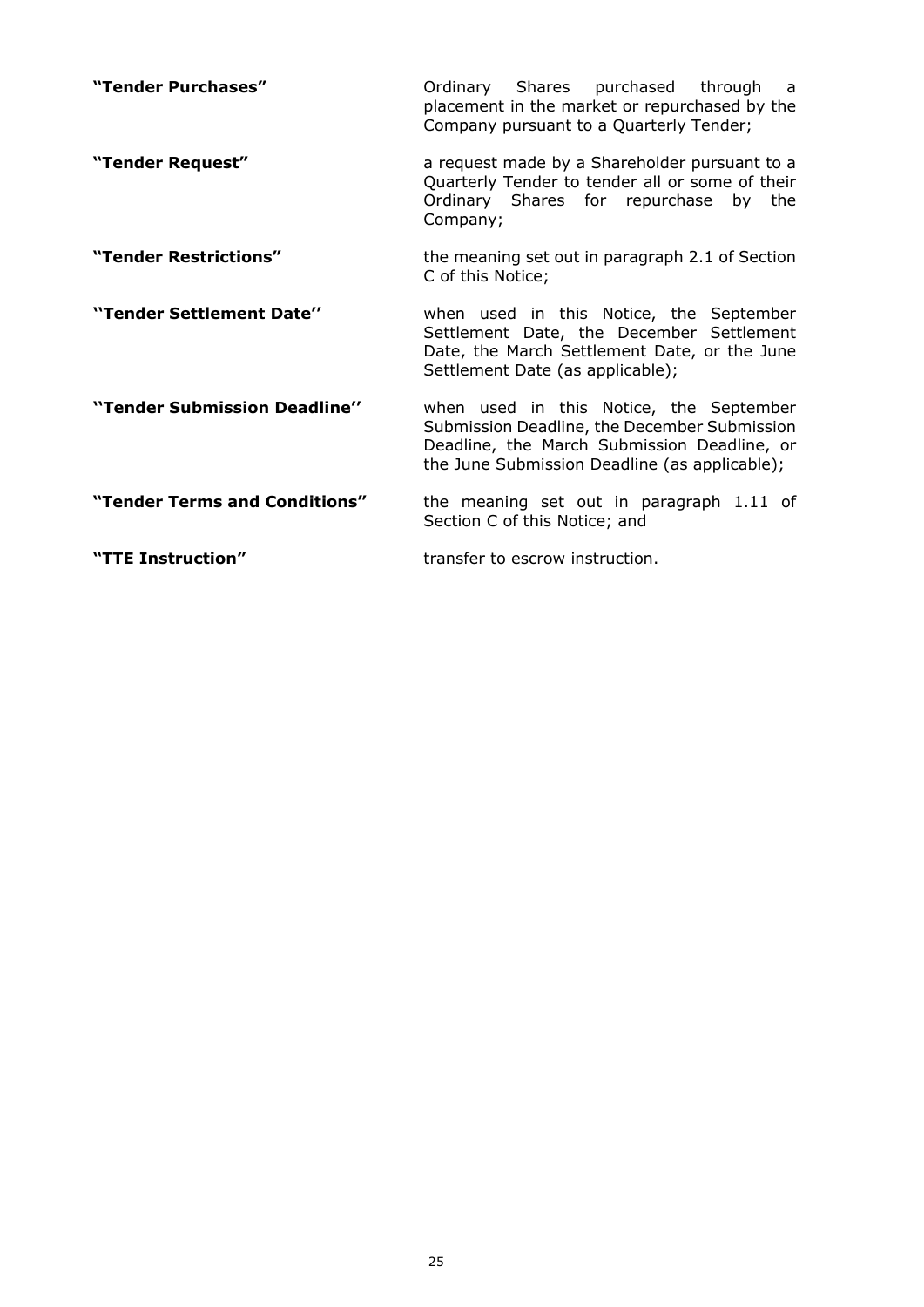#### **APPENDIX**

#### **TENDER FORM**

**THIS DOCUMENT IS IMPORTANT AND REQUIRES YOUR IMMEDIATE ATTENTION. IF YOU ARE IN ANY DOUBT AS TO THE ACTION YOU SHOULD TAKE, PLEASE CONSULT YOUR STOCKBROKER, BANK MANAGER, SOLICITOR, ACCOUNTANT OR OTHER INDEPENDENT FINANCIAL ADVISER DULY AUTHORISED UNDER THE FINANCIAL SERVICES AND MARKETS ACT 2000 IMMEDIATELY.** 

**This Tender Form should be read in conjunction with the notice of Quarterly Tender (the "Notice") contained in the Appendix to the circular to Shareholders relating to the proposed renewal of the Company's Quarterly Tender facility dated 10 June 2020 (the "Circular"). Unless the context otherwise requires, the definitions used in the Notice and the Circular apply in this Tender Form.** 

**The Quarterly Tender is not being made, directly or indirectly, in or into the United States, Canada, Australia, the Republic of Ireland, the Republic of South Africa or Japan and the Quarterly Tender cannot be accepted from within the United States, Canada, Australia, the Republic of Ireland, the Republic of South Africa or Japan. This document should not be forwarded to, or transmitted in or into the United States, Canada, Australia, the Republic of Ireland, the Republic of South Africa or the Japan. The attention of Shareholders who are resident in, or citizens, nationals or residents of, territories outside the United Kingdom and the Island of Guernsey is drawn to the section entitled "Restricted Shareholders and Overseas Shareholders" of the Notice.** 

**If you hold any Shares via CREST you do not need to complete a Tender Form and you should refer to Section C of the Notice on how to tender any of your Shares. If you are a CREST sponsored member, your CREST sponsor will be able to send the necessary TTE Instruction to Euroclear UK & Ireland in relation to your Shares which you wish to tender.**

## **TWENTYFOUR SELECT MONTHLY INCOME FUND LIMITED**

(*a non-cellular company limited by shares incorporated in the Island of Guernsey under the Companies (Guernsey) Law 2008, as amended, with registered number 57985 and registered as a Registered Closed-ended Investment Scheme with the Guernsey Financial Services Commission*)

**Quarterly Tender for up to 20 per cent. of the issued share capital of the Company** 

**IF YOU DO NOT WISH TO TENDER SHARES UNDER A RELEVANT QUARTERLY TENDER DO NOT COMPLETE OR RETURN THIS FORM**

**PLEASE REQUEST AND USE A SEPARATE TENDER FORM FOR EACH QUARTERLY TENDER**

**IF YOU HOLD ANY OF YOUR SHARES VIA CREST YOU SHOULD NOT COMPLETE A TENDER FORM IN RELATION TO THOSE SHARES. YOU SHOULD INSTEAD REFER TO THE NOTICE ON HOW TO TENDER SUCH SHARES BY GIVING A TTE INSTRUCTION**

## **ACTION TO BE TAKEN IF YOU WISH TO TENDER SHARES IN A QUARTERLY TENDER**

- Read the notes on page 7 of this Tender Form.
- Complete one Tender Election Box, Box 1 and, if relevant, Box 3, and sign in Box 2.
- Send the completed and signed Tender Form, together with your share certificate(s) and/or other document(s) of title by post using your own envelope to Computershare, Corporate Actions Projects, Bristol BS99 6AH, or (during normal business hours only) by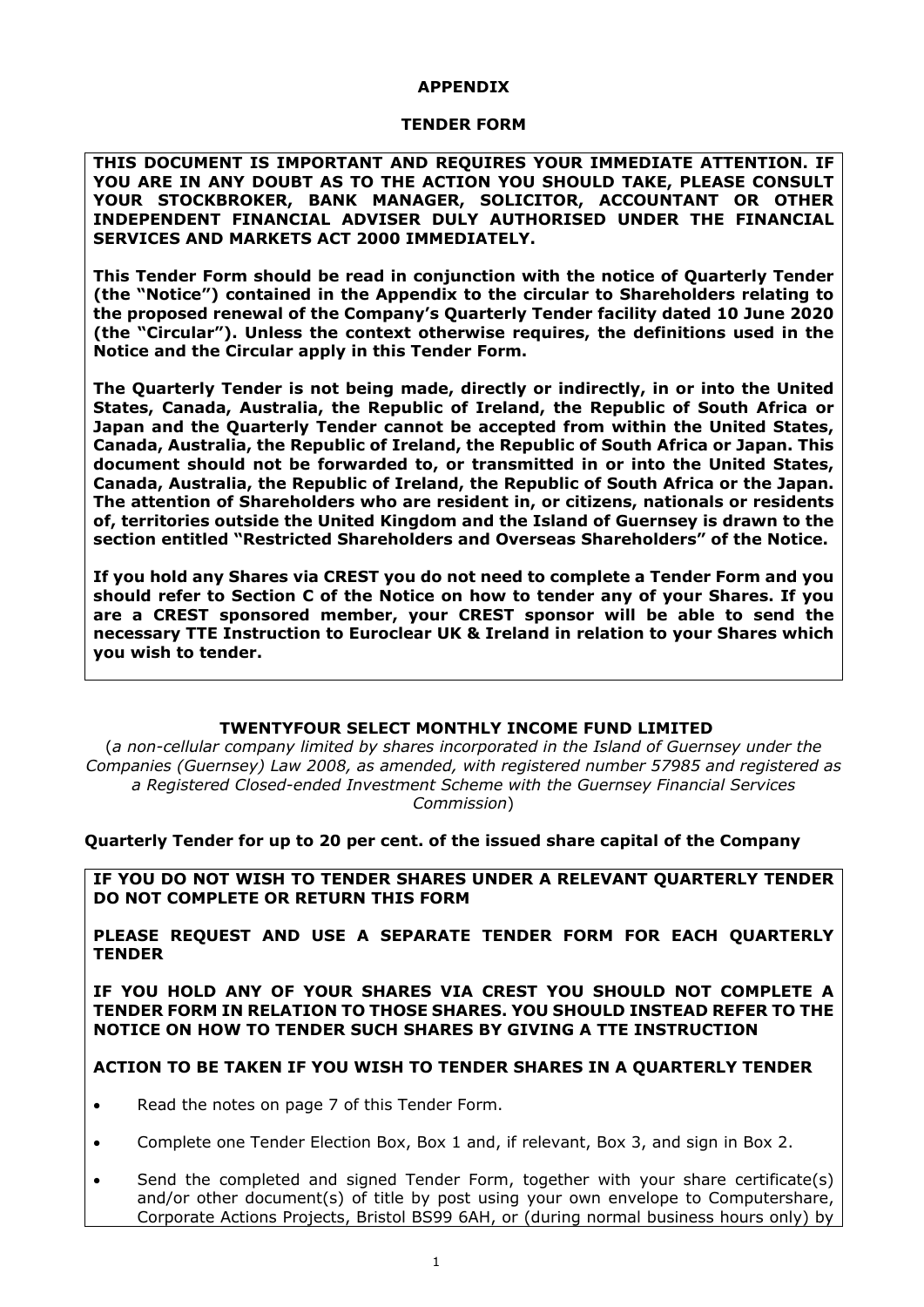hand to Computershare Investor Services PLC, Corporate Actions Projects, The Pavilions, Bridgwater Road, Bristol BS13 8AE (the "**Receiving Agent**"), **as soon as possible but, in any event, to be received by no later than 1.00 p.m. on the Tender Submission Deadline for the relevant Quarterly Tender, as set out below**.

| September 2021<br>Tender | December 2021<br>Tender | March 2022 Tender | June 2022 Tender        |
|--------------------------|-------------------------|-------------------|-------------------------|
| 1.00 p.m. on $1$         | 1.00 p.m. 1             | 1.00 $p.m.$ on 1  | $1.00$ p.m. on $1$ June |
| September 2021           | December 2021           | <b>March 2022</b> | 2022                    |

## PLEASE NOTE:

- You should request/download and complete separate Tender Forms for Shares held under different designations. You can obtain additional Tender Forms at the address set out below, or from the Company's website.
- Please read the accompanying Notice, the terms of which are incorporated in and form part of this Tender Form.
- A Tender Form returned in an envelope postmarked in the United States, Canada, Australia, the Republic of Ireland, the Republic of South Africa or Japan, or otherwise appearing to the Company or its agents to have been sent from the United States, Australia, the Republic of Ireland, the Republic of South Africa or Japan may be rejected as an invalid tender.
- **If you have any questions on how to complete this Tender Form, please contact the Receiving Agent on 0370 707 4040 from within the UK or +44 (0)370 707 4040 if calling from outside the UK.**

Further copies of the Notice, the Circular and this Tender Form are available from the Receiving Agent.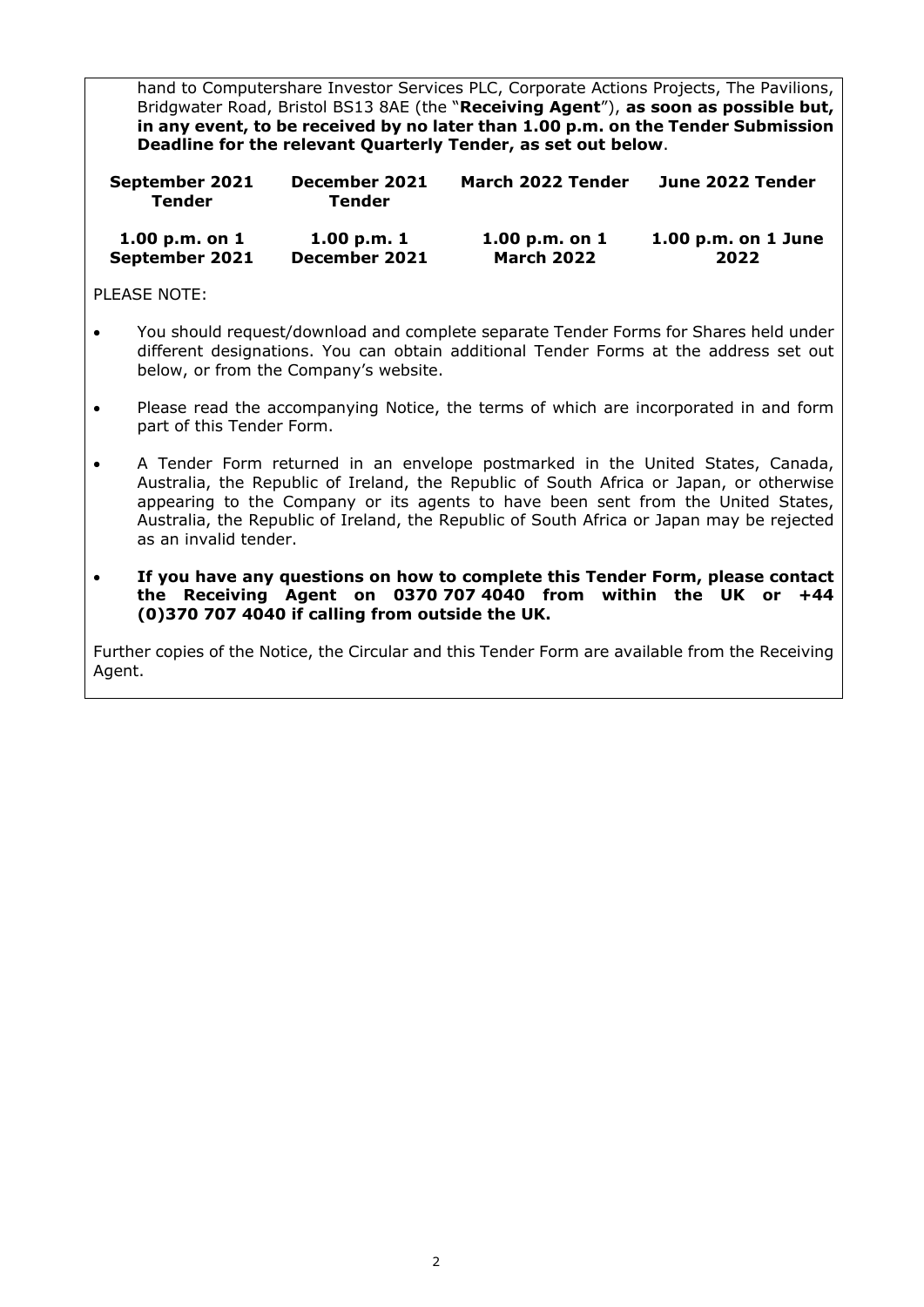**\_\_\_\_\_\_\_\_\_\_\_\_\_\_\_\_\_\_\_\_\_\_\_\_\_\_\_\_\_\_\_\_\_\_\_\_\_\_\_\_\_\_\_\_\_\_\_\_\_\_\_\_\_\_\_\_\_\_\_\_\_\_\_\_\_\_\_**

• **PLEASE USE A SEPARATE TENDER FORM FOR EACH QUARTERLY TENDER**

# **ELECTION TO PARTICIPATE IN THE QUARTERLY TENDER**

• Place a cross in the Box that corresponds to the Quarterly Tender in which you wish to participate (e.g. for September 2021, place a cross in the Box directly under "September 2021 Tender"). Do NOT put a cross in more than one box, please use SEPARATE Tender • Forms for each Quarterly Tender.

1

**Insert your name(s) and address (as shown on the Company's Register) in Box 1 in BLOCK CAPITALS.**

Insert in Box 1A the number of Shares you wish to tender.

If the number of  $\bullet$ Shares tendered is LESS than your Basic Entitlement, such tender will be accepted for that number of Shares which you have tendered, subject to the Annual Restriction, as further described in the Notice.

If the number of Shares is MORE than your Basic Entitlement, such tender in excess of your Basic Entitlement will only be satisfied to the extent  $\bullet$ that other Shareholders tender less than their Basic Entitlement or do not tender any Shares and that, in aggregate, the total number of shares tendered is less than the Annual Restriction and the Quarterly Restriction, as further<br>described in the described in the Notice.

• Tenders in excess of the Basic Entitlement will be satisfied *pro rata* in proportion to the amount in excess of the Basic Entitlement tendered, rounded down to the nearest whole number of Shares.

• You must also sign in Box 2 in the presence of a witness who must also sign in Box 2 stating his or her name.

If you do not insert a number of Shares in Box 1A and you sign Box 2, you will be deemed to have accepted the Quarterly Tender in respect of your Basic Entitlement.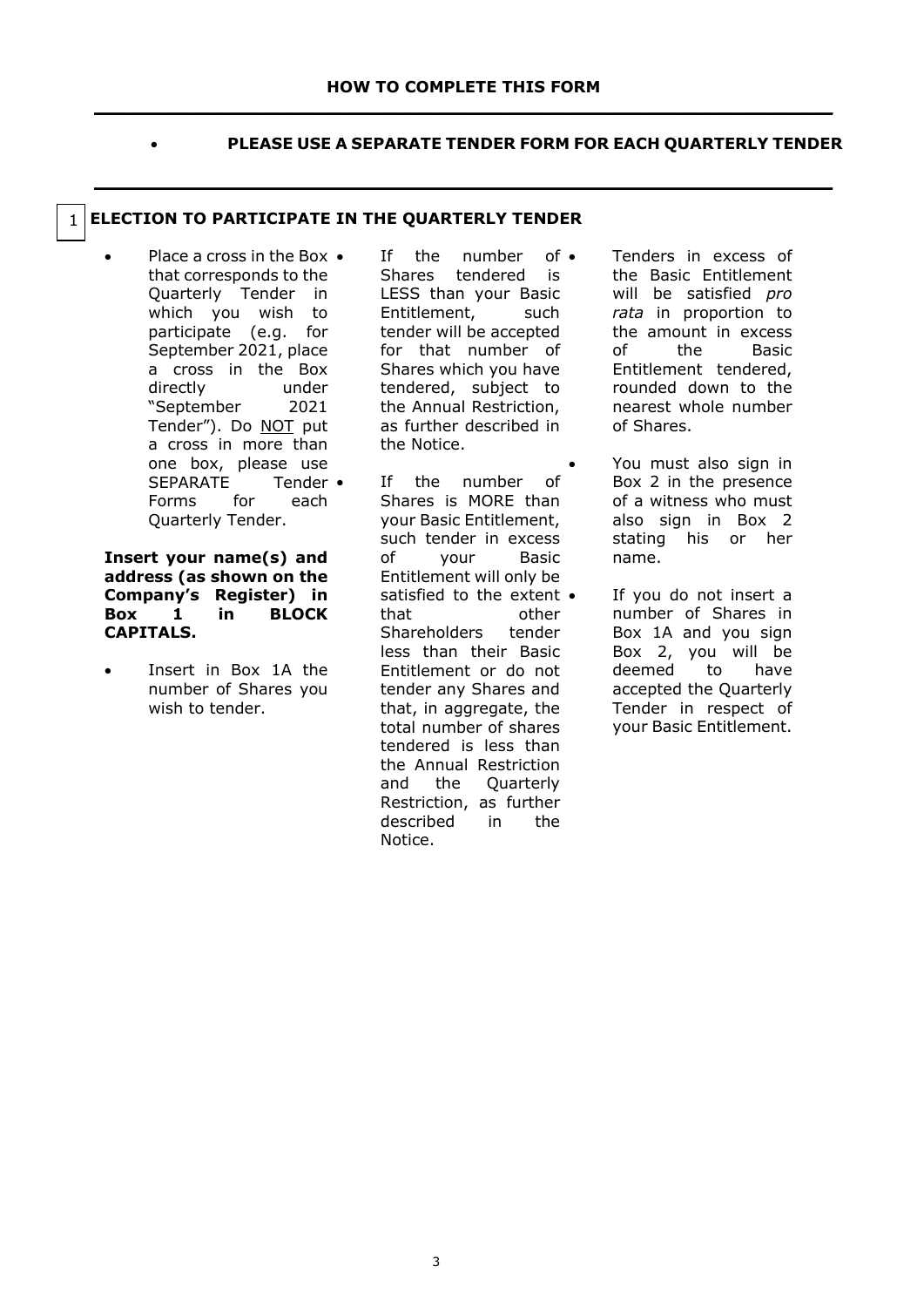#### **SIGNATURES**

2

3

**independent holding, all joint UK, their signatures must be witnessed.**

18 years of age and should relevant company. not be one of the joint registered holders (if any) or otherwise have any financial interest in the Shares or in the proceeds resulting from a successful tender. The same person may witness the signature of one or more of the joint holders.

**You MUST SIGN in Box** Two directors or a director If this Tender Form is signed **2 in the presence of an** and the secretary may by a person who is not the **who should also sign**  behalf of a company **where indicated and**  incorporated in the UK. If capacity (e.g. executor(s)) **add his or her name. In** the holder is a company of the person signing. You **the case of a joint** incorporated outside the should deliver evidence of **holders must sign and** accordance with the laws with the notes on page 8 of it may its jurisdiction incorporation. In all cases, execution must

\_\_\_\_\_\_\_\_\_\_\_\_\_\_\_\_\_\_\_\_\_\_\_\_\_\_\_\_\_\_\_\_\_\_\_\_\_\_\_\_\_\_\_\_\_\_\_\_\_\_\_\_\_\_\_\_\_\_\_\_\_\_\_\_\_\_\_\_\_\_\_\_\_\_

#### **INDIVIDUALS COMPANIES ALL SHAREHOLDERS**

sign this Tender Form on registered holder(s), insert company the  $name(s)$  and the sign in your authority in accordance of this Tender Form.

The witness must be over expressed to be by the you hereby appoint the be By signing this Tender Form Receiving Agent as your agent in respect of settlement of the purchase of Shares from you by the Company. The Company will therefore issue a contract note to the Receiving Agent on your behalf and will remit the cash consideration to the Receiving Agent with instructions that such consideration be remitted to you by cheque.

## **ALTERNATIVE ADDRESS TO WHICH THE CASH PAYMENT AND ANY DOCUMENTS ARE TO BE SENT**

 $\_$  , and the set of the set of the set of the set of the set of the set of the set of the set of the set of the set of the set of the set of the set of the set of the set of the set of the set of the set of the set of th

If you want the cash payment and any documents to be sent to someone other than the person at the address set out in Box 1 (e.g. if you would prefer them to be sent to your bank manager or stockbroker) you should complete Box 3 by inserting the address to which you want such cash payments and/or any documents to be sent. Documents and cheques in respect of the proceeds of the Quarterly Tender will not be sent in or into the United States, Canada, Australia, the Republic of Ireland, the Republic of South Africa or Japan.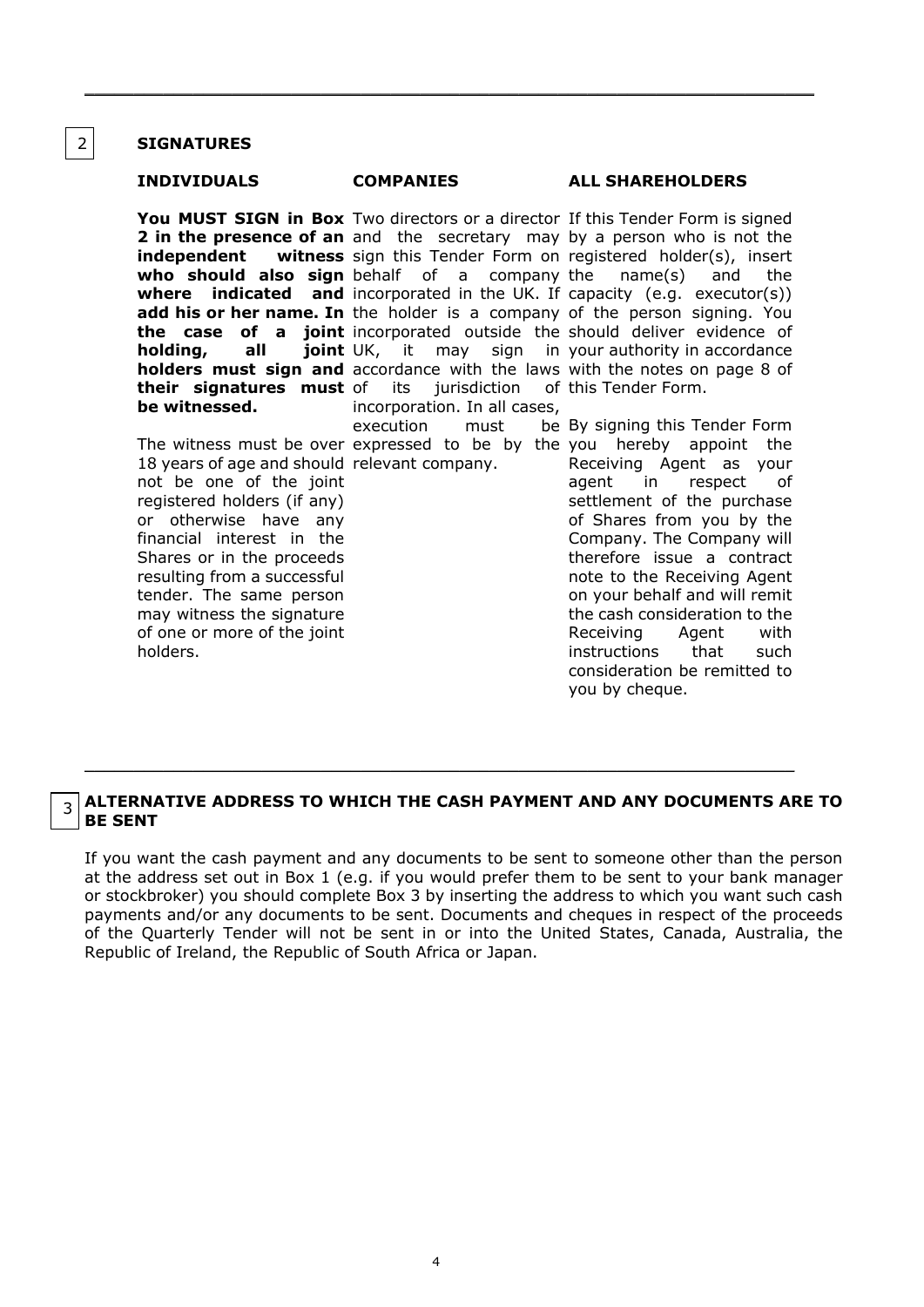## **IF YOU DO NOT WISH TO TENDER ANY OF YOUR SHARES UNDER A RELEVANT QUARTERLY TENDER DO NOT COMPLETE THIS FORM.**

## **ELECTION TO PARTICIPATE IN THE QUARTERLY TENDER**

|                | <b>Tender Election Boxes</b>                                                                     |                         |                                                                                                                                                                               |                             |  |
|----------------|--------------------------------------------------------------------------------------------------|-------------------------|-------------------------------------------------------------------------------------------------------------------------------------------------------------------------------|-----------------------------|--|
|                | September 2021<br>Tender                                                                         | December 2021<br>Tender | March 2022<br>Tender                                                                                                                                                          | June 2022<br>Tender         |  |
|                |                                                                                                  |                         |                                                                                                                                                                               |                             |  |
| 1              |                                                                                                  |                         |                                                                                                                                                                               |                             |  |
|                | BOX <sub>1</sub>                                                                                 |                         |                                                                                                                                                                               |                             |  |
|                | Insert your name and address (as<br>shown on the Company's Register) in<br><b>BLOCK CAPITALS</b> |                         | Please enter here a daytime telephone<br>number (include STD code) where you can<br>be contacted in the event of any query<br>arising from completion of this Tender<br>Form. |                             |  |
|                |                                                                                                  |                         |                                                                                                                                                                               |                             |  |
|                | Insert in Box 1A the number of Shares you BOX<br>wish to tender.                                 |                         | 1A                                                                                                                                                                            |                             |  |
| $\overline{2}$ | ALL MUST SIGN:<br>Signed and delivered as a Deed by:                                             |                         | <b>BOX 2 EXECUTION BY INDIVIDUAL SHAREHOLDERS: IN THE CASE OF JOINT HOLDERS</b>                                                                                               |                             |  |
|                |                                                                                                  |                         |                                                                                                                                                                               |                             |  |
|                | First Holder Signature Date                                                                      |                         | Name of Witness                                                                                                                                                               | <b>Signature of Witness</b> |  |
|                | Joint Holder Signature Date                                                                      |                         | Name of Witness                                                                                                                                                               | Signature of Witness        |  |
|                |                                                                                                  |                         |                                                                                                                                                                               |                             |  |
|                | Joint Holder Signature Date                                                                      |                         | Name of Witness                                                                                                                                                               | Signature of Witness        |  |
|                | Joint Holder Signature Date                                                                      |                         | Name of Witness                                                                                                                                                               | Signature of Witness        |  |

Note: The Witness must be over 18 years of age and must not be one of the registered holders or have any financial interest in the shares or in the proceeds resulting from a successful tender. The same witness may witness each signature of the joint registered holders.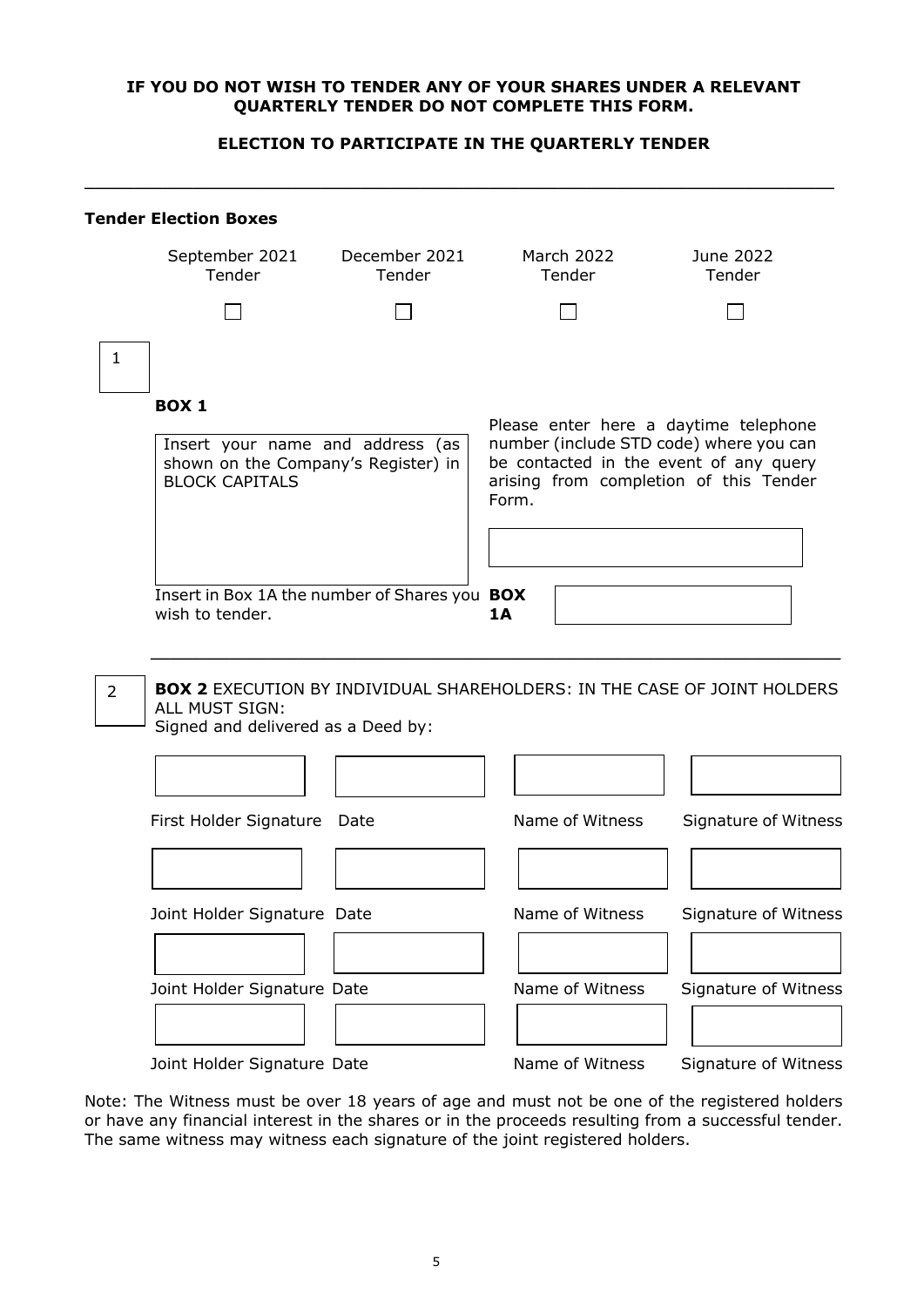# EXECUTION BY A COMPANY Executed and delivered as a deed by the company named below.

Name of Company: Acting by \* Delete as appropriate

Signature of Director Signature of Director/Secretary\*

**BOX 3** ALTERNATIVE ADDRESS TO WHICH THE CASH PAYMENT AND ANY DOCUMENTS ARE TO BE SENT

If you want the cash payment and any documents to be sent to someone other than the person at the address set out in Box 1 (e.g. you would prefer them to be sent to your bank manager or stockbroker), please add their details in BLOCK CAPITALS into the boxes below. 3

Name:

| Address (including post code): |  |  |
|--------------------------------|--|--|
|                                |  |  |
|                                |  |  |

# **PLEASE REMEMBER TO RETURN YOUR VALID SHARE CERTIFICATE(S) ALONG WITH THIS SIGNED TENDER FORM**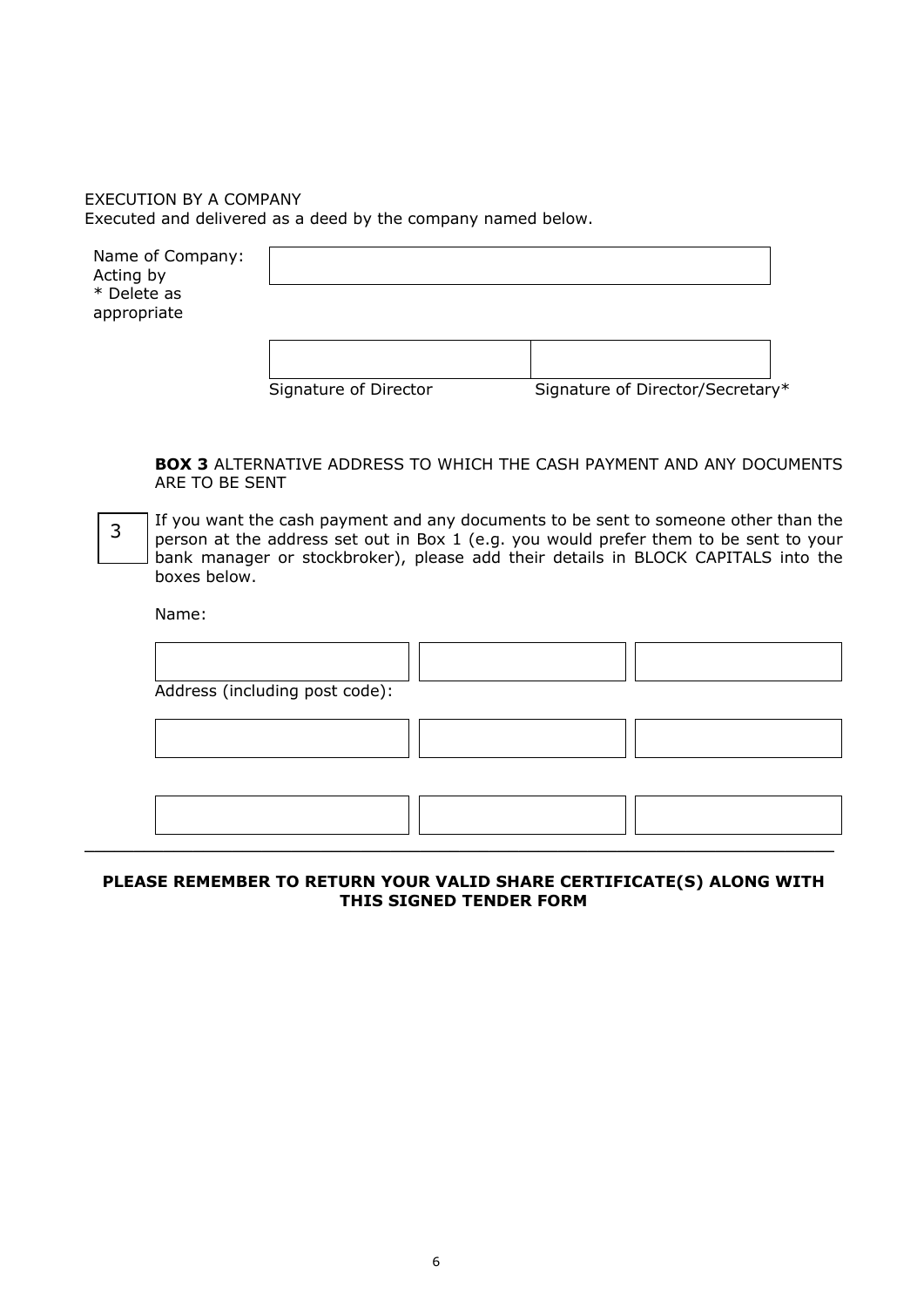# **NOTES REGARDING THE COMPLETION AND LODGING OF THIS TENDER FORM**

The following suggestions are made to avoid delay and inconvenience:

- (A) **If a holder is away from home (e.g. abroad or on holiday):** send this Tender Form by the quickest means (e.g. air mail) to the holder for execution or, if he/she has executed a power of attorney, have this Tender Form signed by the attorney. In the latter case the power of attorney (or a duly certified copy, as provided in the Powers of Attorney Act 1971) must be lodged with this Tender Form for noting. **No other signatures will be accepted.**
- (B) **If the sole holder has died:** (i) if probate or letters of administration has/have been registered with TwentyFour Select Monthly Income Fund Limited, this Tender Form must be signed by the personal representative(s) of the deceased; or (ii) if court confirmation, probate or letters of administration has/have been granted but has/have not been registered with TwentyFour Select Monthly Income Fund Limited, the personal representative(s) should sign this Tender Form and lodge it with the Receiving Agent at the address shown on page 2 of this Tender Form. A copy of the court confirmation, probate or letters of administration must be lodged as soon as possible thereafter and in any event by no later than 1.00 p.m. on the Tender Submission Deadline for the relevant Quarterly Tender in order to validate this Tender Form (see (D) below for Tender Submission Deadlines).
- (C) **If one or more of the joint holders has/have died:** this Tender Form is valid if signed by all the surviving holders and lodged with the Receiving Agent at the address shown on page 1 of this Tender Form accompanied by the death certificate, probate or letter of administration of the deceased holder.
- (D) **If one or all of your share certificate(s) and/or other document(s) of title has/have been lost,** please either call the Receiving Agent using the number shown on page 2 of this Tender Form or write to the Receiving Agent at the address shown on page 1 of this Tender Form for a letter of indemnity which should be completed in accordance with the instructions given. When completed, the letter of indemnity must be received by the Receiving Agent at the address shown on page 1 of this Tender Form by no later than 1.00 p.m. on the Tender Submission Deadline for the relevant Quarterly Tender:

| September 2021 December 2021<br>Tender | Tender             | <b>March 2022</b><br>Tender | June 2022 Tender         |
|----------------------------------------|--------------------|-----------------------------|--------------------------|
| $1.00$ p.m. on $1$                     | $1.00$ p.m. on $1$ | $1.00$ p.m. on $1$          | 1.00 p.m. on 1 June 2022 |
| September 2021                         | December 2021      | March 2022                  |                          |

## (E) **If your name or other particulars are shown incorrectly on the certificate:**

(i) incorrect name

For example:

name on certificate: James Smith

correct name: James John Smythe

Complete and lodge this Tender Form with the correct name and accompanied by a letter from your bank, stockbroker or solicitor confirming that the person described on the certificate and the person who has signed this Tender Form are one and the same;